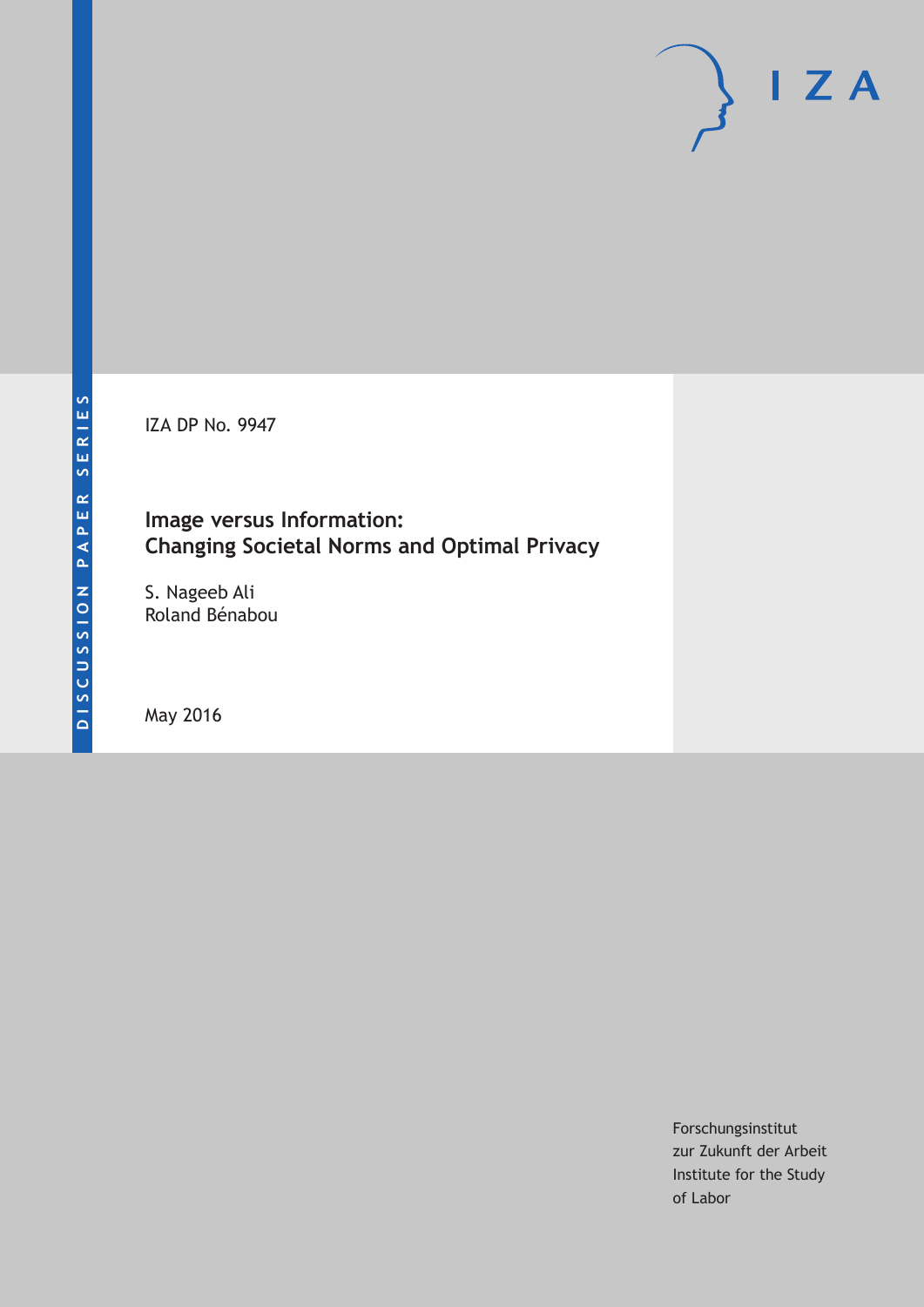# **Image versus Information: Changing Societal Norms and Optimal Privacy**

# **S. Nageeb Ali**

*Pennsylvania State University* 

# **Roland Bénabou**

*Princeton University, NBER, CEPR, IZA, CIFAR, BREAD and THRED* 

> Discussion Paper No. 9947 May 2016

> > IZA

P.O. Box 7240 53072 Bonn **Germany** 

Phone: +49-228-3894-0 Fax: +49-228-3894-180 E-mail: iza@iza.org

Any opinions expressed here are those of the author(s) and not those of IZA. Research published in this series may include views on policy, but the institute itself takes no institutional policy positions. The IZA research network is committed to the IZA Guiding Principles of Research Integrity.

The Institute for the Study of Labor (IZA) in Bonn is a local and virtual international research center and a place of communication between science, politics and business. IZA is an independent nonprofit organization supported by Deutsche Post Foundation. The center is associated with the University of Bonn and offers a stimulating research environment through its international network, workshops and conferences, data service, project support, research visits and doctoral program. IZA engages in (i) original and internationally competitive research in all fields of labor economics, (ii) development of policy concepts, and (iii) dissemination of research results and concepts to the interested public.

IZA Discussion Papers often represent preliminary work and are circulated to encourage discussion. Citation of such a paper should account for its provisional character. A revised version may be available directly from the author.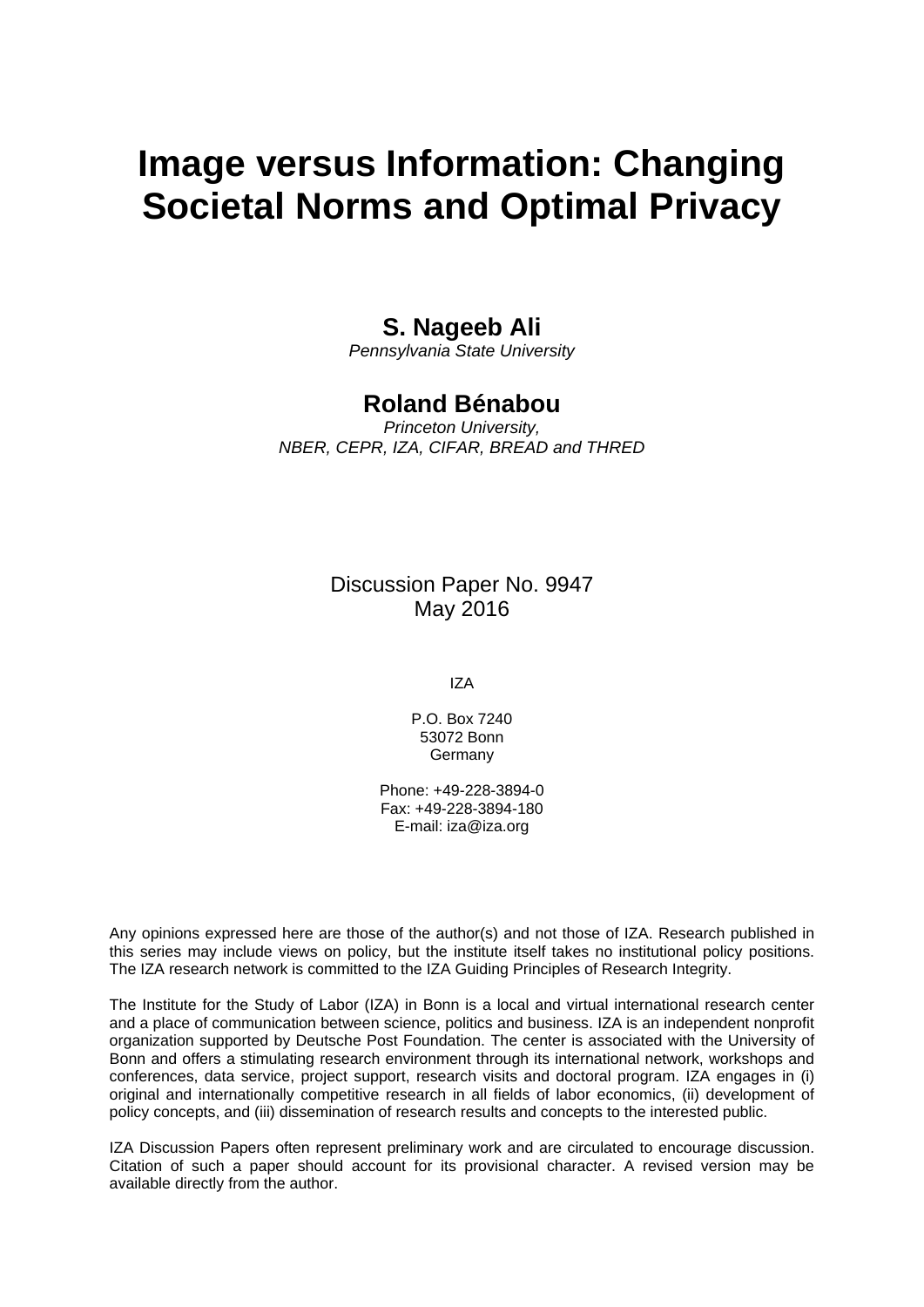IZA Discussion Paper No. 9947 May 2016

# **ABSTRACT**

# **Image versus Information: Changing Societal Norms and Optimal Privacy\***

We analyze the costs and benefits of using social image to foster virtuous behavior. A Principal seeks to motivate reputation-conscious agents to supply a public good. Each agent chooses how much to contribute based on his own mix of public-spiritedness, private signal about the value of the public good, and reputational concern for appearing prosocial. By making individual behavior more visible to the community the Principal can amplify reputational payoffs, thereby reducing free-riding at low cost. Because societal preferences constantly evolve, however, she knows only imperfectly both the social value of the public good (which matters for choosing her own investment, matching rate or legal policy) and the importance attached by agents to social esteem and sanctions. Increasing publicity makes it harder for the Principal to learn from what agents do (the "descriptive norm") what they really value (the "prescriptive norm"), thus presenting her with a tradeoff between incentives and information aggregation. We derive the optimal degree of privacy/publicity and matching rate. then analyze how they depend on the economy's stochastic and informational structure. We show in particular that in a fast-changing society (greater variability in the fundamental or the image-motivated component of average preferences), privacy should generally be greater than in a more static one.

JEL Classification: D62, D64, D82, H41, K42, Z13

Keywords: social norms, privacy, transparency, incentives, esteem, reputation, shaming punishments, conformity, societal change, culture

Corresponding author:

 $\overline{a}$ 

Roland Bénabou Department of Economics Princeton University 320 Bendheim Hall Princeton, NJ 08544 USA E-mail: rbenabou@princeton.edu

<sup>\*</sup> We are grateful for helpful comments to Alberto Alesina, Jim Andreoni, Navin Kartik, Raphael Levy, Alessandro Lizzeri, Kristof Madarasz, Stephen Morris, Justin Rao, Joel Sobel and Pierre-Luc Vautrey. We thank Edoardo Grillo, Tetsuya Hoshino, Charles Lin and Ben Young for superb research assistance. Bénabou gratefully acknowledges financial support from the Canadian Institute for Advanced Research.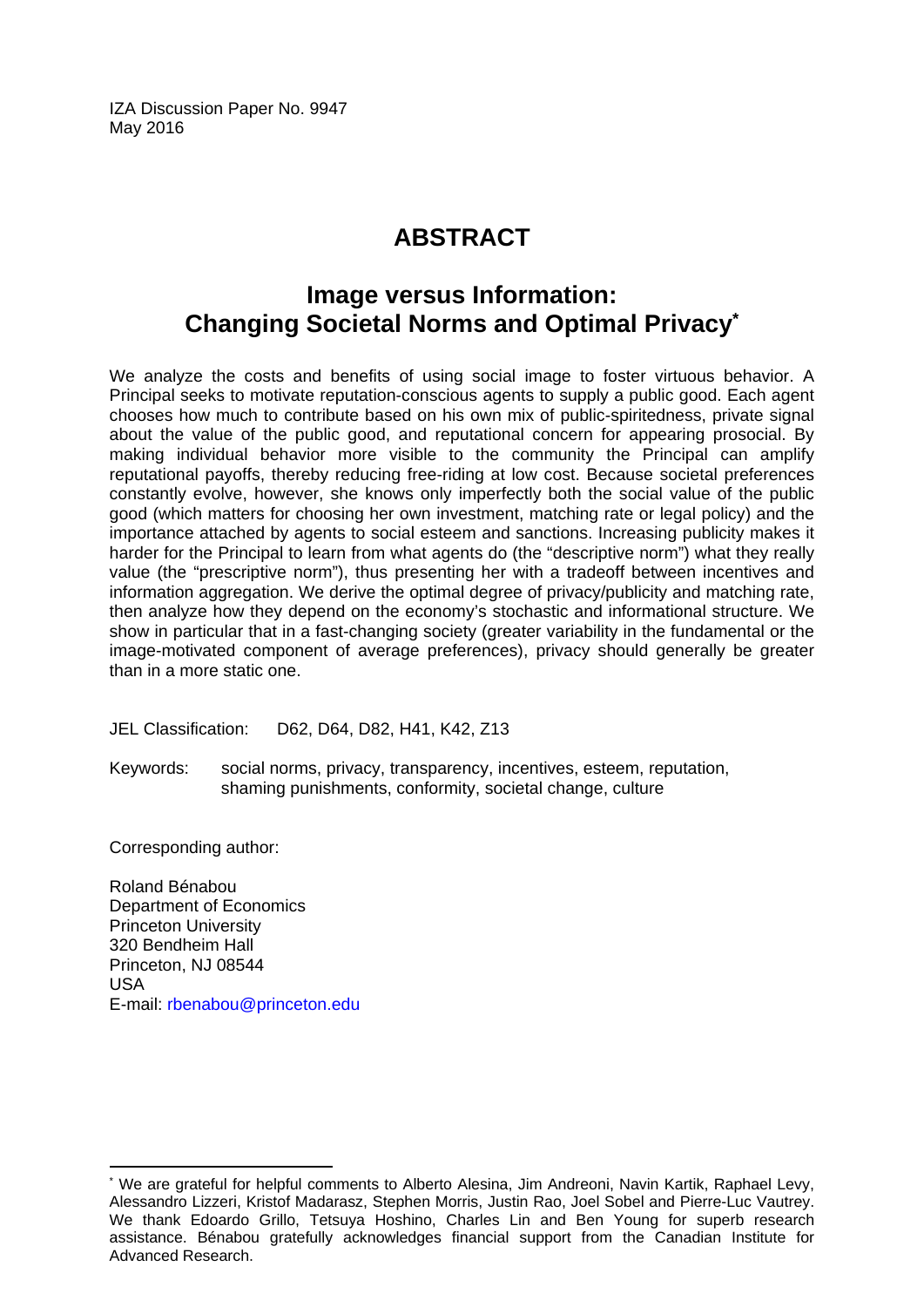If you have something that you don't want anyone to know, maybe you shouldn't be doing it in the first place."

(Google CEO Eric Schmidt, CNBC, 2009).

The trend toward elevating personal and downgrading organizational privacy is mysterious to the economist... The law should in general accord private business information greater protection than it accords personal information. Secrecy is an important method of appropriating social benefits to the entrepreneur who creates them while in private life it is more likely to conceal discreditable facts... The economic case for according legal protection to such information is no better than that for permitting fraud in the sale of goods.

(Judge Richard Posner, "The Right of Privacy," 1977, pp. 401-405).

### 1 Introduction

#### 1.1 Why Privacy?

Visibility is a powerful incentive. When people know that others will learn of their actions, they contribute more to public goods and charities, are more likely to vote, give blood or save energy. Conversely, they are less likely to lie, cheat, pollute, make offensive jokes or engage in other antisocial behaviors.<sup>[1](#page-3-0)</sup> Compared to other incentives such as financial rewards, fines and incarceration, publicity (good or bad) is also extremely cheap. So indeed, following the implicit logic of Google's CEO and a number of scholars before him, why not publicize all aspects of individuals behavior that have important external effects, leveraging the ubiquitous desire for social esteem to achieve better social outcomes?

This question is important for institutional design, and of growing policy relevance. Many public and private entities already use esteem as a motivator, such as the military, which offers medals for valor; businesses, which recognize the "employee-of-the-month"; and charities publicizing donors' names on buildings and plaques. On the sanctions side, many U.S. states and towns use updated forms of the pillory: televised "perp walks," internet posting of the identities and pictures of people convicted or even just arrested for a host of offences (tax evasion, child support delinquency, spousal abuse, drunk driving, etc.); publishing the licence plates of cars photographed in areas of drug trafficking or prostitution; and sentencing offenders to "advertise" their deeds by means of special clothing, signs in front of their houses or paid ads in the newspaper. While less common in other advanced countries, such "shaming punishments" are on the rise there as well as tax authorities, regulators and the public come to perceive the

<span id="page-3-0"></span><sup>&</sup>lt;sup>1</sup>On public goods, see, e.g., [Ariely, Bracha, and Meier](#page-33-0) [\(2009\)](#page-33-0), [DellaVigna, List, and Malmendier](#page-34-0) [\(2012\)](#page-34-0), [Ashraf, Bandiera, and Jack](#page-34-1) [\(2012\)](#page-34-1) or [Algan et al.](#page-33-1) [\(2013\)](#page-33-1); on voting, see [Gerber, Green, and Larimer](#page-35-0) [\(2008\)](#page-35-0), and on blood donors, [Lacetera and Macis](#page-35-1) [\(2010\)](#page-35-1).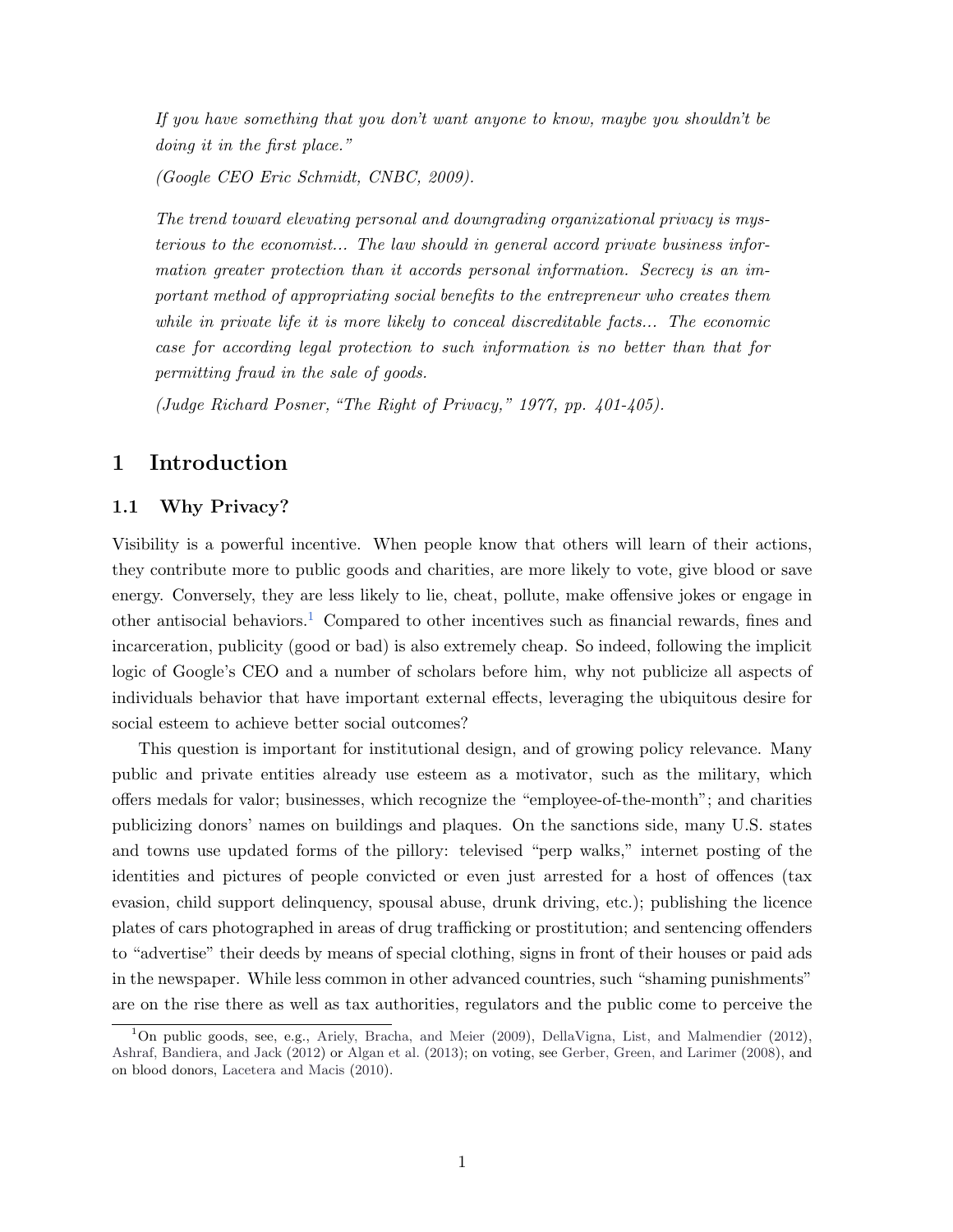legal system as unable to discipline major tax evaders and rogue financiers.<sup>[2](#page-4-0)</sup>

With advances in "big data," face recognition, automated licence-plate readers and other tracking technologies, the cost of widely disseminating what someone did, gave, took or even just said is rapidly falling to zero –it is in fact maintaining privacy and anonymity that is becoming increasingly expensive.<sup>[3](#page-4-1)</sup> The trends described above are therefore likely to accentuate, whether impulsed by budget-constrained public authorities, activist groups or individual whistleblowers and "concerned citizens." A number of scholars in law, economics and philosophy have in fact long argued for a more systematic recourse to public marks of honor [\(Cooter](#page-34-2) [\(2003\)](#page-34-2), [Brennan and Pettit](#page-34-3) [\(2004\)](#page-34-3), [Frey](#page-35-2) [\(2007\)](#page-35-2)) and shame [\(Kahan](#page-35-3) [\(1996\)](#page-35-3), [Kahan and Posner](#page-35-4) [\(1999\)](#page-35-4), [Reeves](#page-36-0) [\(2013\)](#page-36-0), [Jacquet](#page-35-5) [\(2015\)](#page-35-5)), on grounds of both efficiency and expressive justice. R. [Posner](#page-36-1) [\(1977,](#page-36-1) [1979\)](#page-36-2) carries the argument to its extreme, arguing that there should be essentially zero privacy protection for facts concerning individuals whatever their nature (e.g., sexual behaviors, religious or political opinions, decades-old offenses or medical conditions), including no attorney or spousal exemptions from testimony and no right not to self-incriminate. In this view, market forces will always ensure that any "irrational" discrimination based on revealed attributes and actions is quickly eliminated, leaving only efficient uses of the information that create reputational incentives for socially beneficial behavior.

Yet there remains substantial unease at the idea of shaming as a policy tool, and more generally a widespread view that a society with zero privacy would be "unlivable." Since the foundational article of [Warren and Brandeis](#page-36-3) [\(1890\)](#page-36-3) a broad right of privacy has progressively been enshrined in most countries' constitutions, though its practical content varies across places, times and judicial interpretations. Besides the general attachment to anonymous voting as indispensable to democracy [\(Brennan and Pettit](#page-34-4) [\(1990\)](#page-34-4), however, argue that publicizing votes would better align then with the general interest, versus private ones), there are also many instances where social institutions preserve privacy, even though publicity could offer a powerful tool to curb free-riding and other "irresponsible" behaviors. During episodes of energy or water rationing, local authorities do not publish lists of overusers (the media, on the other hand, often reports on the most egregious cases). In the consumption of publicly provided or funded health care, there is no policy to "out" those who impose the highest costs as the result of partially controllable behaviors such as smoking, poor diet, or addictions. On the contrary, there are

<span id="page-4-0"></span><sup>&</sup>lt;sup>2</sup>In Greece, tax authorities have released lists of major corporate and individual tax evaders. In Peru, businesses convicted of tax evasion can be shut down, with a sign plastered in front; conversely, municipalities publish an "honor list" of households who have always paid their property taxes on time [\(Del Carpio](#page-34-5) [\(2014\)](#page-34-5)). In France, a July 2014 law allows judges finding a firm or an individual guilty of undeclared employment to post, for up to two years, their names and professional addresses on an internet "black list" hosted by the Ministry of Labor. Shaming can also be spontaneously organized by activists, as with the "Occupy Wall Street" movement, or the hacking of Ashley Madison's list of user identities. There is even a growing movement of frustrated parents posting videos on the internet and social media to publicly shame their misbehaving children.

<span id="page-4-1"></span><sup>&</sup>lt;sup>3</sup>A flourishing image-ransoming industry is even developing in the United States. These "shame entrepreneurs" operate by re-posting on high-visibility websites the official arrest "mugshots" from police departments and municipalities all across the country, then asking the people involved for a hefty fee in order to take down the post concerning them. [\(Segal](#page-36-4) [\(2013\)](#page-36-4)). There are also more established companies serving businesses by "managing" their on-line reputations in consumer forums, blogs, etc.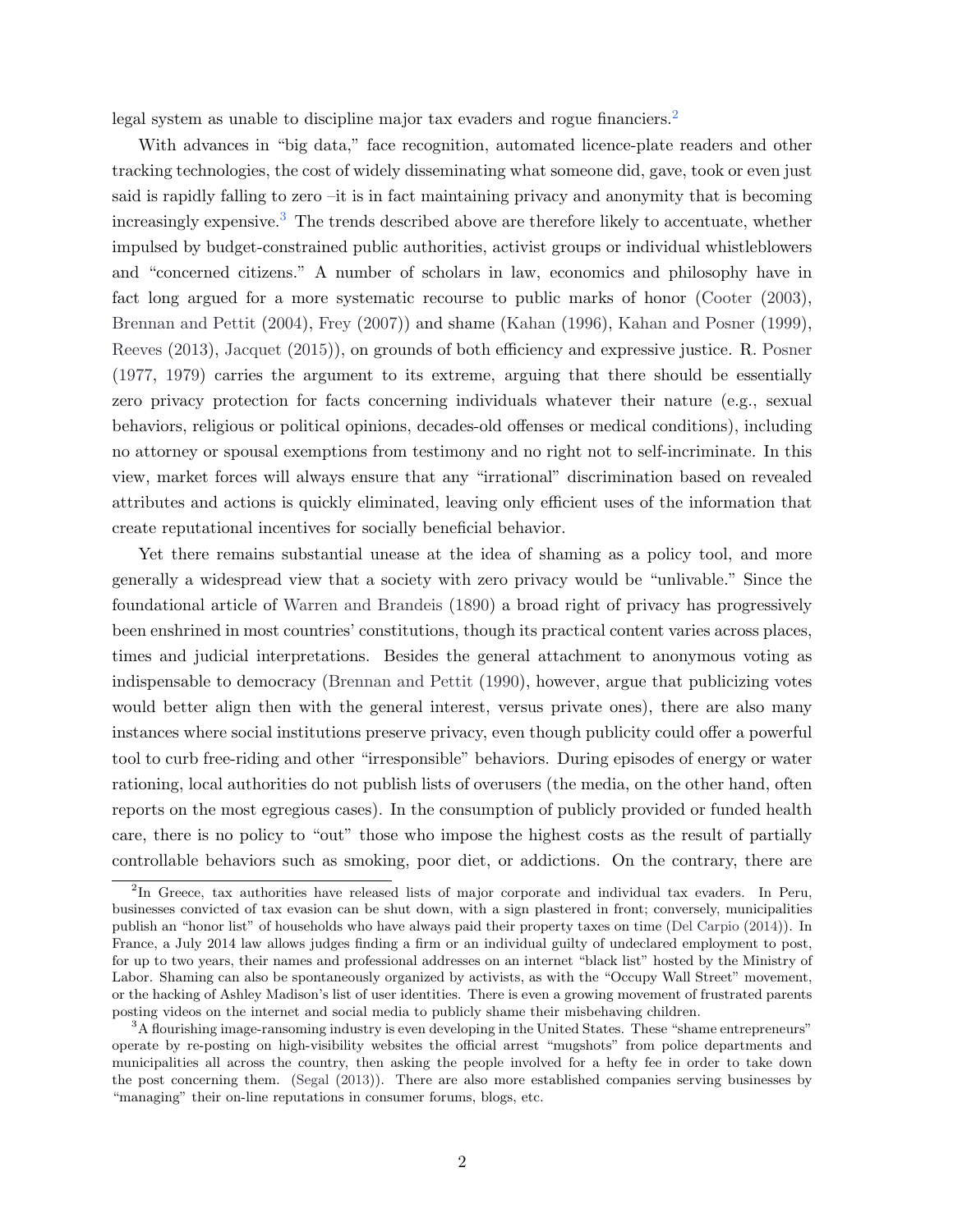strong legal protections for patient confidentiality. Governments often expunge criminal records after some time or conceal them from private view (for instance, prohibiting credit bureaus from reporting past arrests), and a major debate over the "right to be forgotten" is ongoing with search-engine and social-media companies.

There is obviously a case for protecting individuals' information from the eyes of parties with potentially malicious intent: undemocratic government repressing dissenters, firms using data on consumer's habits and spending patterns to engage in price discrimination or exploitation, hackers intent on identity theft and rivals seeking to steal trade secrets. While these issues are undeniably important, we focus here on identifying very different costs of transparency, related to evolving social norms and the adaptation of formal institutions. As we shall see, these imply that even when the principal is fully benevolent, incurs no direct cost to publicizing behaviors, and doing so always leads agents to provide more public goods, it is optimal to maintain or protect a certain degree of privacy. This remains a fortiori true under less ideal conditions.

#### 1.2 Our Framework

The key idea is that while publicity is a powerful and cheap instrument of control it is also a blunt one, generating substantial uncertainty both for those *subject to it* and, most importantly, for those who wield it. Our argument builds on two complementary mechanisms:

- 1. Inefficient variability in the power of social image. The rewards and sanctions generated by publicizing an individual's actions stem from the reactions that this knowledge elicits from his family, peers, or neighbors. These social incentives thus involve the emotional responses of many people as well as their degree of coordination, which makes their severity hard to predict and fine-tune a priori (E. [Posner](#page-36-5) [\(2000\)](#page-36-5)). Depending on place, time, group, offense and individual contingencies, the feared response may go from mild os-tracism to mob action, be easy or hard to escape, etc.<sup>[4](#page-5-0)</sup> Variability in the strength of agents' concerns about social image and sanctions will, in turn, generate inefficient variations in compliance (not reflecting true variations in social value), which become amplified as individual behaviors are made more visible or salient.<sup>[5](#page-5-1)</sup>
- 2. Rigid and maladaptive public policy. Public stigmatization has long been used to repress non-believers, mixed-race relationships, single-mothers, homosexuals, etc. But, of course, the purpose at the time was precisely to discourage such behaviors, widely considered immoral and socially nefarious, and accordingly also punished by the law. The real problem

<span id="page-5-0"></span><sup>4</sup>On such instability and indeterminacy in collective-action outcomes, see [Lohmann](#page-36-6) [\(1994\)](#page-36-6) and [Kuran](#page-35-6) [\(1997\)](#page-35-6). The current "explosion" of shaming on social media is a good example of this variability. In many instances, the resulting costs to the punished party (loss of job and family, suicide) ended up being wildly disproportionate to the perceived offense. Sometimes there is even a backlash, where individuals who played a key role in coordinating a shaming that "went too far" are themselves publicly shamed on the same media [\(Ronson](#page-36-7) [\(2015\)](#page-36-7)).

<span id="page-5-1"></span><sup>&</sup>lt;sup>5</sup>Similar effects of variability occur if social sanctioning involves (convex) resource costs, or if agents are risk averse. We abstract from these channels, since they would lead to very similar results as those we focus on.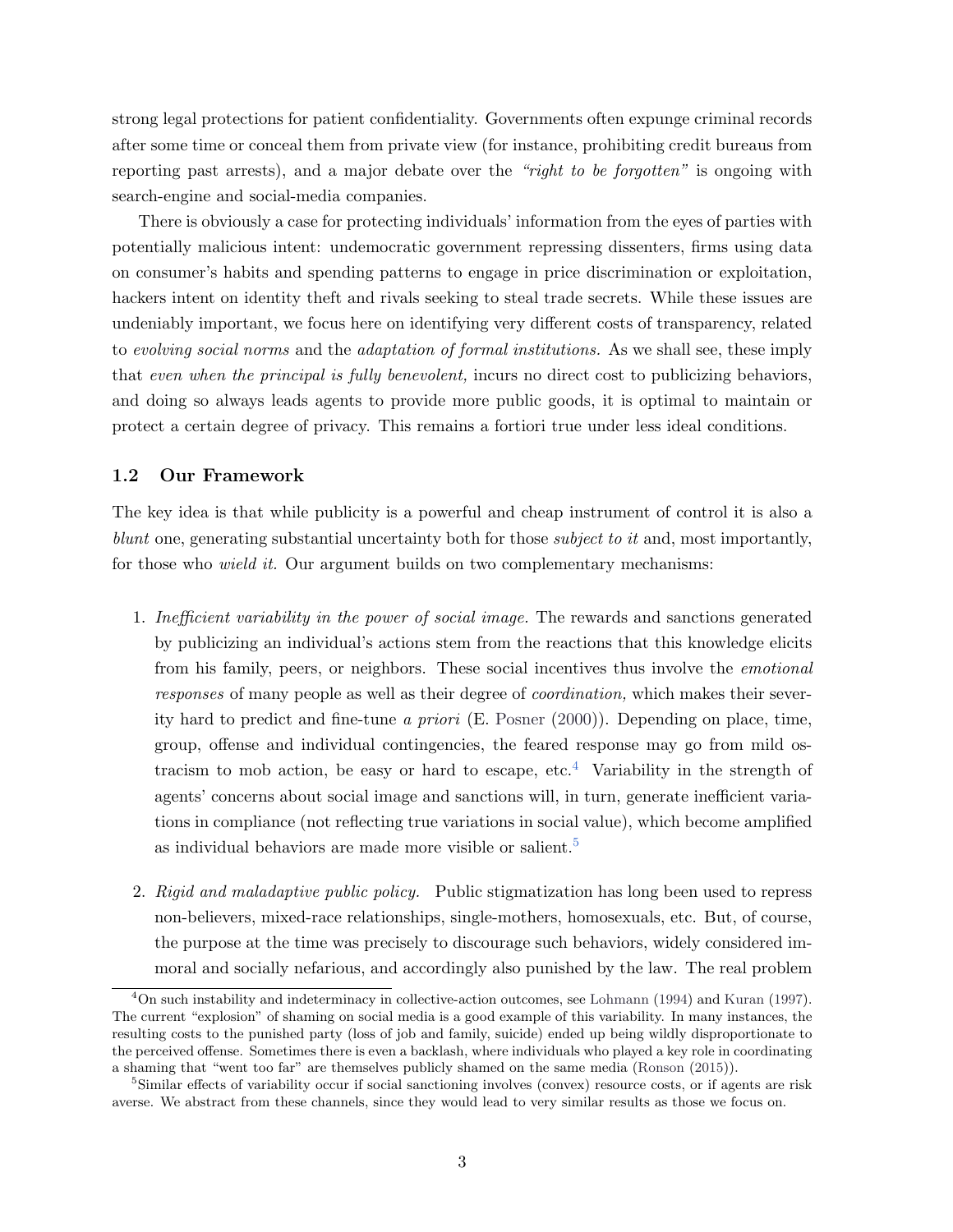is that *societal preferences change* unpredictably due to technology, enlightenment, migration, trade, etc. In order to learn how policy –the law and other institutions, taxes and subsidies, etc.– should be adapted to recent evolutions, an imperfectly informed principal must assess societal preferences from prevailing behaviors and mores. If individuals feel too constrained by the fear of social stigma and sanctions from others, these preference shifts will remain hidden, or be revealed too slowly. The result will be a rigidification and maladaptation not only in *private conduct*  $-$ excessive conformity– but also in *public* policy, doubly impacting the efficiency of resource allocation.

Full reversals of societal preferences, where some behavior like overt racism, sexism or domestic violence goes from "normal" to deeply scorned, or on the contrary from intensely stigmatized to widely acceptable, like divorce, cohabitation ("living in sin"), homosexuality or drug use, are relatively common in modern societies and sometimes quite sudden. It is thus all but certain that some conducts generally seen as abhorrent and shameful today will become perfectly mundane within a couple of decades, and vice-versa. Uncertainty lies only in which ones it will be and which way the cursor will move. Possible candidates of both types include organ sales, prostitution, extramarital and other parallel relationships, eating meat and wearing animal products, atheism and apostasy, transhumanistic enhancements and others we cannot yet conceive of. Ignoring that what constitutes a public good, a heinous deed or a wide-ranging externality (and hence also a proper signal of prosociality) is subject to important and unpredictable shifts, is the fundamental error of "minimal-privacy" advocates such as R. Posner, who in the process explicitly equate social conformity with the common good:

"At one level, Bloustein  $\left| \text{an earlier law scholar advocating for the right to privacy} \right|$ is saying merely that if people were forced to conform their private to their public behavior there would be more uniformity in private behavior across people –that is to say, people would be better behaved if they had less privacy. This result he considers objectionable apparently... for reasons he must consider self-evident since he does not attempt to explain them." (R. [Posner](#page-36-1) [\(1977\)](#page-36-1), pp. 401-405).

We will show that the problem with low privacy lies not in increased uniformity of individual behaviors (it may in fact have the opposite effect, generating inefficient image-seeking variations) but in the reduced informativeness of aggregate behavior, which impedes everyone –in particular, the legislator– from learning and adapting to recent evolutions in societal preferences. Even for behaviors that remain unambiguously bad or good from a social point view (drunk driving, tax compliance, etc.), moreover, the tradeoff we identify remains. As long as their relative importance to social welfare fluctuates over time (with sign unchanged), a policymaker will need to learn of these evolutions through shifts in aggregate behavior, so as to appropriately redirect limited financial or enforcement resources.<sup>[6](#page-6-0)</sup>

<span id="page-6-0"></span><sup>&</sup>lt;sup>6</sup>Only for actions which the Principal *always* wants to deter maximally (corner solution), obviating the need to ascertain anything about how they affect agents, does the effect vanish; heinous murders may be such a case.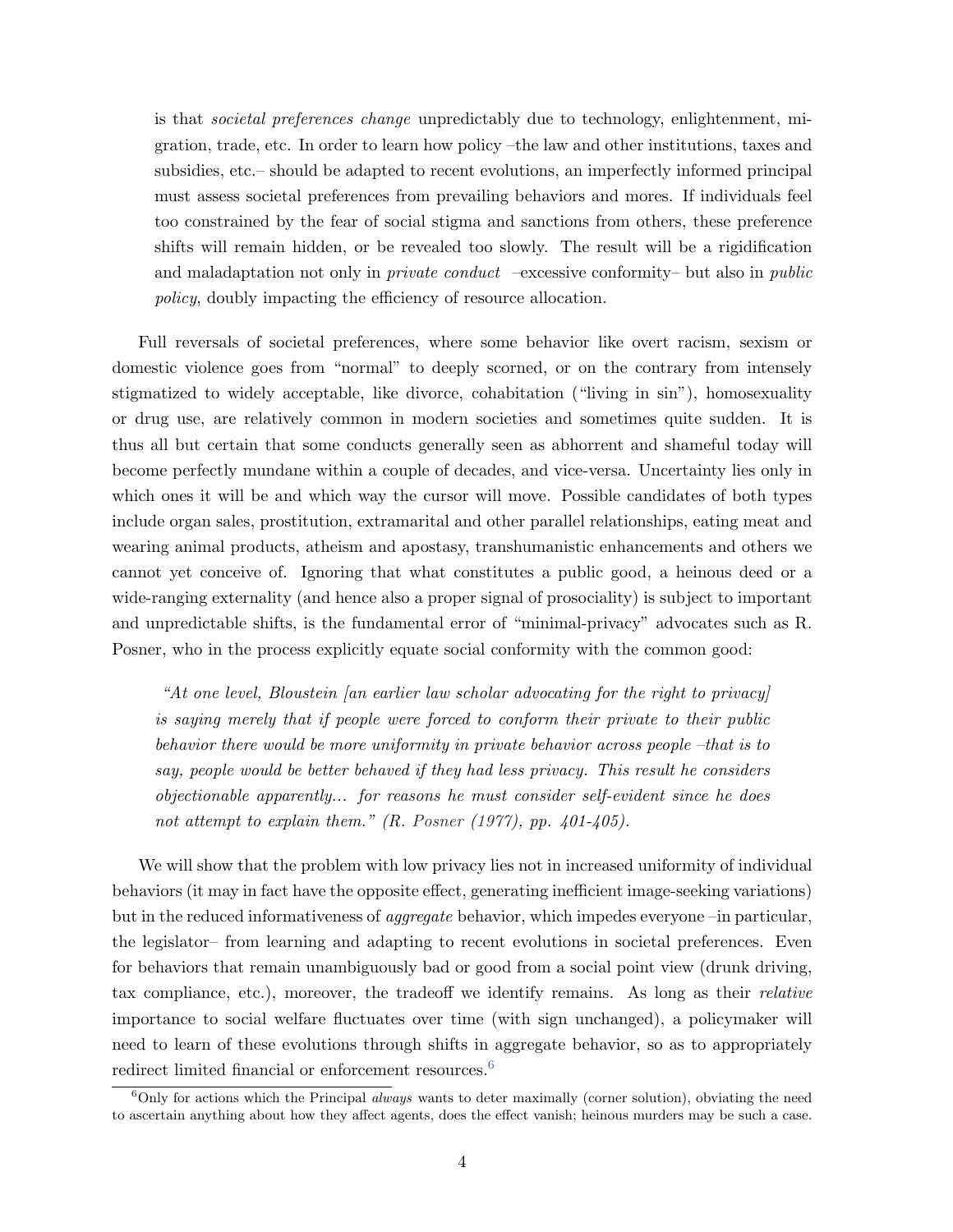Formally, we study a Principal interacting with a continuum of agents in a canonical context of public-goods-provision or externalities. Agents have private signals about the quality of the public good, and their collective information, suitably aggregated, is a precise signal of its social value. Each chooses how much to contribute, based on his own mix of public-spiritedness, information and reputational concern for appearing prosocial. The Principal can amplify or dampen these reputational payoffs, and hence total contributions, by making individual behavior more or less visible to the community. While this entails little cost (none, for simplicity), she faces an informational problem: because societal preferences change, she knows only imperfectly the social value of the public good and the importance attached by agents to social esteem or sanctions. Learning about public good quality or externalities is important for choosing her own (e.g., tax-financed) contribution, matching rate or other policy, such as the law. If the Principal suppresses image motivations by making contributions anonymous, she can precisely infer societal preferences from agents' aggregate behavior. However, each individual will then free-ride to a greater extent, leaving her with a greater share of the burden in achieving the desired level of public-good provision. On the other hand, if she leverages social image to spur compliance, she exacerbates her own signal-extraction problem by making aggregate behavior more sensitive to variations in the importance of social esteem. The Principal thus faces a tradeoff between using image as an incentive and gaining better information on societal preferences.<sup>[7](#page-7-0)</sup>

We first study agents' equilibrium behavior and learning under any fixed level of publicity, establishing a surprisingly simple *benchmarking* result for how social inferences take place in this complex environment (multidimensional signaling and heterogenous, higher-order beliefs). We then consider the Principal's optimal choice of publicity and the tradeoffs arising from agents' responses. We show that a positive level of privacy must always be maintained and fully characterize its comparative statics, as well as those of the Principal's second-stage policy (matching rate) with respect to her cost of funds, the idiosyncratic and aggregate variances of agents' preferences, and both sides' quality of information. We show in particular that in a fast-changing society (greater variability in the fundamental or the image-motivated component of average preferences), privacy should be greater than in a more static or "traditional" one, where preferences vary mostly across individuals but are stable at the societal level.

#### 1.3 Applications

From social norms to formal institutions. Formal laws and institutions most often crystallize from preexisting community standards, norms and practices, which inform designers about what behaviors are generally deemed to generate positive or negative externalities. These change over time, sometimes quite radically and very fast. Where behavior is highly constrained by the fear

<span id="page-7-0"></span> $7$ The point applies more generally to any incentive to which agents respond strongly on average (effectiveness) but to a degree that is hard to predict ex-ante and parse out ex-post (uncertainty). As discussed earlier, this is much more a feature of social sanctions than of monetary incentives, on which many tradeoffs are observable. Thus, it is arguably easier to estimate a stable response of tax compliance to fines and audit probabilities than to posting the names of evaders on a shame list. Absent such an asymmetry between formal and informal incentives, our model provides further reasons why high-powered incentives, of any kind, can be counterproductive.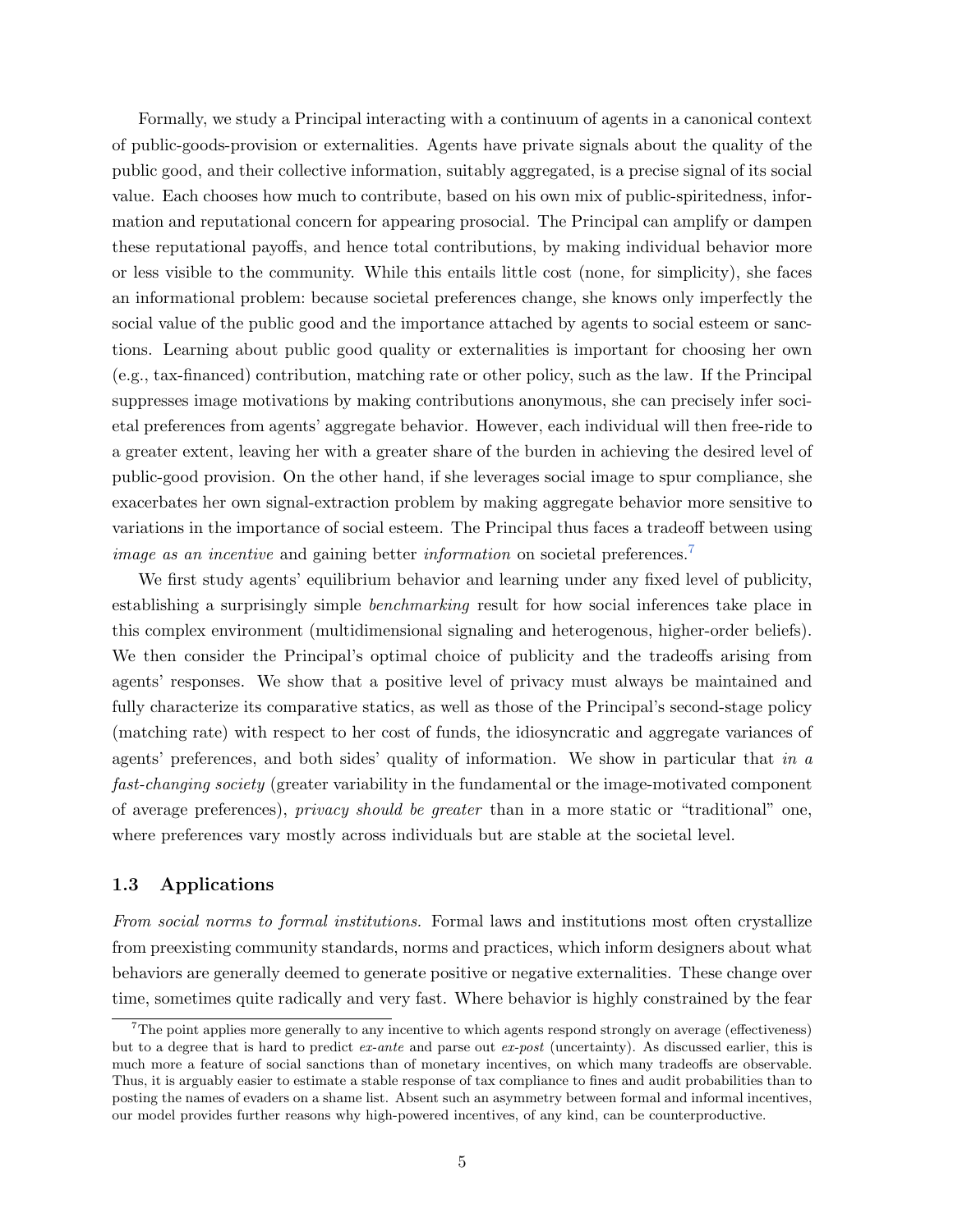of social stigma, assessing social preferences and shaping laws by what people do ("descriptive norm") can be a very poor indicator of what they really value ("prescriptive norm").

Similar issues arise in the debate over freedom of speech versus "political correctness." Reputational concerns lead people to refrain from acts and speech considered to be offensive [\(Loury](#page-36-8) [\(1994\)](#page-36-8), [Morris](#page-36-9) [\(2001\)](#page-36-9)), so activist groups, media outlets and institutions like universities commonly use publicity (and rules) to curtail such behaviors. $8$  Without sufficient privacy protections, however, what people have really come to think will be learned only too late.

Public good provision, charitable donations. We cast the model in terms of a classical benchmark: providing the "right kind" of public goods in a cost-effective manner. This also facilitates comparison with previous work. Community leaders, philanthropists and foundations often rely on constituents' and activists' degree of involvement to identify the value of investing in local schools, parks, transportation, or development projects in remote parts of the world. This is also why the practice of *matching* individual contributions is common among sponsors, as are "leadership" gifts used as signals of worth for subsequent donors [\(Vesterlund](#page-36-10) [\(2003\)](#page-36-10), [Andreoni](#page-33-2) [\(2006\)](#page-33-2)). Publicly recognizing and honoring individuals' or NGO's efforts encourages commitment, but also makes it a less precise signal of true social value.

Consumer and corporate social responsibility. Firms are increasingly pressured or shamed by activists into behaving "responsibly" on issues of environmental impact, child labor, workplace safety, treatment of animals, etc. To the extent that such reputational incentives make up for deficient regulation or Pigovian taxation they are beneficial, but the strong conformity effects they create make it hard for consumers and investors to know which practices are truly socially valuable and which ones are just "greenwashing". The same applies to "green" and "fair trade" consumer goods, typically heavily advertised and often conspicuously consumed.

Agency incentives. Representatives in a sales team can often privately observe how well the product fits customer needs. Publicizing individual sales records leads them to exert more effort in promoting it, thus alleviating the moral-hazard problem [\(Larkin](#page-35-7) [\(2011\)](#page-35-7)), but it deprives the firm of valuable feedback: seeing high sales, it may not realize that its product needs further development without which success will be short-lived, or that it involves hidden risks.

Leadership. As emphasized in the literature on corporate culture, a key role of leadership is to coordinate expectations and efforts toward goals that reflect shared objectives and beliefs [\(Kreps](#page-35-8) [\(1990\)](#page-35-8), [Hermalin and Katz](#page-35-9) [\(2006\)](#page-35-9), [Bolton, Brunnermeier, and Veldkamp](#page-34-6) [\(2013\)](#page-34-6)). Our analysis highlights how a leader faces the challenge of using publicity to align agents' goals and values with those of the organization, while also allowing enough dissent and contrarian behavior for her (and others) to learn how these should adapt over time.

Political activism. The Principal can also stand for an electorate, while agents are activists and informational lobbies exerting effort to persuade voters about some drastic reform. When

<span id="page-8-0"></span><sup>8</sup>Thus, a recent activist campaign in Brazil tracks down the geotagged locations of people who post racist comments on social media, then reposts them on giant billboards and public buses in the immediate neighborhood of the source (with names and profile pictures blurred, however).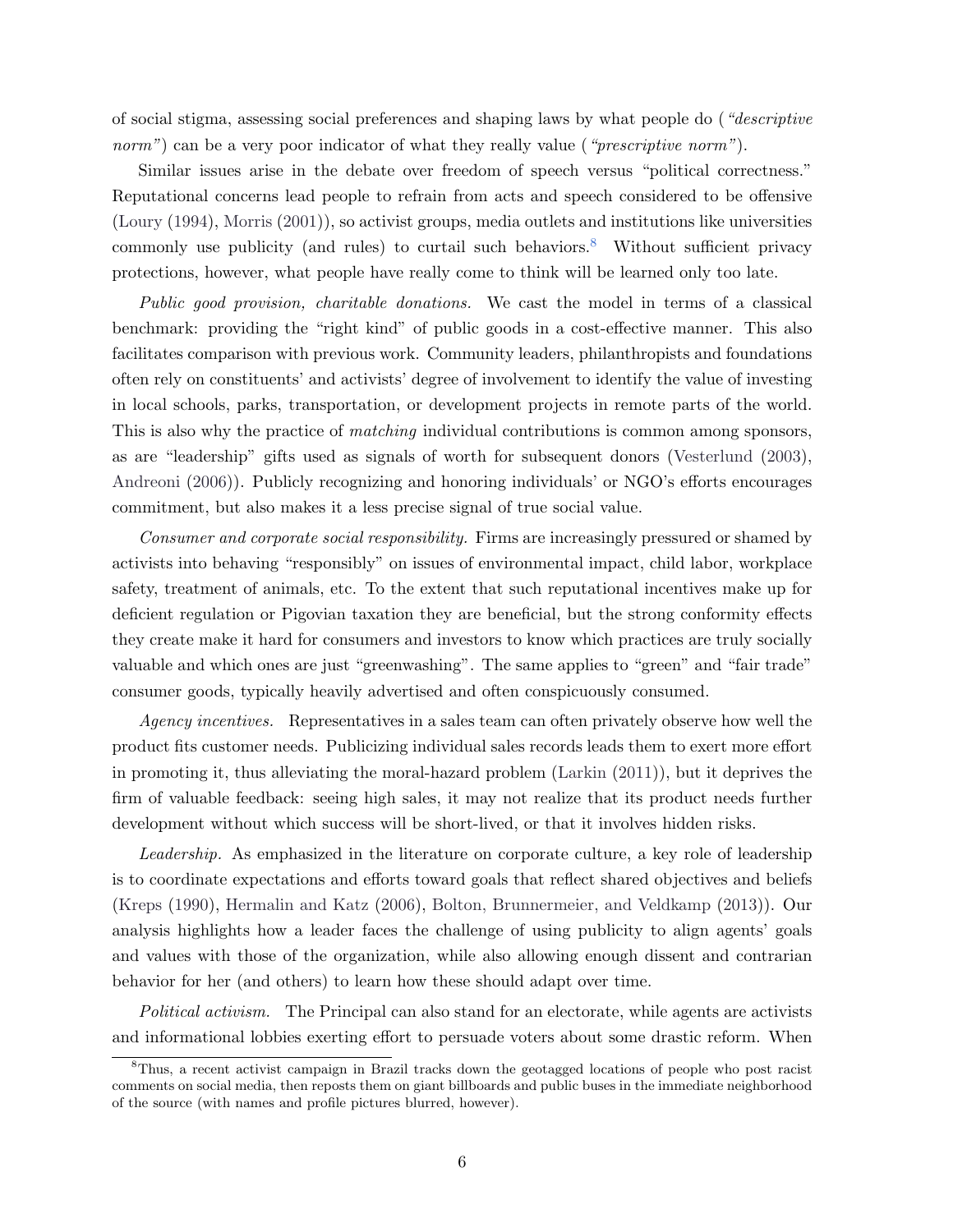the media makes their actions more visible, activists are willing to take more costly steps, so publicity again provides incentives. At the same time, activism is discounted to a further extent as being "attention-seeking," and indeed may not offer much useful information.[9](#page-9-0)

#### 1.4 Related Literature

Our study relates to several parts of the large literature examining the impact of transparency on individual and collective decision-making, and thus ultimately on institutional design.

A first strand focuses on signaling, especially in a public-goods context.<sup>[10](#page-9-1)</sup> Our model builds on [B´enabou and Tirole](#page-34-7) [\(2006\)](#page-34-7) who study how incentives, whether material or social, can undermine individual's reputational returns derived from a prosocial activity. We develop this basic framework in two important, more aggregate directions. First, a Principal explicitly chooses how much agents know about each other's behavior, internalizing their equilibrium responses. Second, she is imperfectly informed about the social value of the activity, generating a tradeoff between image incentives and information aggregation that is a novel feature of our model.<sup>[11](#page-9-2)</sup> Also closely related is [Daughety and Reinganum](#page-34-8) [\(2010\)](#page-34-8), who study how making actions fully public can result in the overprovision of public goods, whereas making them fully private can result in underprovision. We consider the problem of a Principal who can adjust continuously how much privacy to accord individuals, faces uncertainty about they will respond to it and, most importantly, cares about the informational content of their behavior.<sup>[12](#page-9-3)</sup>

Transparency is also a central issue when experts, judges, or committee members have career concerns over the quality of their information (rather than their prosociality), as they may distort their advice or actions in order to appear more competent. A first effect, working toward conformity or "conservatism," arises when agents have no private knowledge of their own ability: they will then make forecasts and choices that aim to be in line with the Principal's prior [\(Prendergast](#page-36-11) [\(1993\)](#page-36-11), [Prat](#page-36-12) [\(2005\)](#page-36-12), [Bar-Isaac](#page-34-9) [\(2012\)](#page-34-9)), or with the views expressed by more "senior" agents thought to be a priori more knowledgeable [\(Ottaviani and Sørensen](#page-36-13) [\(2001\)](#page-36-13)). When competence is a private type, on the other hand, the incentive to signal it generates "anti-conformist" or activist tendencies: agents will overreact to their own signals, excessively contradict seniors or reverse precedents, etc.; which of the two forces dominates then depends on the details on game's information and strategic structure [\(Levy](#page-36-14) [\(2005,](#page-36-14) [2007\)](#page-36-15)), [Visser and](#page-36-16)

<span id="page-9-0"></span><sup>9</sup>[Lorentzen](#page-36-17) [\(2013\), for instance, studies how China's government relies on public protests as a signal of local](#page-36-16) [corruption. Our point is that media attention to these protests helps mitigate collective action problems, but](#page-36-16) [also interferes with information transmission when activism becomes image-driven.](#page-36-16)

<span id="page-9-1"></span><sup>10</sup>See, e.g., [Bernheim](#page-34-10) [\(1994\)](#page-34-10), [Corneo](#page-34-11) [\(1997\)](#page-34-11), [Harbaugh](#page-35-10) [\(1998\)](#page-35-10), [Ellingsen and Johannesson](#page-36-16) [\(2008\)](#page-34-12) and [Andreoni](#page-33-3) [and Bernheim](#page-36-16) [\(2009\)](#page-33-3).

<span id="page-9-2"></span> $11$ [Excessive constraints on behavior \(commitment devices, monitoring with threats of punishment\) can also](#page-36-16) [interfere with learning about agents' individual types, rather than with information aggregation over the state](#page-36-16) of the world; see, e.g., [B´enabou and Tirole](#page-34-13) [\(2004\)](#page-34-13), [Ichino and Muehlheusser](#page-36-16) [\(2008\)](#page-35-11) and [Ali](#page-33-4) [\(2011\)](#page-33-4).

<span id="page-9-3"></span><sup>&</sup>lt;sup>12</sup>[Daughety and Reinganum](#page-34-8) [\(2010\) also show that waivable privacy rights do not help reduce wasteful signaling.](#page-36-16) Bénabou and Tirole [\(2011\) show, on the other hand, that if the value of image \(e.g., the "going rate" to have](#page-36-16) [one's name on a university or hospital building\) is known to the Principal, tax incentives can be adjusted to](#page-36-16) [offset any reputation-motivated distortions in the level or allocation of contributions. This is another reason why](#page-36-16) [the fact that here the Principal's not knowing the exact value of image is important here.](#page-36-16)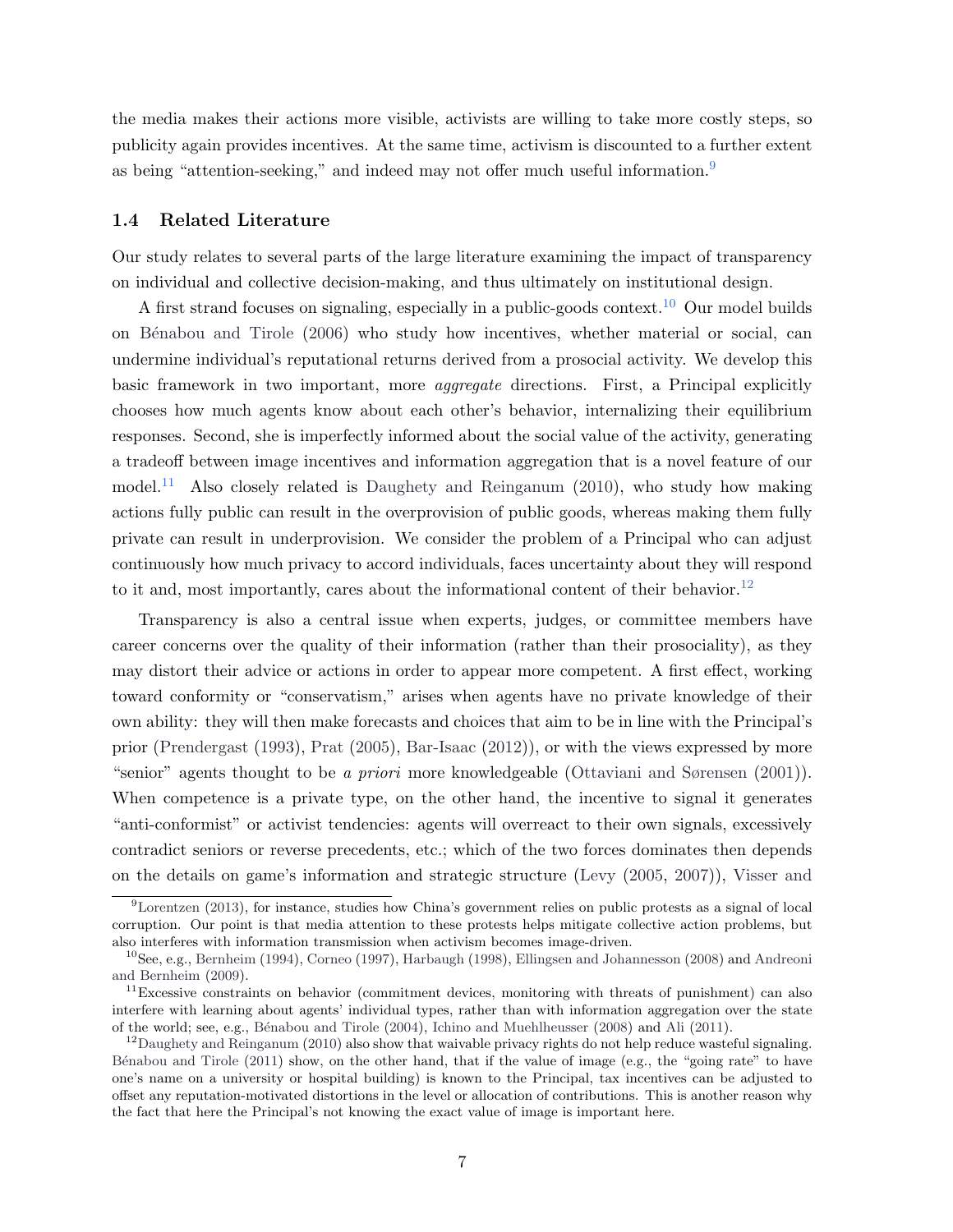[Swank](#page-36-16) [\(2007\)](#page-36-16)). On the normative side, whether conformity or exaggeration is worse for the Principal, and whether she prefers transparency or anonymity for the agents, turns on how her loss function weighs "getting things wrong" in more likely states of the world versus more rare ones [\(Fox and Van Weelden](#page-35-12) [\(2012\)](#page-35-12), [Fehrler and Hughes](#page-34-15) [\(2015\)](#page-34-15)). In our framework, agents' incentives to signal their types increase rather than decrease conformity, and the latter has simultaneously positive (mean-contribution) and negative (excessive variance and informationgarbling) effects. Another key difference is that the strength of image concerns, which is common knowledge in nearly all of the signaling literature, is here one of the key sources of uncertainty.<sup>[13](#page-10-0)</sup>

As stated earlier we do not deal here with government snooping, consumer exploitation by firms, the theft of identity or trade secrets, which all involve principals seeking to misuse agents' data (see [Acquisti, Taylor, and Wagman](#page-33-5) [\(2016\)](#page-33-5) for a survey). Our focus is instead on what private citizens know about each other's behaviors and on the social value of privacy even when the Principal may be benevolent (though we also allow her not to be).<sup>[14](#page-10-1)</sup> Finally, in emphasizing how laws emerge from evolving social norms, our paper relates to a growing literature on how formal and informal institutions shape each other  $(e.g., Bénabou and Tirole (2011), Jia and$  $(e.g., Bénabou and Tirole (2011), Jia and$  $(e.g., Bénabou and Tirole (2011), Jia and$  $(e.g., Bénabou and Tirole (2011), Jia and$ [Persson](#page-35-13) [\(2013\)](#page-35-13), [Besley, Jensen, and Persson](#page-34-16) [\(2014\)](#page-34-16), [Acemoglu and Jackson](#page-33-6) [\(2016\)](#page-33-6)).

### 2 Model

We study the interaction between a continuum of small agents  $(i \in [0, 1])$  and a single large Principal  $(P)$ , each of whom chooses how much to contribute (in time, effort or money) to a public good. Depending on the context, these actors may correspond to: (i) a government and its citizens; (ii) a charitable organization and potential donors; (iii) a profit-maximizing firm and workers who care to some degree about how well it is doing, whether out of pure loyalty or because they have a stake in its long-run survival.

A. Agents. Each agent i selects a contribution level  $a_i \in \mathbb{R}$ , at cost  $C(a_i) \equiv a_i^2/2$ . An individual's utility depends on his own contribution, from which he derives some intrinsic satisfaction (or "joy of giving"), on the total provision of the public good, which has quality or social usefulness indexed by  $\theta$ , and on the reputational rewards attached to contributing. Given total private contributions  $\bar{a}$  and the Principal contributing  $a_P$ , Agent i's direct (non-reputational) payoff is

<span id="page-10-2"></span>
$$
U_i(v_i, \theta, w; a_i, \bar{a}, a_P) \equiv (v_i + \theta) a_i + (w + \theta) (\bar{a} + a_P) - C (a_i).
$$
\n
$$
(1)
$$

The first term corresponds to his intrinsic motivation, which includes both an idiosyncratic

<span id="page-10-0"></span> $^{13}$ Bénabou and Tirole [\(2006\)](#page-34-7) study signaling agents with heterogenous (privately known) image-concerns, and [Fischer and Verrecchia](#page-34-17) [\(2000\)](#page-34-17) and [Frankel and Kartik](#page-35-14) [\(2014\)](#page-35-14) agents with heterogenous payoffs to misrepresenting their actions. In such settings, greater visibilty makes each individual's observed behavior less informative about his true motivations. In none of these papers is there any aggregate uncertainty, nor a Principal who seeks to incentivize agents and/or learn from their behavior.

<span id="page-10-1"></span> $14$ For the same reason we abstract from concerns that public shaming constitutes cruel humiliation that negates other important societal values such as human dignity. See, e.g., [Posner](#page-36-18) [\(1998\)](#page-36-18) for such arguments and [B´enabou](#page-34-14) [and Tirole](#page-34-14) [\(2011\)](#page-34-14) for an analysis of expressive law, including the case of "cruel and unusual punishments."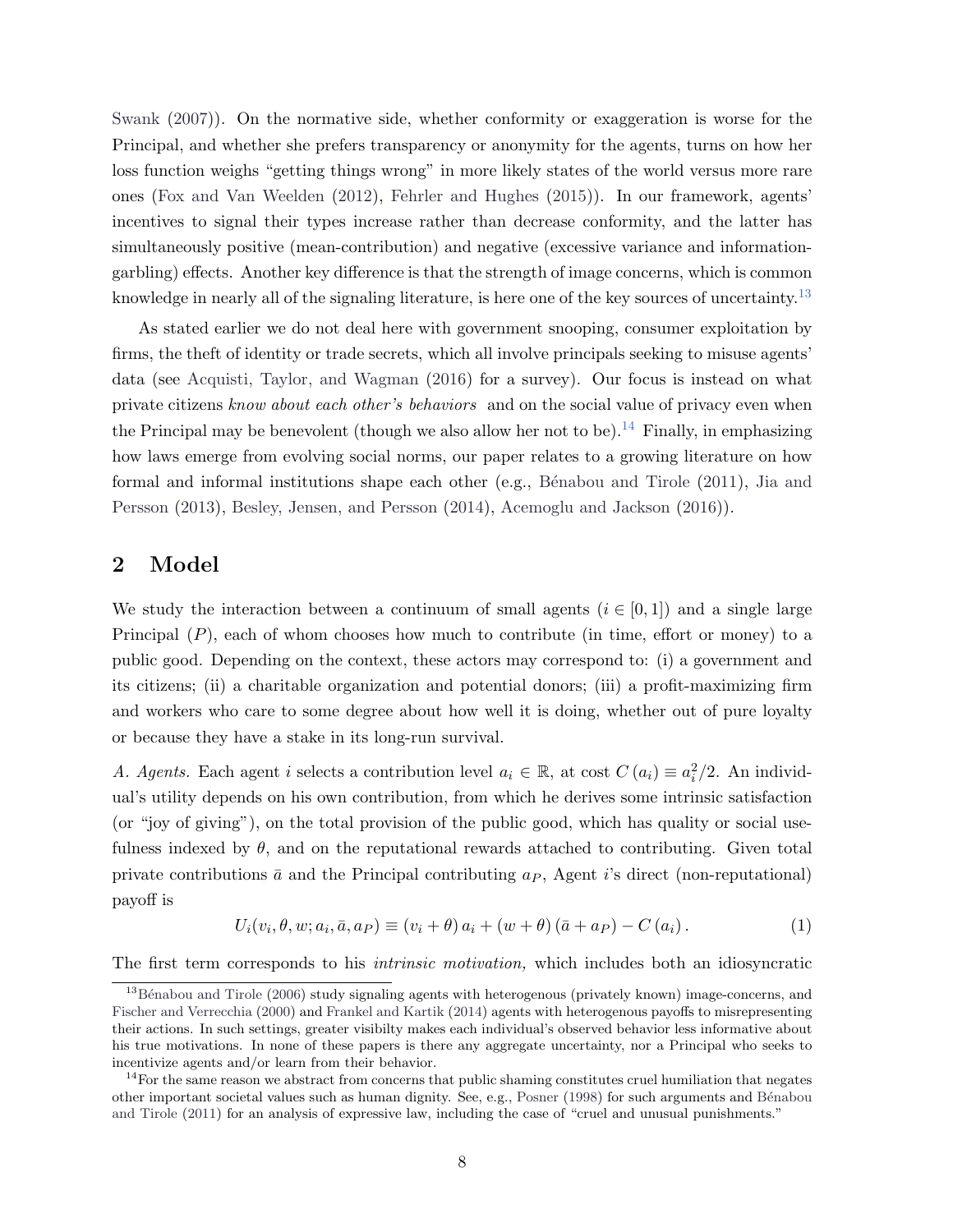component  $v_i$  and the common shift factor  $\theta$ , reflecting the idea that people like to contribute more to socially valuable projects than to less useful ones.<sup>[15](#page-11-0)</sup> Agent *i*'s baseline valuation  $v_i$  is distributed as  $N(\bar{v}, s_v^2)$  and privately known to him. The second term in [\(1\)](#page-10-2) is the *value derived* from the public good, which we take to be similar across individuals, without loss of generality. We assume  $\bar{v} < w$ , ensuring that intrinsic motivations alone do not solve the free-rider problem.

The quality or social value of the public good is a priori uncertain, with agents and the Principal starting with common prior belief that  $\theta$  is distributed as  $N(\bar{\theta}, \sigma_{\theta}^2)$ . Each agent *i* receives a private noisy signal,  $\theta_i \equiv \theta + \varepsilon_i$ , in which the error is distributed as  $N(0, s_\theta^2)$ , independently of the signals of others. Here and throughout the paper, we use the following mnemonics: aggregate variabilities are denoted as  $\sigma^2$ , cross-sectional dispersions as  $s^2$ .

Each agent cares about the inferences that members of his social and economic networks will draw about his intrinsic motivation,  $v_i$ : he wishes to appear prosocial, a good citizen rather than a free-rider, dedicated to his work, etc.<sup>[16](#page-11-1)</sup> The importance of a good reputation varies across individuals, communities and periods; it is greater, for instance, for people engaged in longrun relationships based on trust than where exchange occurs through impersonal markets and complete contracts. Social enforcement –punishing or shunning perceived free-riders, rewarding model citizens– also relies on mobilizing emotional reactions and achieving group coordination, both of which are hard to predict. We denote the strength of agent i's reputational concerns as  $\mu_i$  (specifying below how it affects his payoffs) and allow it to be distributed cross-sectionally as  $N(\mu, s_\mu^2)$  around the group average  $\mu$ , which itself varies as  $N(\bar{\mu}, \sigma_\mu^2)$  around a common prior  $\bar{\mu}$  held by agents and Principal alike. We assume that  $\bar{\mu}$  is large enough that, with very high probability, the fraction of agents who desire a positive reputation is close to 1.

Formally, an agent *i*'s complete type is a triplet  $(v_i, \theta_i, \mu_i)$ ; for tractability, we take the three components to be independent of each other.<sup>[17](#page-11-2)</sup> An individual j observing i's contribution  $a_i$ does not know to what extent it was motivated intrinsically (high  $v_i$ ), by a high signal about the value of the public good (high  $\theta_i$ ), or by a strong image motive (high  $\mu_i$ ). He can, however, use his own signal  $\theta_j$  and reputational concern  $\mu_j$  (since  $(\theta_i, \theta_j)$  and  $(\mu_i, \mu_j)$  are correlated), as well as the realized average contribution  $\bar{a}$ , to form his assessment  $E[v_i|a_i, \bar{a}, \theta_j, \mu_j]$  of player i. Thinking ahead, Agent  $i$  uses his ex-ante information to forecast the how he will be judged by others. The average *social image* that he can anticipate if he contributes  $a_i = a$  is thus

$$
R(a, \theta_i, \mu_i) \equiv E_{\bar{a}, \theta_{-i}, \mu_{-i}} \left[ \int_0^1 E[v_i | a, \bar{a}, \theta_j, \mu_j] \, dj \middle| \, \theta_i, \mu_i \right]. \tag{2}
$$

We assume that a social image  $R(a, \theta_i, \mu_i)$  yields for agent i a net payoff of  $\mu_i x [R(a, \theta_i, \mu_i) \bar{v}$ , where  $\mu_i$  reflects his baseline concern for social esteem and  $x \geq 0$  parametrizes the degree

<span id="page-11-0"></span><sup>&</sup>lt;sup>15</sup>We model agents' preferences as separable in intrinsic motivation and quality for analytical tractability, but the basic insights are robust to relaxing this assumption; see Section [2.1.](#page-14-0) for a discussion.

<span id="page-11-1"></span><sup>&</sup>lt;sup>16</sup>These concerns may be instrumental (appearing as a more desirable employee, mate, business partner or public official), hedonic (feeling pride rather than shame, basking in social esteem), or a combination of both.

<span id="page-11-2"></span><sup>&</sup>lt;sup>17</sup>In particular, if  $\mu_i$  was correlated with  $v_i$  or  $\theta_i$  the inference problems of agents and Principal would no longer have a linear-normal structure.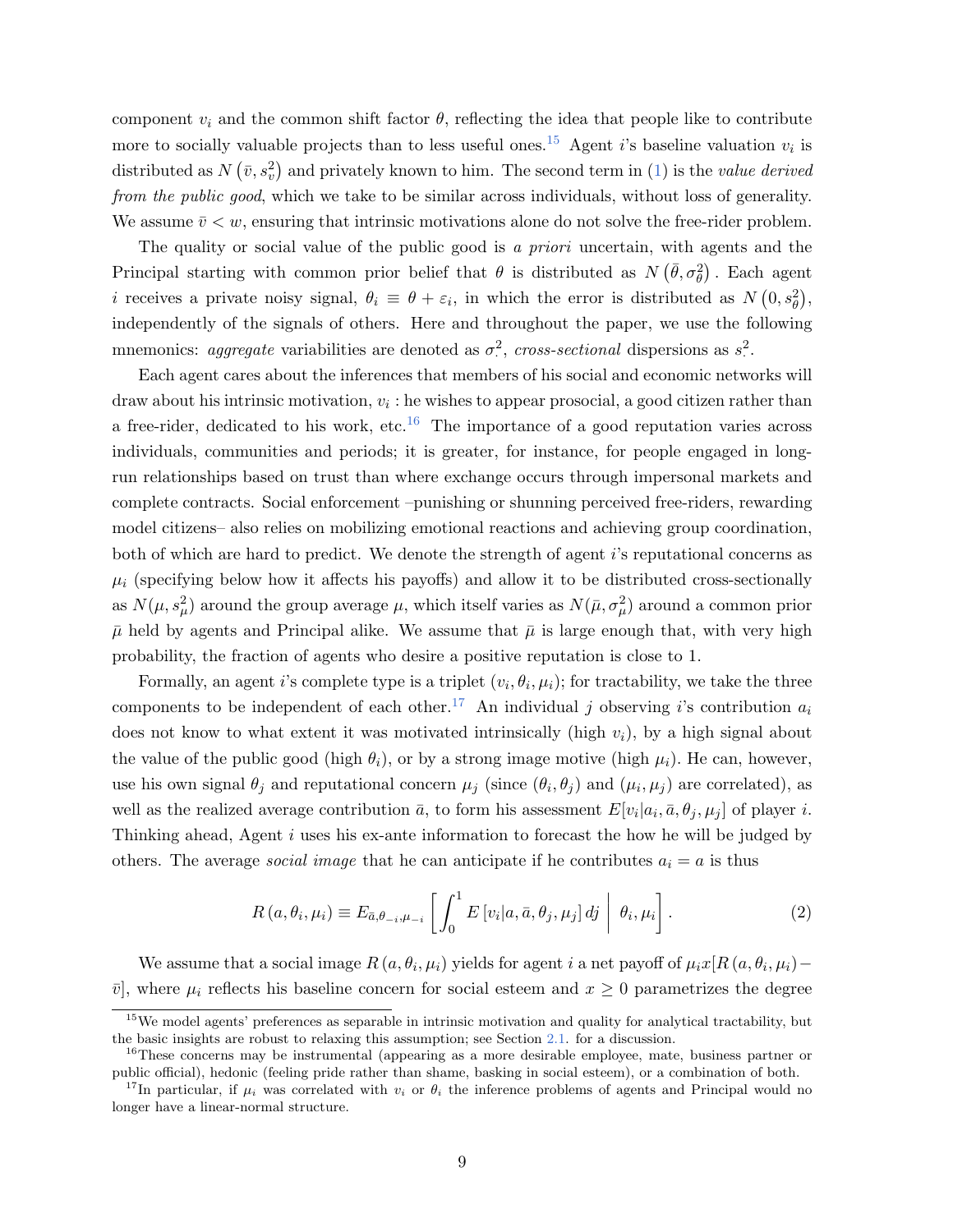of visibility and memorability of individual actions, which can be exogenous or under the Principal's control. Accounting for both direct and image-based payoffs, agent  $i$  chooses  $a_i$  to solve

<span id="page-12-1"></span>
$$
\max_{a_i \in \mathbb{R}} \{ E \left[ U_i(v_i, \theta, w; a_i, \bar{a}, a_P) \middle| \theta_i \right] + x \mu_i [R \left( a_i, \theta_i, \mu_i \right) - \bar{v} ] \}. \tag{3}
$$

B. Principal. The Principal's final payoff is a convex combination of agents' total utility and her own private benefits and costs from the overall supply of the (quality-adjusted) public good:

$$
V(\bar{a}, a_P, \theta) \equiv \lambda \left[ \alpha \int_0^1 (v_i + \theta) a_i \, di + (w + \theta)(\bar{a} + a_P) - \int_0^1 C(a_i) \, di \right] + (1 - \lambda) \left[ b(w + \theta)(\bar{a} + a_P) - k_P C(a_P) \right]. \tag{4}
$$

In the first term,  $\alpha \in [0, 1]$  captures the extent to which Principal internalizes agents' intrinsic "joy of giving" utility, relative to their material payoffs. As to image gains and losses, by Bayes' rule (or the law of iterated expectations) they sum to zero across agents  $(\int_0^1 R(a_i, \theta_i) di = \overline{v})$ , so whether or not the Principal internalizes this part of aggregate utility is irrelevant. In the second term,  $k_P$  is the Principal's cost of directly contributing, relative to that of agents, while  $b \in \mathbb{R}$  represents any private benefits she may derive from the total supply of public good. It will be useful to denote

<span id="page-12-4"></span><span id="page-12-3"></span><span id="page-12-2"></span>
$$
\varphi \equiv \lambda + (1 - \lambda)b,\tag{5}
$$

$$
\omega \equiv (w + \bar{\theta})\varphi - \lambda(1 - \alpha)(\bar{v} + \bar{\theta}). \tag{6}
$$

The coefficient  $\varphi$  is the Principal's total gain per (efficiency) unit added to the total supply of public good  $\bar{a} + a_P$ , whatever its source. The coefficient  $\omega$  is her net expected utility from each marginal unit of the good provided specifically by the agents, taking into account that when  $\lambda > 0$  she internalizes: (i) a fraction  $\lambda \alpha$  of their intrinsic satisfaction from doing so; (ii) a fraction  $\lambda$  of their marginal contribution cost  $\int_0^1 C'(a_i)di = \bar{a}$ , which absent reputational incentives they would equate to their intrinsic marginal benefit,  $\bar{v} + \theta$ .

Put differently,  $\omega$  represents the *wedge* between the *Principal's expected value* of agents' contributions and the latter's expected willingness to contribute spontaneously. To make the problem non-trivial we shall assume that  $\omega > 0$ , so that, on average, the Principal does want to increase private contributions (or norm compliance). To cut down on the number of cases we shall focus the exposition on the case where  $b > 0$ , which in turn implies that  $\varphi > 0$  and  $\partial \omega/\partial \bar{\theta} = \lambda \alpha + (1-\lambda)b > 0$ , meaning that "higher quality" is indeed something that the Principal values positively. Her preferences over the quality of the public good are thus congruent with those of the agents, even though her preferences over the level and sharing of its supply may be quite different.<sup>[18](#page-12-0)</sup>

<span id="page-12-0"></span><sup>&</sup>lt;sup>18</sup>The model and all analytical results also allow for  $b < 0$  (even potentially  $\varphi < 0$ ,  $\omega < 0$  and  $\frac{\partial \omega}{\partial \theta} < 0$ ), however. This corresponds to Principal who intrinsically *dislikes* the activity that agents consider socially valuable –political opposition, cultural resistance, etc.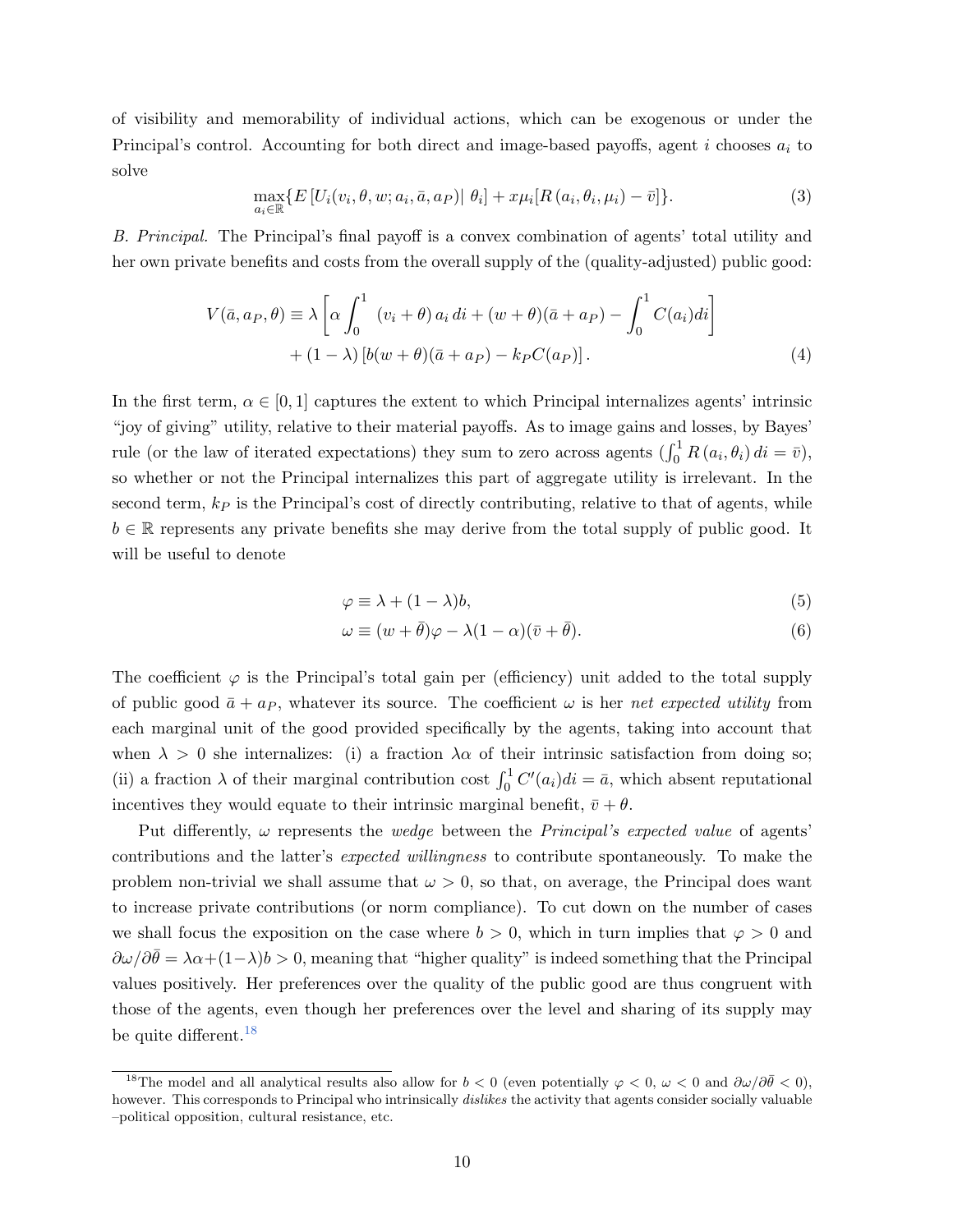Our framework includes as special cases:

- (a) For  $\lambda = 1$ , a purely benevolent, "selfless" Principal.
- (b) For  $\lambda = 1/2$  and  $b = 0$ , a standard social planner, who values equally agents' and her own costs of provision. The latter could also be those incurred by the rest of society, e.g., due to a shadow price of public funds.
- (c) For  $\lambda = 0$ , a purely selfish Principal, such as a profit-maximizing firm that uses image to elicit effort provision from its employees.

In order to set her own provision  $a_P$  efficiently, the Principal must learn about  $\theta$ . A key piece of data she observes is the aggregate contribution or compliance rate  $\bar{a}$ , which embodies information about both aggregate shocks,  $\theta$  and  $\mu$ , generating a signal-extraction problem. The Principal shares agents' prior  $\theta \sim N(\bar{\theta}, \sigma_{\theta}^2)$  about the quality of the public good and may also obtain an independent signal  $\theta_P \equiv \theta + \varepsilon_P$ , with error distributed as  $N(0, s_{\theta,P}^2)$ . Her prior for the importance of image is  $N(\bar{\mu}, \sigma_{\mu}^2)$ . These beliefs incorporate all the information previously obtained the Principal, for instance by polling agents about the quality of the public good or the importance of social image. $19$ 

- C. Timing. The game unfolds as follows:
	- 1. The Principal chooses the level of observability of individual behavior, x, that will prevail among agents. Conversely,  $1/x$  represents the degree of *privacy*.
	- 2. Each agent learns his private signal about quality,  $\theta_i$ , and how important social esteem is to him,  $\mu_i$ , then chooses his contribution  $a_i$ .
	- 3. The aggregate contribution  $\bar{a}$  is publicly observed.
	- 4. The Principal observes her own signal  $\theta_P$ .
	- 5. The Principal chooses her contribution  $a_P$ , and the total supply  $\bar{a} + a_P$  is enjoyed by all.

We focus, for tractability, on Perfect Bayesian Equilibria in which an agent's contribution is linear in his type,  $(v_i, \theta_i, \mu_i)$ . This will be shown to imply that an equivalent formulation of the Principal's decision problem is:

(a) Given any x, optimally set a baseline investment level she will provide (based on her own signal) and a *matching rate* on private contributions:  $a_P = \underline{a}_P(x, \theta_P) + m(x)\overline{a}$ .

<span id="page-13-0"></span>(b) Based on ex-ante information only, set x optimally.

<sup>&</sup>lt;sup>19</sup>This information is typically limited: polling is costly (see [Auriol and Gary-Bobo](#page-34-18) [\(2012\)](#page-34-18) on the optimal sample size or number of representatives) and invites strategic responses from agents who would like the Principal to contribute more [\(Morgan and Stocken](#page-36-19) [\(2008\)](#page-36-19), [Hummel, Morgan, and Stocken](#page-35-15) [\(2013\)](#page-35-15)). Allowing the Principal to obtain an independent, noisy signal of  $\mu$  would also not affect our analysis.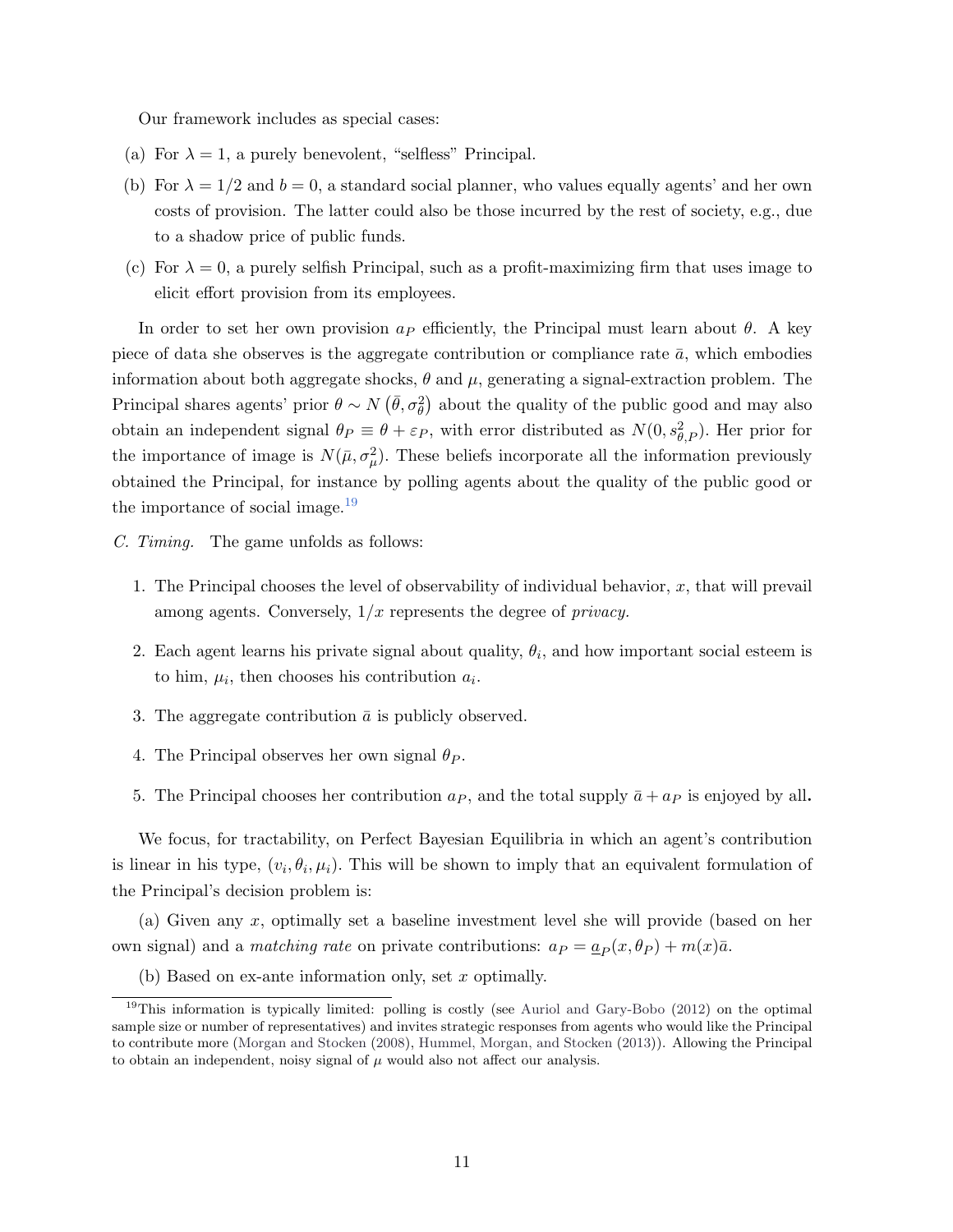#### <span id="page-14-0"></span>2.1 Discussion of the Model

At the core of our model are two related tensions between the benefits of publicity (which, on average, improves provision of public goods and economizes on costly incentives) and the distortions it generates in agents' and the Principal's decisions:

- 1. Agent's contributions become driven in larger part by variations in their social-image concerns, rather than by their signals concerning the social value of the public good.
- 2. A Principal who does not precisely know the extent to which agents care about social payoffs must use publicity carefully, lest it make their behavior excessively conformist –that is, too uncorrelated with the true quality of the public good, and too difficult to for her to learn from.

To identify these forces as cleanly as possible we made a number of simplifying assumptions.

Separability in Intrinsic Motivation and Quality The model features multidimensional signaling with a single-dimensional action space, which leads to pooling between types with high intrinsic motivation  $v_i$ , favorable information  $\theta_i$  and strong image concerns  $\mu_i$ . Moreover, each agent lacks information about others' signals and so cannot perfectly anticipate how they will interpret his actions. Social incentives thus involve both multidimensional heterogeneity and higher-order uncertainty, making the problem a complex one. Specifying agents' preferences as separable in intrinsic motivation and public-good quality allows us to keep it tractable and derive simple, closed-form solutions. The basic tradeoff between incentives and information would, however, apply even with complementarity between these dimensions.

Timing of Information and Publicity Having the Principal first set the degree of publicity and then observe her signal  $\theta_P$  allows us to abstract from an "Informed Principal" problem. Were the timing reversed, her choice of  $x$  would convey information about the quality of the public good, which is a different strategic force from that of interest here.<sup>[20](#page-14-1)</sup> The choice of publicity / privacy would then also commingle the Principal's motive to learn from agents with her incentive to signal to them.

**Principal's Policy** The Principal chooses her provision level  $a<sub>P</sub>$  after agents make their decisions, but all results are identical when she commits in advance to a matching rate on private contributions. This invariance reflects the fact that each  $a_i$  is negligible in the aggregate, together with the assumption (implicit in how  $a<sub>P</sub>$  enters [\(1\)](#page-10-2)) that agents derive intrinsic utility only from their own contribution, and not from the induced matching.<sup>[21](#page-14-2)</sup> For simplicity, and to

<span id="page-14-1"></span> $^{20}$  Papers studying an informed-principal problem in related contexts include Bénabou and Tirole [\(2003\)](#page-34-19), [Sliwka](#page-36-20) [\(2008\)](#page-36-20), [Van der Weele](#page-36-21) [\(2013\)](#page-36-21) and Bénabou and Tirole [\(2011\)](#page-34-14), who study how laws shape norms, whereas we focus here on the complementary mechanism of how norms shape laws.

<span id="page-14-2"></span><sup>&</sup>lt;sup>21</sup>There is no "right answer" on what these preferences should be: the limited evidence on this question. [Harbaugh, Mayr, and Burghart](#page-35-16) [\(2007\)](#page-35-16) suggests that while induced contributions from some outside source do generate some intrinsic satisfaction, it is markedly less than that associated to own contributions.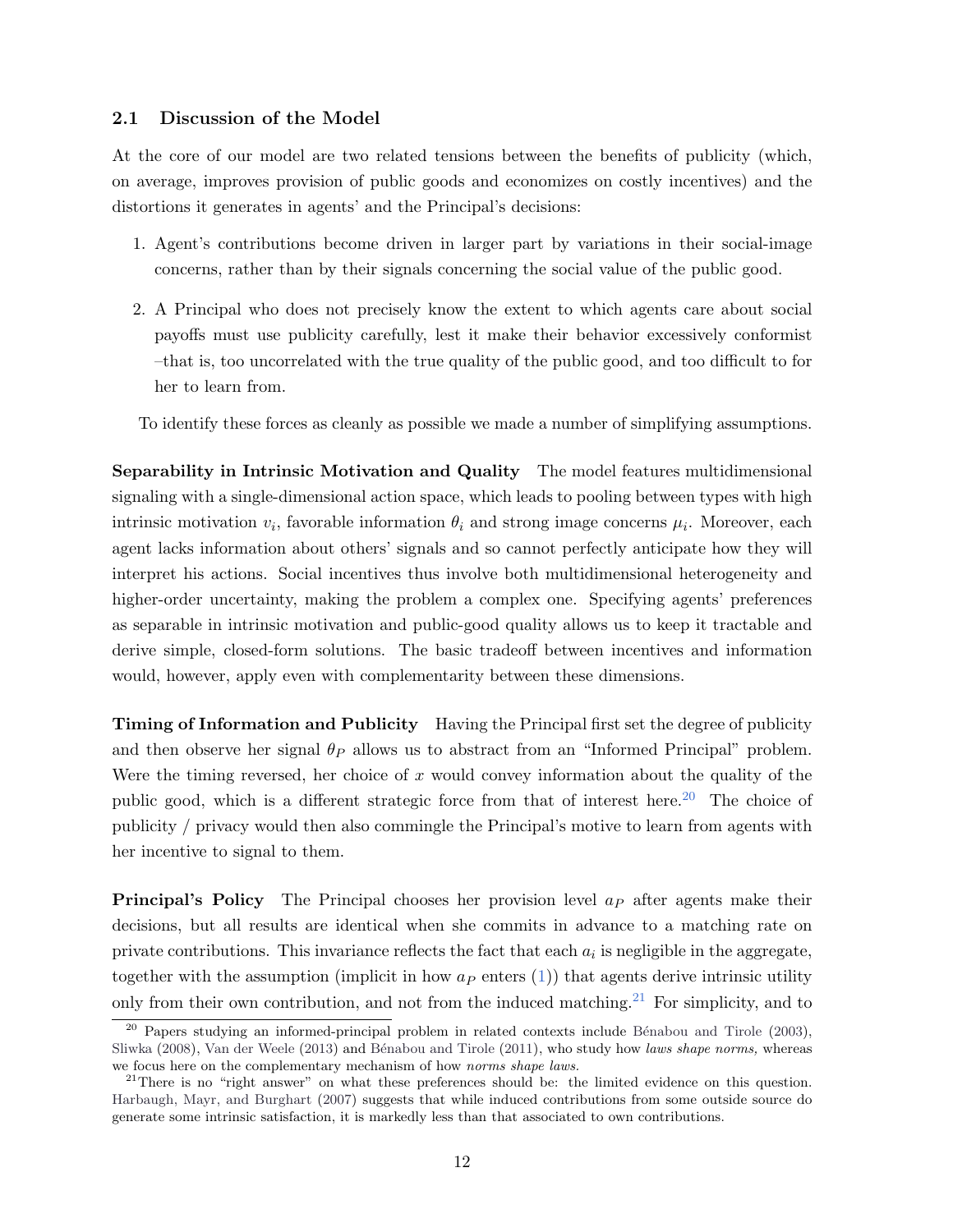focus squarely on the effects of publicity, we abstract from the use of price incentives to induce compliance. More generally, material incentives entail both direct and indirect costs that limit the extent to which they can be used. $^{22}$  $^{22}$  $^{22}$ 

### 3 Equilibrium Behavior: How Agents Respond to Publicity

We analyze here the social equilibrium between agents that obtains for any given level of publicity. This is an interesting question in its own right, especially with each individual facing both first-order uncertainty about the population means  $\theta$  and  $\mu$  and higher-order uncertainty about the beliefs of others, which in turn determine how his actions are likely to be judged.

Maximizing his utility [\(3\)](#page-12-1), each agent chooses his contribution level  $a_i$  to satisfy:

$$
C'(a) = v_i + E[\theta|\theta_i] + x\mu_i \frac{\partial R(a, \theta_i, \mu)}{\partial a}.
$$
\n(7)

This equation embodies the agent's three basic motivations: his baseline intrinsic utility from contributing, his posterior belief about the quality of the public good, and the impact of contributions on his expected image. To form his optimal estimate of  $\theta$ , he combines his private signal and prior expectation according to

$$
E[\theta|\theta_i] = \rho\theta_i + (1 - \rho)\bar{\theta},\tag{8}
$$

where  $\rho = \frac{\sigma_{\theta}^2}{\sigma_{\theta}^2 + s_{\theta}^2}$  is the *signal-to-noise ratio* in his inference. We show that when agents use linear strategies,  $\partial R(a, \theta_i, \mu)/\partial a$  is constant, leading to a unique outcome.

<span id="page-15-4"></span>**Proposition 1.** (Equilibrium behavior and benchmarking) Fix  $x \geq 0$ . There is a unique linear equilibrium, in which an agent of type  $(v_i, \theta_i, \mu_i)$  chooses

<span id="page-15-1"></span>
$$
a_i(v_i, \theta_i, \mu_i) = v_i + \rho \theta_i + (1 - \rho) \overline{\theta} + \mu_i x \xi(x), \qquad (9)
$$

where  $\rho \equiv \sigma_{\theta}^2/(\sigma_{\theta}^2 + s_{\theta}^2)$  and  $\xi(x)$  is the unique solution to

<span id="page-15-2"></span>
$$
\xi(x) = \frac{s_v^2}{x^2 \xi(x)^2 s_\mu^2 + s_v^2 + \rho^2 s_\theta^2}.
$$
\n(10)

The resulting aggregate contribution (or compliance level) is

<span id="page-15-3"></span>
$$
\bar{a}(x,\theta,\mu) = \bar{v} + \rho\theta + (1-\rho)\bar{\theta} + \mu x\xi(x). \tag{11}
$$

A sufficient-statistic result. Greater intrinsic motivation  $v_i$ , better perceived quality  $\theta_i$  and a stronger image concern  $\mu_i$  naturally lead an agent to contribute more. Most remarkable, however, is the *simplicity* of the social-image computations that emerge from this complex

<span id="page-15-0"></span><sup>&</sup>lt;sup>22</sup>We can thus also define  $\omega$  as the wedge left after the Principal has already used any standard incentives at her disposal. Note also that it will always be optimal to use some positive level of publicity as an additional incentive: the gain is initially first-order, whereas the induced distortions are second-order.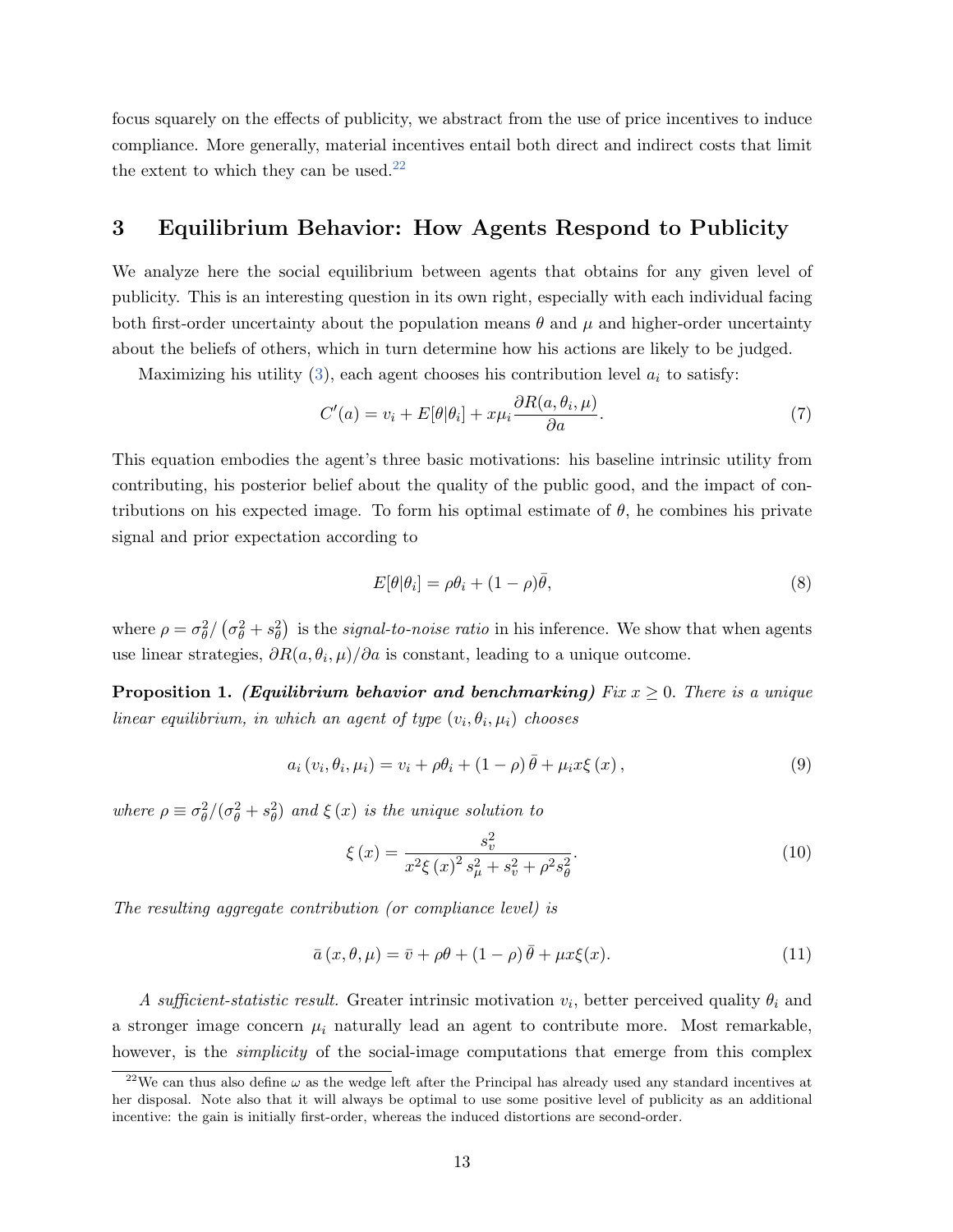setting, as reflected by the common marginal impact  $\xi(x)$  that an additional unit of contribution has on one's expected image. This is also, intuitively, the *signal-to-noise ratio* faced by an observer when trying to infer someone's type  $v_i$  from their action, knowing that behavior reflects private preferences, private signals and image concerns according to [\(9\)](#page-15-1).

Strikingly, the expected image return is the same for all agents, even though they have very different information sets –namely, different signals  $(\theta_i, \mu_i)$  that are predictive of the average  $θ$  and  $μ$ , hence also of the  $θ<sub>j</sub>$ 's and  $μ<sub>j</sub>$ 's which observers will have at their disposal to extract  $v_i$  from  $a_i$ , using [\(9\)](#page-15-1). The reason for this result is a form of *benchmarking*: an observer j does not need to separately estimate and filter out the contributions of  $\theta_i$  and  $\mu_i$  to  $a_i$ , but only that of the linear combination  $\rho \theta_i + \mu_i x \xi(x)$ , and for this purpose  $\rho \theta + \mu x \xi(x)$ , hence also  $\bar{a}$ , is a sufficient statistic. Put differently, whereas  $E[\theta_i|a, \bar{a}, \theta_j, \mu_j]$  and  $E[\mu_i|a, \bar{a}, \theta_j, \mu_j]$ both depend on j's private type,  $E[a_i - \rho \theta_i - \mu_i x \xi(x) | a_i, \bar{a}, \theta_j, \mu_j]$  does not, so all observers of agent *i* again share the *same beliefs* about his motivation:  $E[v_i|a, \bar{a}, \theta_j, \mu_j] = E[v_i|a, \bar{a}]^{23}$  $E[v_i|a, \bar{a}, \theta_j, \mu_j] = E[v_i|a, \bar{a}]^{23}$  $E[v_i|a, \bar{a}, \theta_j, \mu_j] = E[v_i|a, \bar{a}]^{23}$ Agent i's ex-post reputation will thus be a linear function of  $a_i - \bar{a}$  only, implying in turn that his own  $(\theta_i, \mu_i)$ , while critical to forecast  $\bar{a}$  itself ex-ante, will not affect the marginal return:  $\partial R(a, \theta_i, \mu_i) / \partial a = \xi(x)$ .

Put differently, when  $a_i$  is judged against the benchmark  $\bar{a}$ , contributions above average (say) must reflect a higher than average preference, signal, or image concern:

$$
a_i - \bar{a} = v_i - \bar{v} + \rho \left(\theta_i - \theta\right) + x\xi(x)(\mu_i - \mu). \tag{12}
$$

Observers assign to each source of variation a weight proportional to its relative variance, conditional on  $\bar{a}$ , so that:

$$
E[v_i \mid a_i, \bar{a}] = (1 - \xi)\bar{v} + \xi(\bar{v} + a_i - \bar{a}) = \bar{v} + \xi(a_i - \bar{a}), \qquad (13)
$$

where  $\xi(x)$  is given, as a fixed point, by [\(10\)](#page-15-2).

In anonymous settings,  $x = 0$ , or when there is no idiosyncratic variance in the value of image,  $s_{\mu}^2 = 0$ , the problem simplifies further, leading to a value

<span id="page-16-1"></span>
$$
\xi = \frac{s_v^2}{s_v^2 + \rho^2 s_\theta^2}.\tag{14}
$$

The overjustification effect. When image concerns differ,  $x^2 s_\mu^2 > 0$ , the informativeness of individual behavior is further reduced by the possibility that it might have been motived by image-seeking (a high  $\mu_i$ ); thus  $\xi(x) < \xi(0) \equiv \xi$ , with a slight abuse of notation. This "overjustification effect" is amplified as actions become more visible, resulting in a partial crowding *out:*  $\beta(x) \equiv x\xi(x)$ , and thus also  $\bar{a}(x)$ , increase less than one for one with x.

<span id="page-16-0"></span><sup>&</sup>lt;sup>23</sup>To see that this is far from obvious *a priori*, note that it would no longer be the case if  $\bar{a}$  itself was observed with noise, or subject to small-sample variations from a finite number of agents. These represent potentially interesting extensions of the current model.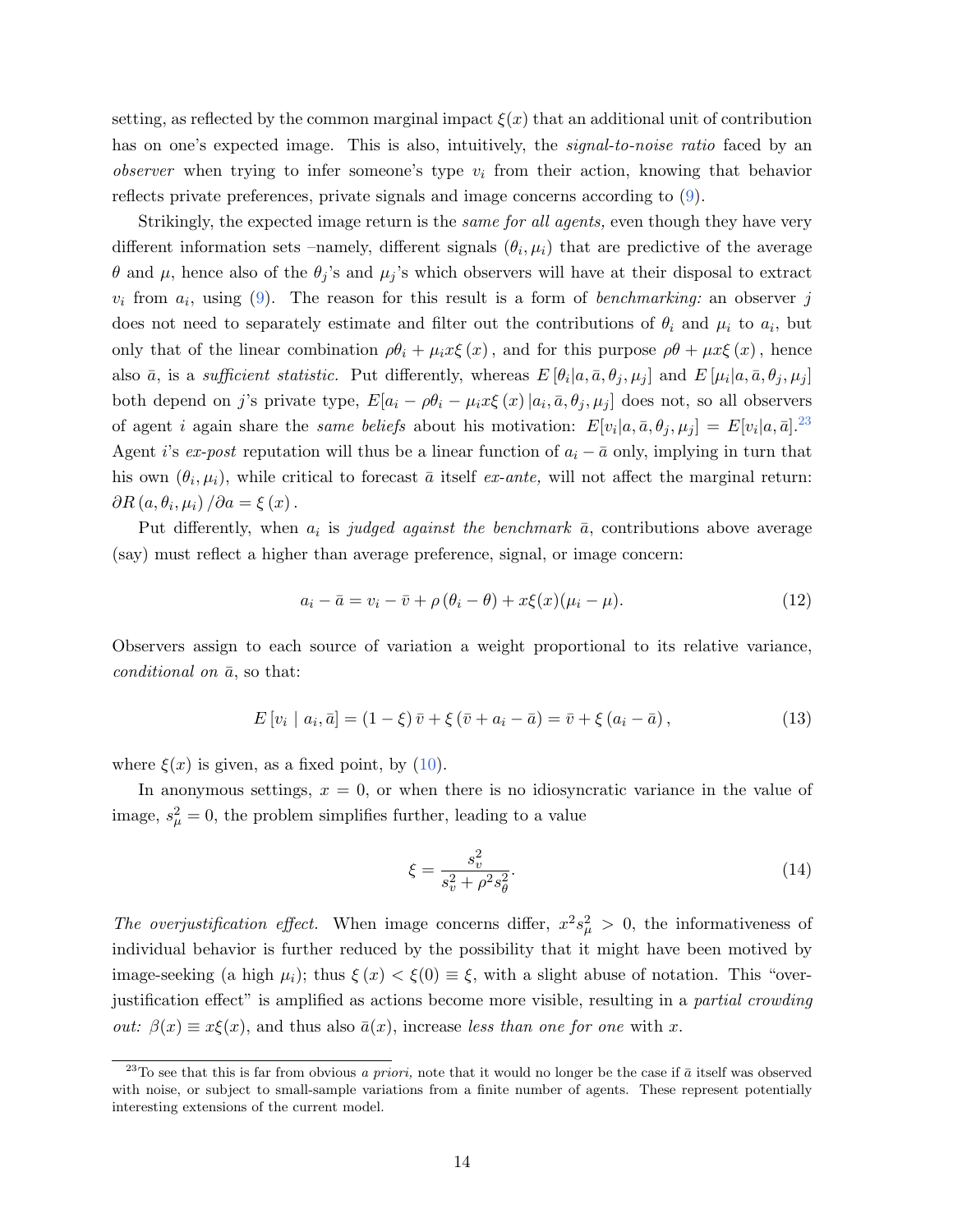#### <span id="page-17-1"></span>Proposition 2. (Comparative statics of social interactions) In equilibrium:

(1) The social-image return  $\xi(x)$  is strictly increasing in the dispersion of agents' preferences  $s_v^2$ , decreasing their aggregate variability  $\sigma_\theta^2$ , in the level of publicity x and in the dispersion of agents' image concerns  $s_{\mu}^2$ , and U-shaped in the quality of their signals,  $s_{\theta}^2$ .

(2) The impact of visibility on contributions,  $\beta(x) \equiv x\xi(x)$ , is strictly increasing in x, with  $\lim_{x\to\infty} \beta(x) = +\infty$ , and it shares the properties of  $\xi(x)$  with respect to all variance parameters. The same is true of the aggregate contribution  $\bar{a}(x)$ , as long as  $\mu > 0^{24}$  $\mu > 0^{24}$  $\mu > 0^{24}$ 

The first two properties are quite intuitive. First, signaling motives are amplified by a greater cross-sectional dispersion  $s_v^2$  in the preferences  $v_i$  that observers are trying to infer. Second, decreasing the variance  $\sigma_{\theta}^2$  of the aggregate shock means that each agent is less responsive to his private information  $\theta_i$  (as it is more likely to be noise), so individual variations in contribution are again more indicative of differences in intrinsic motivation. The attribution-garbling role of differences in image concerns,  $s_{\mu}^2$ , was explained earlier.

The last comparative static is more novel and subtle: the U-shape of  $\xi$  and  $\beta$  in  $s_\theta^2$  reflects the idea that reputational effects are strongest when agents have the same *interim* belief about the quality of the public good. This occurs when their private signals are either very precise  $(s_{\theta} \rightarrow 0)$  and hence all close to the true  $\theta$ , or on the contrary very imprecise  $(s_{\theta} \rightarrow \infty)$ , leading them to put a weight close to 1 on the common prior  $\bar{\theta}$ . In both cases, differences in contributions reflect differences in intrinsic motivation much more than in information about  $\theta$ , which intensifies the signaling game and thereby raises contributions.

As  $\xi(x) \to 1$  the equilibrium becomes fully revealing, with each agent's social image exactly matching his actual preference:  $E[v_i | a_i] = v_i$ . Yet his contribution exceeds by  $x\mu_i$  that which he would make, were his type directly observable: the contest for status traps everyone in an expectations game where they cannot afford to contribute less than the equilibrium level.

Exogenous variations in privacy. Inspection of  $(11)$  already makes apparent the key tradeoffs: a higher x increases aggregate contributions  $\bar{a}(x)$  but also causes them to vary inefficiently, and most importantly reduces their reliability as an indicator of what actually constitutes the social good  $(\theta)$ . This last point applies to any observer, and in a dynamic setting we can think of each generation trying to learn what is "the right thing to do" from the behavior of its elders. Propositions [1-](#page-15-4)[2](#page-17-1) imply that, in low-privacy environments such as small villages, early societies and other close-knit groups, social norms and formal institutions will be *slow to adapt* and often *remain inefficient* for a long time. Principals who can influence the general level of privacy will naturally take the above tradeoff into account, a case we now turn to formally.

<span id="page-17-0"></span><sup>&</sup>lt;sup>24</sup>This restriction means that agents want to perceived as prosocial, rather than antisocial; since  $\bar{\mu}$  is taken to be large, this case occurs with probability close to 1.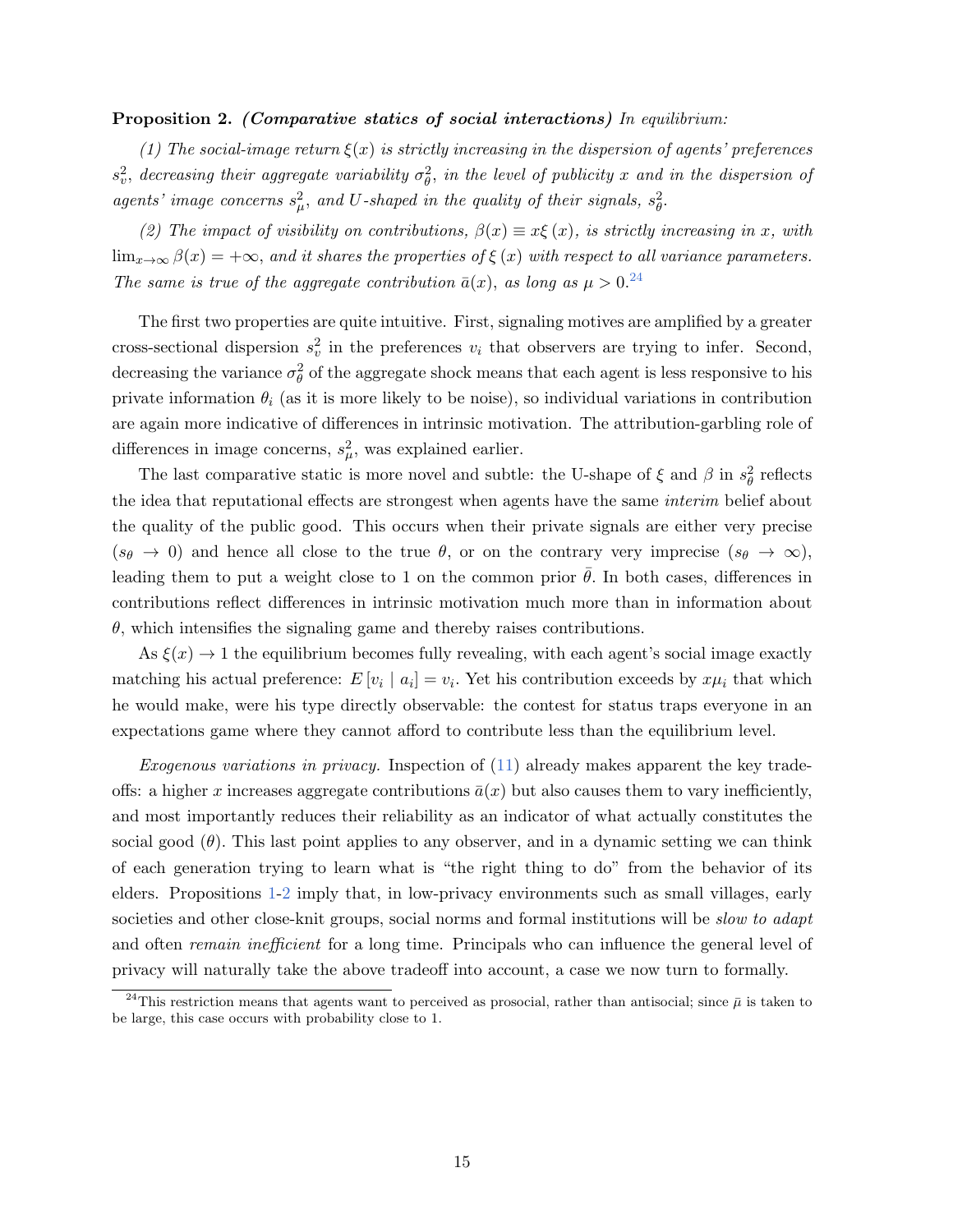## 4 Optimal Publicity and Matching Policies

We model the degree of public visibility and memorability of agents' actions as a parameter  $x \in \mathbb{R}_+$  that scales reputational payoffs up or down to  $x \mu_i R(a, \theta_i, \mu_i)$ . To focus on how a social value of privacy arises endogenously, we assume that the Principal can vary  $x$  costlessly. While the costs of honorific ceremonies, medals, public shame lists, etc., are non-zero, they are trivially small compared to direct spending on public goods, subsidies or law enforcement. [25](#page-18-0)

We uncover three distinct motivations for the Principal to grant agents some degree of privacy, and to isolate each one, we consider in turn:

(a) A simple benchmark without any variability in image motives,  $\sigma_{\mu}^2 = 0$ .

(b) A case where  $\sigma_{\mu}^2 > 0$  but the Principal, like the agents, observes the realization of  $\mu$ once  $x$  has been set, but prior to choosing  $a_P$ .

(c) The main setting of interest, in which the Principal is uncertain about the realizations of both aggregate shocks,  $\theta$  and  $\mu$ .

These three nested cases provide insights into, respectively: (a) how the Principal would set publicity if she could fine-tune its impact  $x\mu$  perfectly; (b) the "variance effect" that emerges when she cannot do so but observes  $\mu$  ex post; (c) the "information-distortion effect" that arises when publicizing behavior generates a signal-extraction problem.

To further simplify the exposition, we will focus until Section [4.4](#page-22-0) on the case in which all agents share the same value for social image:  $\mu_i = \mu$ , for every i, or equivalently  $s_{\mu}^2 = 0$ . This assumption (almost universal in the literature on signaling) will most clearly highlight the role of *aggregate* variability in reputational concerns, which is key to the *Principal's* learning problem. Agents' social-learning problems, meanwhile, become simpler, with the image return  $\xi(x)$  reducing to the constant  $\xi$  given by [\(14\)](#page-16-1).

#### 4.1 Fine-Tuned Publicity: An Image-Based Pigovian Policy

Consider first the simple case where agents' image motive is invariant: both they and the Principal believe with probability 1 that  $\mu = \bar{\mu}$ , so  $\sigma_{\mu}^2 = 0$ . Upon observing the aggregate contribution  $\bar{a}$ , the Principal perfectly infers  $\theta$  by inverting [\(11\)](#page-15-3), allowing her to optimally set

<span id="page-18-1"></span>
$$
a_p = \frac{(w+\theta)[\lambda + (1-\lambda)b]}{k_P(1-\lambda)} = \frac{(w+\theta)\varphi}{k_P(1-\lambda)},
$$
\n(15)

where  $\varphi$  was defined in [\(5\)](#page-12-2). This full revelation of  $\theta$  also makes the Principal's own signal  $\theta_P$ , received at the interim stage, redundant. Anticipating this at the ex-ante stage, the expectations of  $\theta$ ,  $\mu$  and  $\bar{a}$  she uses in choosing x are thus simply her priors  $\bar{\theta}$ ,  $\bar{\mu}$  and  $\tilde{a}(x) = \bar{v} + \bar{\theta} + x\xi\bar{\mu}$ . Substituting into the objective function  $(4)$  and differentiating with respect to x leads to an

<span id="page-18-0"></span> $^{25}$ This cost advantage is one of the main arguments put forward by proponents of publicity and shame (e.g., [Kahan](#page-35-3) [\(1996\)](#page-35-3), [Brennan and Pettit](#page-34-3) [\(2004\)](#page-34-3), [Jacquet](#page-35-5) [\(2015\)](#page-35-5)) As mentioned earlier, given technological evolutions it may soon be *reducing*  $x$  from its laissez-faire level (protecting privacy) that necessitates costly investments.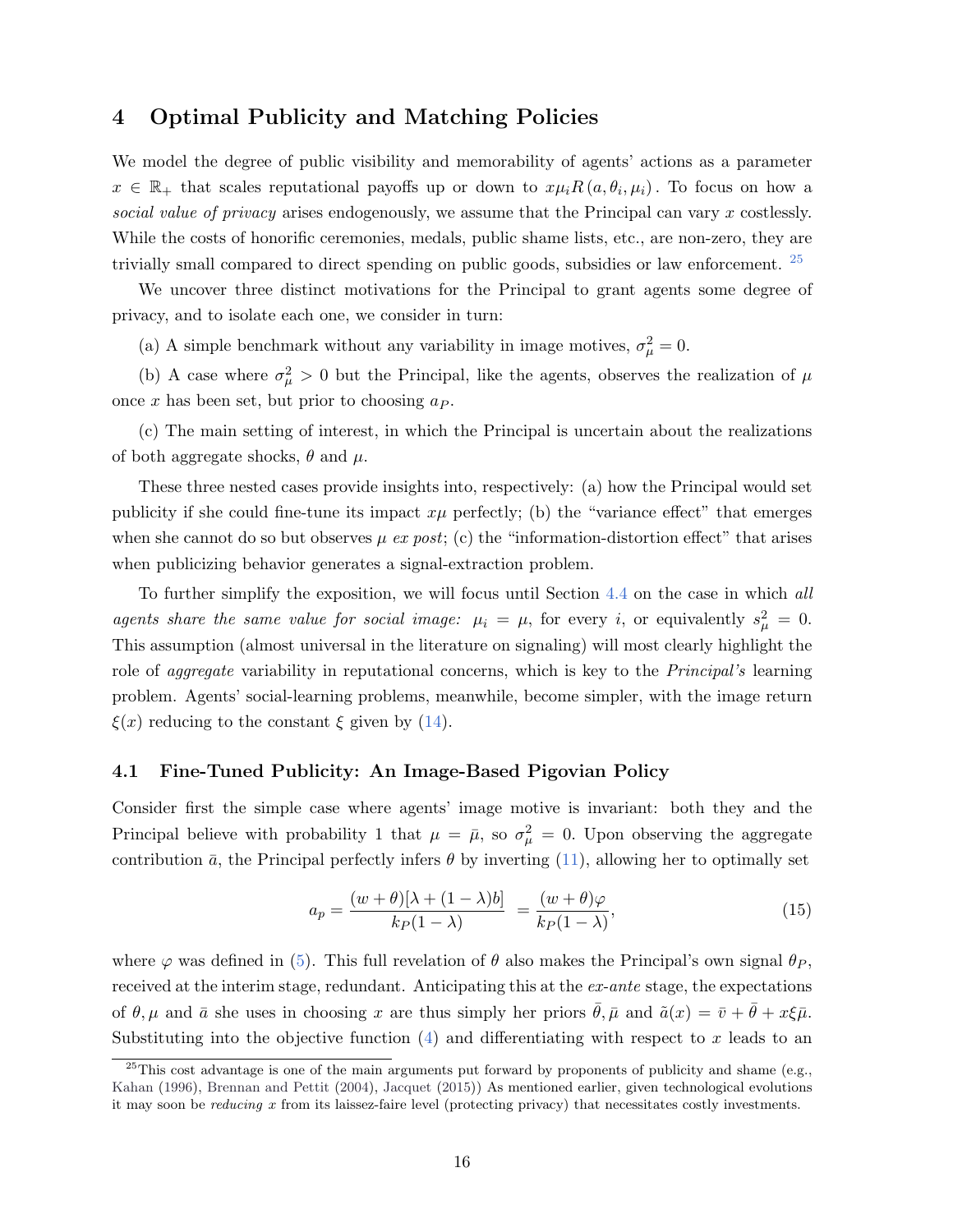optimal level of

<span id="page-19-1"></span>
$$
x^{FB} = \frac{(w + \bar{\theta})\varphi - (\bar{v} + \bar{\theta})\lambda(1 - \alpha)}{\lambda \xi \bar{\mu}} = \frac{\omega}{\lambda \xi \bar{\mu}} > 0,
$$
\n(16)

where the superscripts stands for "First Best" and the wedge  $\omega > 0$  was defined in [\(6\)](#page-12-4).<sup>[26](#page-19-0)</sup>

Image-based Pigovian policy. Consider in particular a Principal who values the public good exactly like the agents but puts no weight on their "warm-glow" utilities from contributing:  $\alpha = 0$  and either  $b = 1$  or  $\lambda = 1$ . The optimal level of visibility is then

$$
x^{FB} = \frac{w - \bar{v}}{\lambda \xi \bar{\mu}}.\tag{17}
$$

This corresponds to a "Pigovian" image subsidy which the Principal fine-tunes to exactly offset free-riding, i.e. the gap between the public good's social value  $w$  and agents' average willingness to contribute voluntarily,  $\bar{v}$ . More generally, by using *publicity as an incentive* according to [\(16\)](#page-19-1), the Principal is able to achieve her preferred overall level of public-good provision, fully offsetting the wedge  $\omega$ , just as she would with monetary subsidies.

#### <span id="page-19-3"></span>4.2 Accounting for Variability in the Image Motive

When there are variations in the average importance of social image,  $\sigma_{\mu}^2 > 0$ , the Principal can no longer finely adjust publicity ex ante to achieve precise control of agents' compliance and achieve her first-best through  $(15)-(16)$  $(15)-(16)$  $(15)-(16)$ . We show below that this leads her, even if she observes the realization of  $\mu$  ex post, to moderate her use of visibility as an incentive mechanism.

A principal who learns the realization of  $\mu$  (once x has been set) is again able, upon observing  $\bar{a}$ , to infer the true  $\theta$  by inverting [\(11\)](#page-15-3). As before, she will thus ignore her signal  $\theta_P$  and set  $a_P$  without error, according to [\(15\)](#page-18-1). For any choice of publicity x, however, the aggregate contribution  $\bar{a}(x) = \bar{v} + \theta + x\xi\mu$  will now reflect not only the realized quality of the public good  $\theta$ , but also variations in  $\mu$ . Using the distribution of  $\bar{a}(x)$  we can derive the Principal's expected payoff from x, denoted  $EV(x)$ . Relegating that derivation to the Appendix [\(A.7\)](#page-28-0), we focus here on the corresponding optimality condition, which embodies two opposing effects:

<span id="page-19-2"></span>
$$
\frac{dE\tilde{V}(x)}{dx} = \underbrace{(\xi\bar{\mu})\,\omega}_{\text{Incentive Effect}} - \underbrace{\lambda x\xi^2\left(\bar{\mu}^2 + \sigma_{\mu}^2\right)}_{\text{Variance Effect}}.
$$
\n(18)

The two terms clearly show the tradeoff between leveraging social pressure to promote compliance and the inefficient, image-driven variations in aggregate contributions that arise from greater publicity. To the extent  $(\lambda)$  that the Principal internalizes the costs thus borne by the agents, she also loses from this Variance Effect.

<span id="page-19-0"></span> $^{26}$ This result is a special case in the proof of Proposition [3](#page-20-0) below.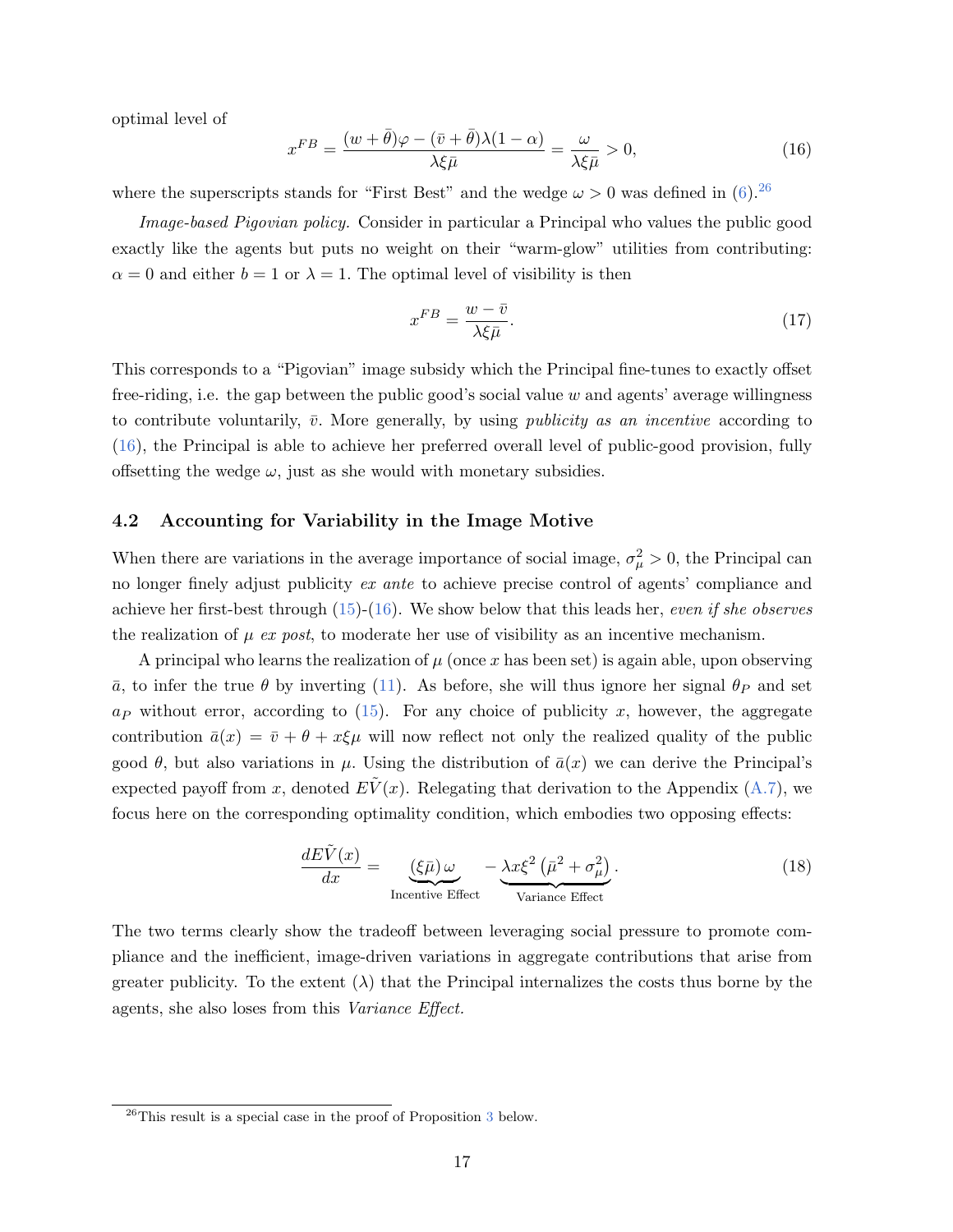<span id="page-20-0"></span>Proposition 3. (Incentive and variance effects) When the Principal faces no ex-post uncertainty about  $\mu$  (symmetric information), she sets publicity level

<span id="page-20-5"></span>
$$
x^{SI} = \frac{\bar{\mu}\omega}{\lambda\xi \left(\bar{\mu}^2 + \sigma_{\mu}^2\right)} = \frac{x^{FB}}{1 + \sigma_{\mu}^2/\bar{\mu}^2},\tag{19}
$$

where  $x^{FB}$  was defined in [\(16\)](#page-19-1). This optimal  $x^{SI}$  is increasing in w,  $\bar{\theta}$ ,  $\alpha$ , b and  $\sigma_{\theta}^2$ , decreasing in  $\bar{v}$ ,  $s_v^2$  and  $\sigma_{\mu}^2$ , and U-shaped in  $s_{\theta}^2$  and in  $1/\bar{\mu}$ .

The variance effect makes publicity a blunt instrument of social control, as emphasized by E. [Posner](#page-36-5) [\(2000\)](#page-36-5), so the Principal naturally wields it more cautiously than under the Pigovian policy:  $x^{SI} < x^{FB}$ , for all  $\lambda > 0$ .

#### 4.3 Publicity and Information Distortion

We now turn to the main setting of interest, in which the Principal does not observe the realization of  $\mu$  and therefore faces an attribution problem: the overall contribution or compliance rate  $\bar{a}$  reflects both public-good quality  $\theta$  and social-enforcement concerns,  $\mu$ . Using her expected value of  $\mu$  to invert [\(11\)](#page-15-3), she now obtains a noisy (but still unbiased) signal of  $\theta$ :

<span id="page-20-1"></span>
$$
\hat{\theta} \equiv \frac{1}{\rho} \left[ \bar{a} - \bar{v} - x\xi\bar{\mu} - (1 - \rho)\bar{\theta} \right] = \theta + \left( \frac{x\xi}{\rho} \right) (\mu - \bar{\mu}) \sim \mathcal{N} \left( \theta, \frac{x^2 \xi^2 \sigma_{\mu}^2}{\rho^2} \right). \tag{20}
$$

Greater publicity makes the aggregate contribution less informative (in the Blackwell sense), as it magnifies its sensitivity to variations in image concerns,  $\mu$ . This *Information-Distortion* Effect will cause the Principal to makes mistakes in setting her contribution  $a<sub>P</sub>$  –or any other second-stage decision, such as tax incentives, laws, etc. Moderating this informational loss is the fact that she also receives a private signal  $\theta_P$ , allowing her to update her prior beliefs to an *interim* estimate with mean  $\bar{\theta}_P$  and variance  $\sigma_{\theta,P}^2$ :

<span id="page-20-4"></span>
$$
\bar{\theta}_P = \left(\frac{\sigma_\theta^2}{\sigma_\theta^2 + s_{\theta,P}^2}\right)\theta_P + \left(\frac{s_{\theta,P}^2}{\sigma_\theta^2 + s_{\theta,P}^2}\right)\bar{\theta},\tag{21}
$$

$$
\sigma_{\theta,P}^2 = \left(\frac{\sigma_{\theta}^2}{\sigma_{\theta}^2 + s_{\theta,P}^2}\right)^2 s_{\theta,P}^2 + \left(\frac{s_{\theta,P}^2}{\sigma_{\theta}^2 + s_{\theta,P}^2}\right)^2 \sigma_{\theta}^2.
$$
\n(22)

Combining this information with the signal  $\hat{\theta}$  inferred from  $\bar{a}$ , the Principal's posterior expectation of  $\theta$  is

<span id="page-20-2"></span>
$$
E\left[\theta|\bar{a},\theta_{P}\right] = \left[1-\gamma(x)\right]\bar{\theta}_{P} + \gamma(x)\hat{\theta},\tag{23}
$$

where the weight

<span id="page-20-3"></span>
$$
\gamma(x) \equiv \frac{\rho^2 \sigma_{\theta, P}^2}{\rho^2 \sigma_{\theta, P}^2 + x^2 \xi^2 \sigma_{\mu}^2},\tag{24}
$$

measures the relative precision of  $\hat{\theta}$ , or equivalently the *informational content* of compliance  $\bar{a}$ .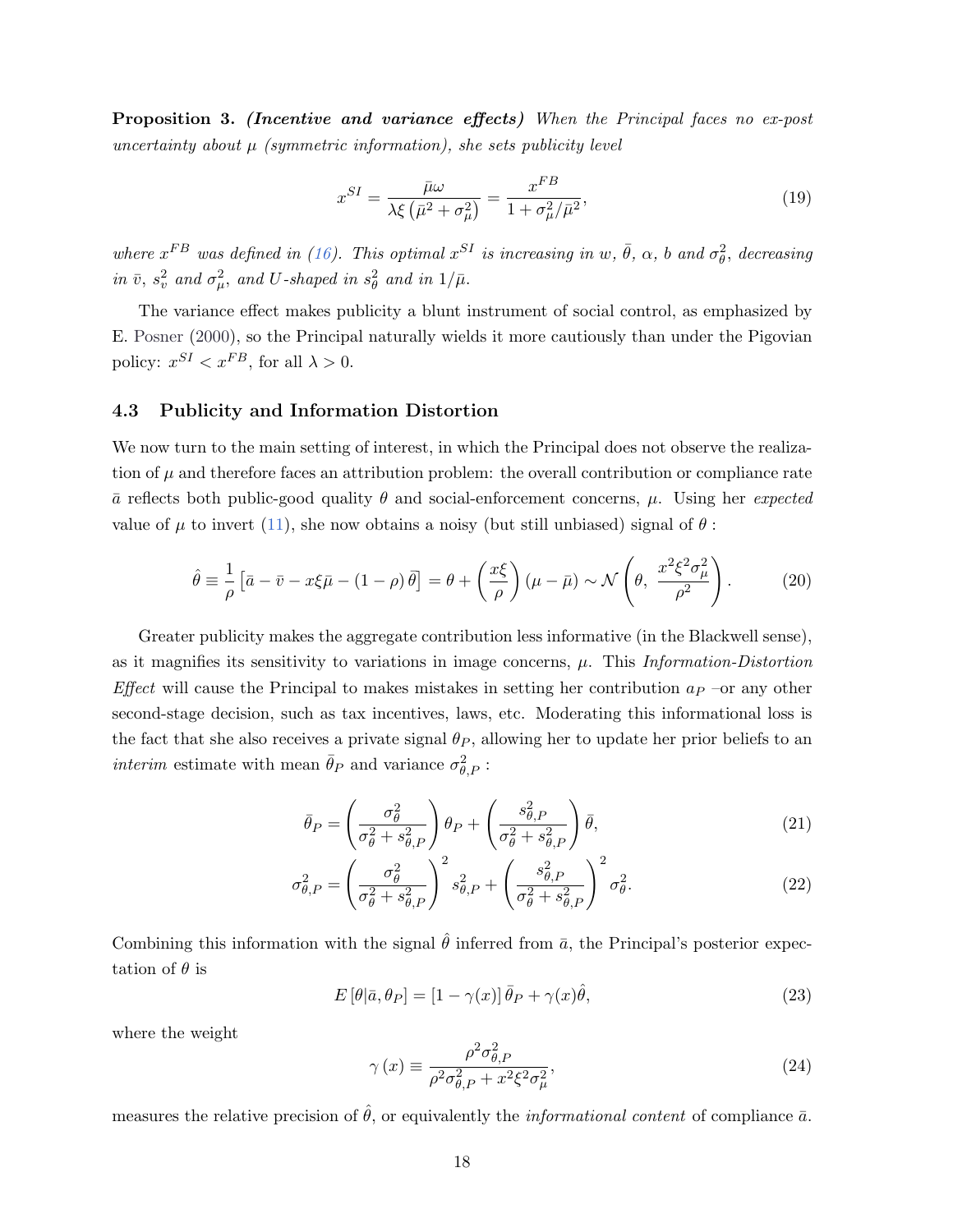The signal-garbling effect of publicity for the Principal is clearly apparent from the fact that  $\gamma$ decreases with x.<sup>[27](#page-21-0)</sup> After observing  $\bar{a}$ , the Principal optimally sets  $a_P = \varphi(w + E[\theta|\bar{a}, a_P])/(1-\pi)$  $\lambda$ )k<sub>P</sub>; substituting in [\(20\)](#page-20-1) and [\(23\)](#page-20-2) yields:

<span id="page-21-6"></span>Proposition 4. (Optimal matching) The Principal's contribution policy is equivalent to setting a baseline investment  $a_P(x, \theta_P)$  (given in the Appendix) and a matching rate

<span id="page-21-2"></span>
$$
m(x) \equiv \frac{\gamma(x)\varphi}{\rho k_P(1-\lambda)}\tag{25}
$$

on private contributions  $\bar{a}$ . The less informative is  $\bar{a}$  (in particular, the higher is publicity x), the lower is the matching rate.

Conditioning on the true realizations of  $\theta$  and  $\mu$ , [\(11\)](#page-15-3), [\(20\)](#page-20-1) and [\(23\)](#page-20-2) imply that the Principal's forecast error is equal to

<span id="page-21-7"></span>
$$
\Delta \equiv E\left[\theta\middle|\bar{a},\theta_{P}\right]-\theta=\left[1-\gamma(x)\right]\left(\bar{\theta}_{P}-\theta\right)+\frac{\gamma(x)x\xi}{\rho}\left(\mu-\bar{\mu}\right). \tag{26}
$$

Her ex-ante expected payoff is reduced, relative to the symmetric-information benchmark, by a term proportional to the variance of these forecasting mistakes, which simple derivations in the Appendix  $(A.11)$  show to be proportional to her loss of information:

<span id="page-21-3"></span>
$$
EV(x) = E\tilde{V}(x) - \frac{\varphi^2 \sigma_{\theta, P}^2}{2(1 - \lambda)k_P} \left[1 - \gamma(x)\right].
$$
\n(27)

The Principal's first-order condition is now

<span id="page-21-5"></span>
$$
\frac{dEV(x)}{dx} = \underbrace{\frac{dE\tilde{V}(x)}{dx}}_{\text{Incentive and Variance Effects}} - \underbrace{\frac{\varphi^2 \sigma_\mu^2 \xi^2}{\rho^2 (1 - \lambda) k_P} \gamma(x)^2 x.}_{\text{Information-Distortion Effect}}.
$$
(28)

The first term, previously explicited in [\(18\)](#page-19-2), embodies the beneficial incentive effect of visibility and its variability cost. The new term is the (marginal) loss from distorting information, which naturally leads to a lower choice of publicity than the optimal Pigovian policy, and even below the symmetric-information benchmark of [Section 4.2.](#page-19-3)

<span id="page-21-4"></span>**Proposition 5.** (Optimal privacy) When the Principal is uncertain about the importance of social image, the optimal degree of publicity  $x^* \in (0, x^{SI})$  solves the implicit equation

<span id="page-21-1"></span>
$$
x = \frac{\bar{\mu}\omega}{\xi \left(\lambda(\bar{\mu}^2 + \sigma_{\mu}^2) + \frac{1}{(1-\lambda)k_P} \left(\frac{\varphi \sigma_{\mu}\gamma(x)}{\rho}\right)^2\right)}.
$$
(29)

<span id="page-21-0"></span> $^{27}$ In a more general context (departing from linear strategies), if agents' behavior involves discrete bunching increases in x could sometimes make  $\bar{a}$  more informative, by "breaking down" atoms of pooling. In this (somewhat less interesting) case, the Principal's cost of using publicity naturally declines.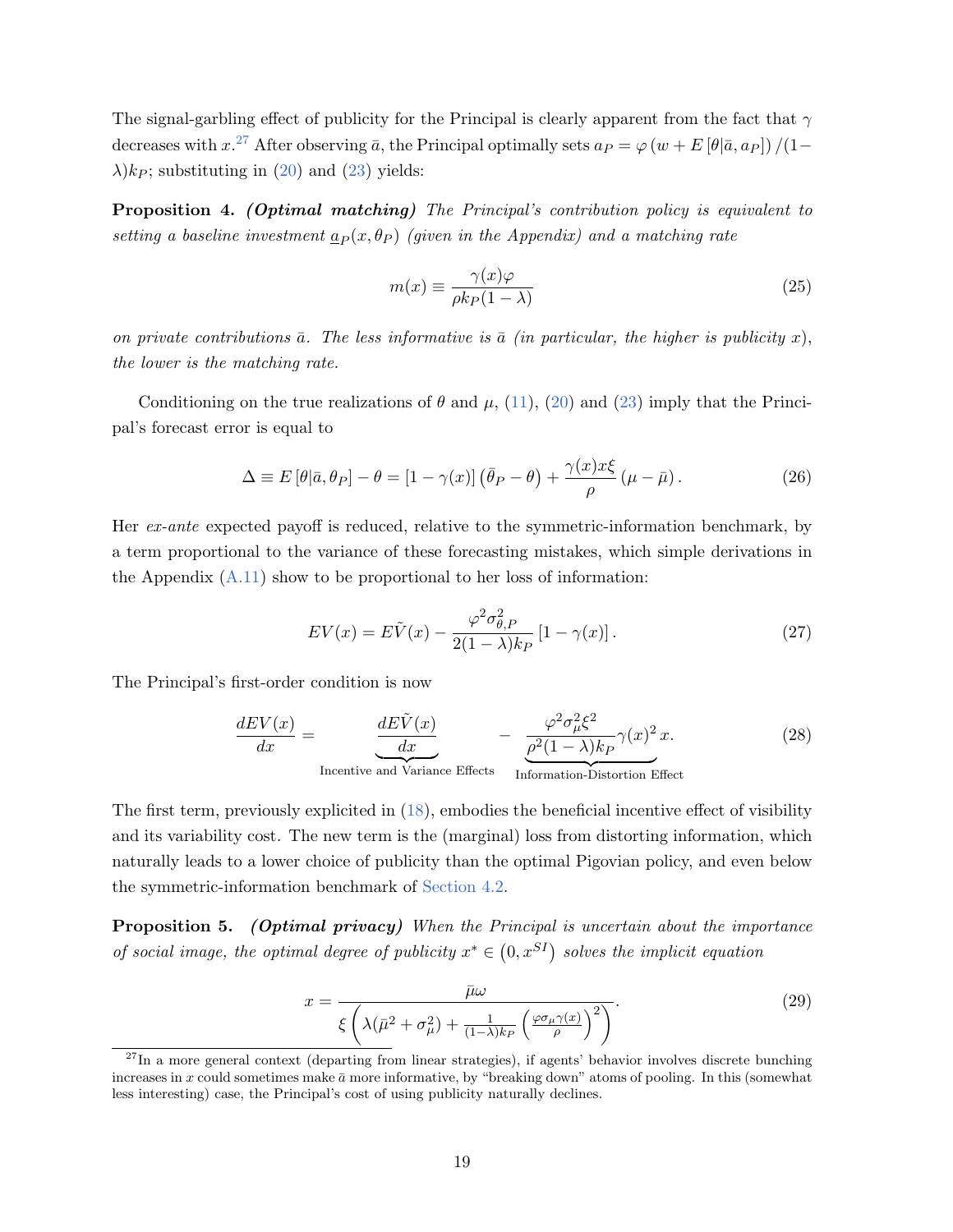In general, [\(29\)](#page-21-1) could have multiple solutions, because the cost of information distortion is not globally convex: the marginal loss, proportional to  $\gamma(x)^2 x$ , is hump-shaped in  $x^{28}$  $x^{28}$  $x^{28}$  While there may thus be multiple local optima, all are below  $x^{SI}$  (the optimum absent information-distortion issues), and therefore so is the *global optimum*  $x^*$ . All also share the same comparative-statics properties, which we shall analyze in Section [5](#page-23-0) for the more general model where agents may differ in how they value reputation.

#### <span id="page-22-0"></span>4.4 Allowing for Heterogeneous Image Concerns

When people differ in how image-driven they are,  $s_{\mu}^2 > 0$ , agents' inference and decision problems become more complex (though still fully tractable, as shown in Proposition [1\)](#page-15-4), due to the overjustification effect. This heterogeneity, on the other hand, has no impact on the Principal's *learning problem:* as seen from [\(11\)](#page-15-3), idiosyncratic differences in  $\mu_i$ 's wash out in the aggregate contribution  $\bar{a}(x)$ , implying:

**Corollary 1.** At any given level of x, the informational content  $\gamma(x)$  of aggregate compliance  $\bar{a}(x)$ , the Principal's optimal matching rate m(x) and her informational loss  $EV(x) - EV(x)$ from not observing the aggregate realization  $\mu$  remain the same as in [\(24\)](#page-20-3), [\(25\)](#page-21-2) and [\(27\)](#page-21-3) respectively, except that  $x\xi$  is replaced everywhere by  $x\xi(x) = \beta(x)$ .

Relegating derivations to the Appendix, the marginal effect of publicity on the Principal's payoff now takes the form

<span id="page-22-3"></span>
$$
\frac{1}{\beta'(x)}\frac{dEV(x)}{dx} = \omega\bar{\mu} - \lambda\beta(x)\left(\bar{\mu}^2 + \sigma_{\mu}^2 + s_{\mu}^2\right) - \frac{\varphi^2\sigma_{\mu}^2}{\rho^2(1-\lambda)k_P}\beta(x)\gamma(x)^2,\tag{30}
$$

showing how  $s_\mu^2$  worsens the variance effect by creating inefficient individual differences in behavior, but does not affect (keeping fixed agents' inferences about each other, i.e.  $\beta$ ) the Principal's informational loss concerning  $\theta$ . Setting  $dE V/dx$  to 0 yields the following results.

<span id="page-22-4"></span>Proposition 6. When the Principal is uncertain about the importance of social image, the optimal degree of publicity  $x^* \in (0, x^{SI})$  solves the implicit equation

<span id="page-22-2"></span>
$$
x^* = \frac{\bar{\mu}}{\xi(x^*)} \left( \frac{\omega}{\lambda(\bar{\mu}^2 + \sigma_{\mu}^2 + s_{\mu}^2) + \frac{(\varphi \sigma_{\mu} \gamma(x^*)/\rho)^2}{(1-\lambda)k_P}} \right),
$$
(31)

where  $\xi(x)$  is given by [\(10\)](#page-15-2) and  $\gamma(x)$  remains given by [\(24\)](#page-20-3). The solution is thus identical to that in Proposition [5,](#page-21-4) except, that  $\sigma_{\mu}^2$  is replaced by  $\sigma_{\mu}^2 + s_{\mu}^2$  and  $\xi$  by  $\xi(x)$  everywhere.

As before, [\(31\)](#page-22-2) could have multiple solutions but all stable ones, including the global optimum  $x^*$ , are below  $x^{SI}$  (the level of visibility in the "symmetric uncertainty" benchmark) and share the same comparative-statics properties, to which we now turn.

<span id="page-22-1"></span><sup>&</sup>lt;sup>28</sup>By [\(24\)](#page-20-3), it equals  $x/(1 + Ax^2)^2$ , where  $A = \xi^2 \sigma_\mu^2/\rho^2 \sigma_{\theta, P}^2$ . Simple derivations show this function to be increasing up to  $x = 1/\sqrt{3}A$ , then decreasing.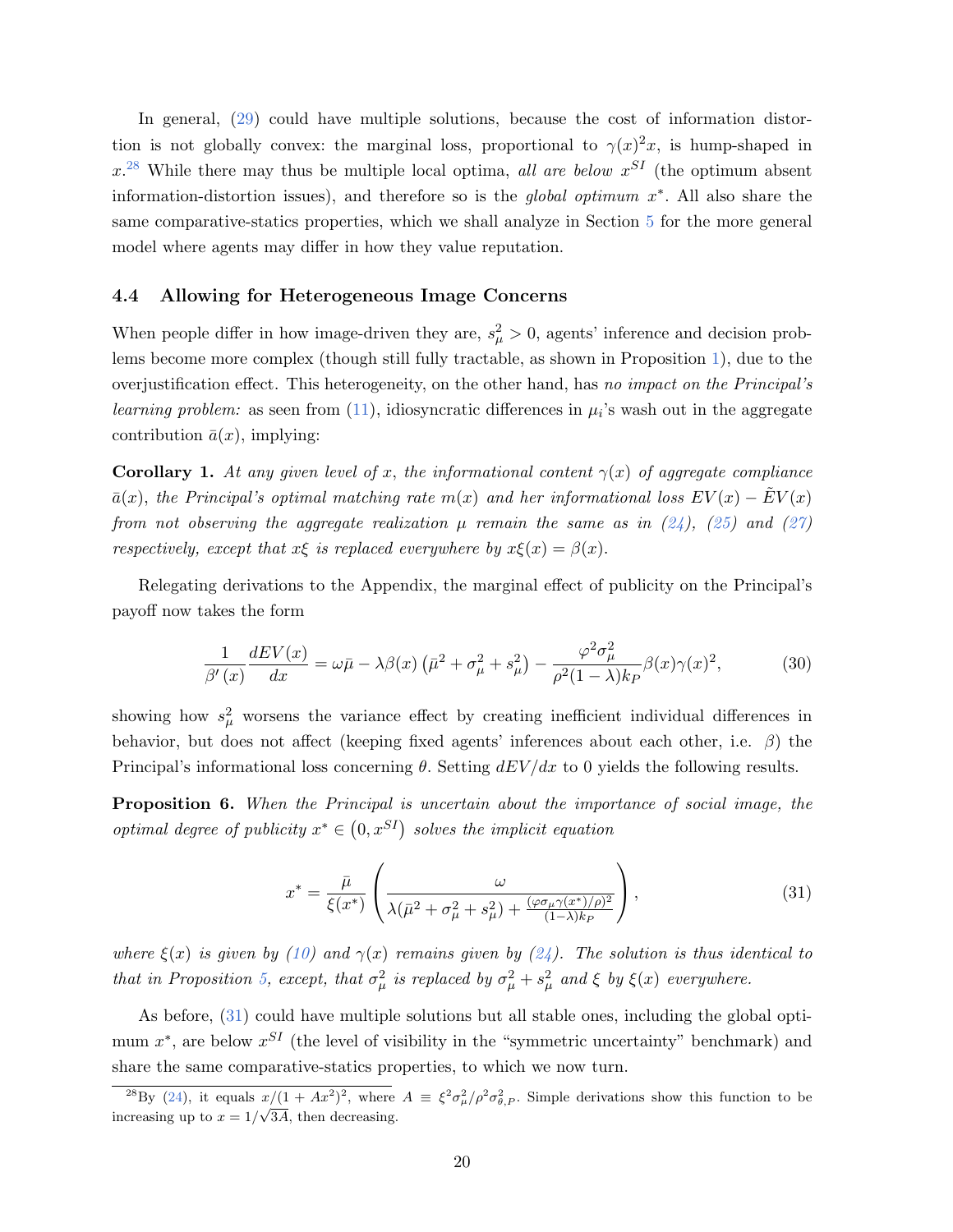## <span id="page-23-0"></span>5 Comparative Statics of the Optimal Policy Bundle

Let us now examine how the Principal's choice of *publicity*  $x^*$  and *matching rate*  $m^*$  =  $\gamma(x^*)/[\rho k_P(1-\lambda)]$  depend on key features of the environment.

A. Basic results. From [\(30\)](#page-22-3) it is clear that  $\partial^2 EV/\partial x \partial \omega > 0$  and  $\partial^2 EV/\partial x \partial k_P > 0$ , leading to the results summarized in Table I below. These properties are quite intuitive. For instance, a principal who faces a higher costs of own funds, or who internalizes agents' warm-glow utility, wants to encourage private contributions. She therefore makes behavior more observable and, as it becomes less informative, also reduces her matching rate.

|                              |                   | Optimal publicity $x^*$ | Optimal matching rate $m^*$ |
|------------------------------|-------------------|-------------------------|-----------------------------|
| Baseline externality         | w                 | Increasing              | Decreasing                  |
| Ex ante expected quality     |                   | Increasing              | Decreasing                  |
| Weight on agents' warm-glow  | $\alpha$          | Increasing              | Decreasing                  |
| Average intrinsic motivation | $\overline{\eta}$ | Decreasing              | Increasing                  |
| Principal's relative cost    | $k_{P}$           | Increasing              | Decreasing                  |

Table I: Comparative-Static Effects of First-Moment Parameters

We next turn to the dependence of the optimal policies on *second-moment* parameters of cross-sectional heterogeneity and aggregate variability.

B. Heterogeneity in intrinsic motivation. An increase in  $s_v^2$  directly raises the variability of individual contributions, and this has both costs and benefits for the Principal. To the extent that she weighs agents' warm glow positively she appreciates variability, but on the other hand suffers from internalizing its effect on their total contribution  $cost.^{29}$  $cost.^{29}$  $cost.^{29}$ 

In addition to these direct effects, a rise in  $s_v^2$  also increases the marginal impact of contributions on image  $\xi(x)$  and thus the incentive to contribute,  $\beta(x) = x\xi(x)$ . For fixed x, this affects all three components of the Principal's tradeoff: it raises average contributions but further increases their sensitivity to  $\mu$ , and consequently also worsens the information loss ( $\gamma$ declines). When publicity is optimally chosen, however, these three effects balance out exactly: because  $\xi(x)$  and x enter EV only through the product  $x\xi(x)$  we can think of the Principal as directly optimizing over the value of  $\beta$ . Changing  $s_v^2$  therefore only has a direct effect on her payoff. For the same reason, the Principal responds at the margin only to the direct (variance) effect of an increase in  $s_v^2$ : she reduces x to partially offset it, so as to keep  $\beta(x)$  constant. Since  $s_v^2$  influences  $\gamma$  and m only through the value of  $\beta(x)$ , both remain unchanged.

<span id="page-23-2"></span>**Proposition 7.** The optimal publicity  $x^*$  choice is decreasing in  $s_v^2$ , the variance of intrinsic motivation in the population, while the optimal matching rate m<sup>\*</sup> is independent of it. The Principal's expected payoff (at the optimal  $x^*$ ) changes with  $s_v^2$  proportionately to  $\lambda(\alpha-1/2)$ .

<span id="page-23-1"></span><sup>&</sup>lt;sup>29</sup>Since in equilibrium each  $a_i$  is increasing in  $v_i$ , a mean-preserving spread in  $v_i$  increases the benefit term  $\alpha \int_0^1 v_i a_i d_i$  in [\(4\)](#page-12-3), but it also magnifies the cost term  $(-1/2) \int_0^1 a_i^2 d_i$ .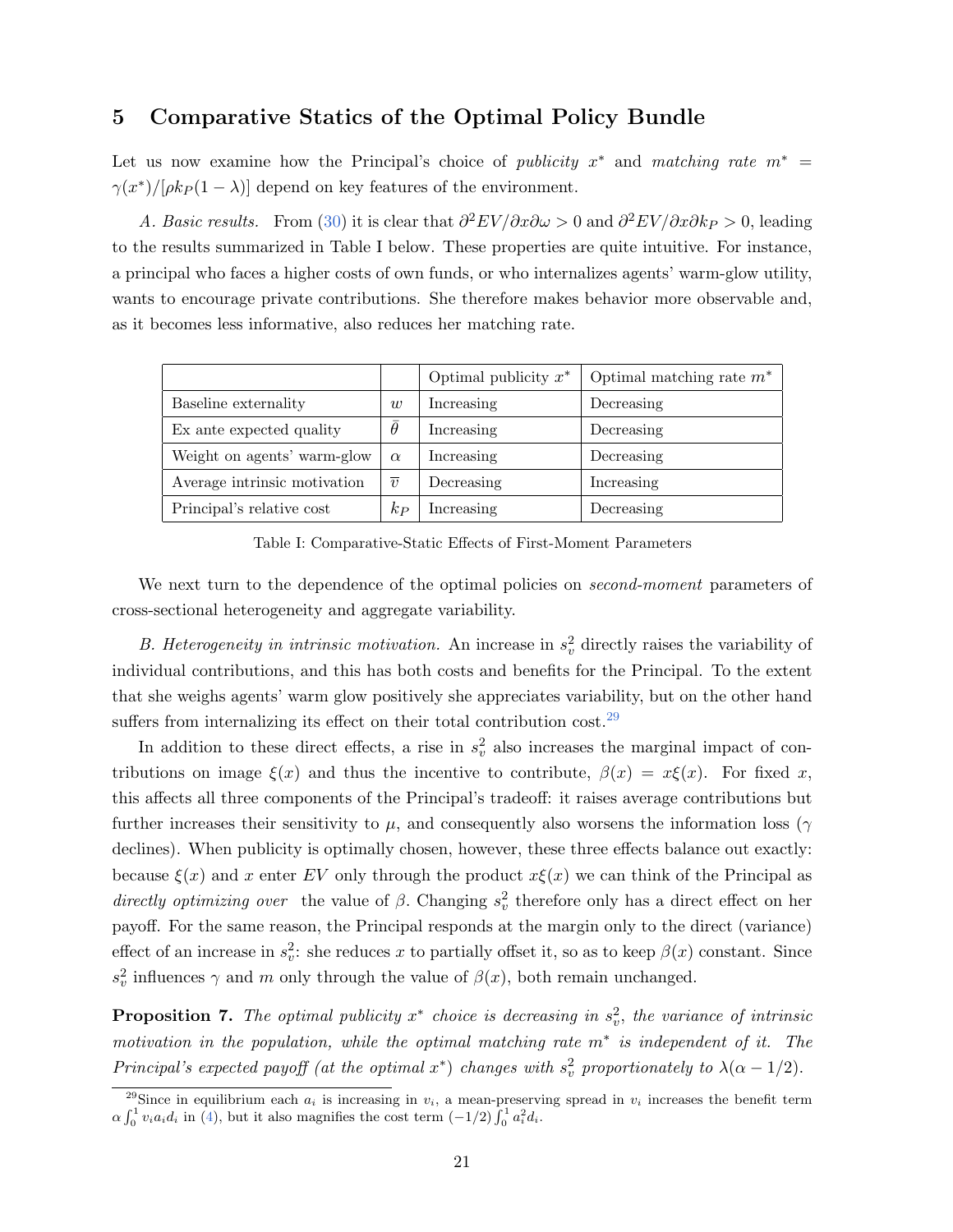C. Variability in societal preferences. Comparative statics with respect to  $\sigma_{\theta}^2$  are less straightforward, as it matters through two very different channels: it represents the Principal's ex-ante uncertainty about  $\theta$ , but also the extent to which agents disregard their signal and follow the common prior. To neutralize the second effect and highlight the Principal's tradeoff between raising  $\bar{a}$  and learning about  $\theta$ , let us focus here on the limiting case in which agents' private signals are perfect, or more generally far more informative than their prior, so that  $s_{\theta}/\sigma_{\theta} \approx 0$  or, equivalently,  $\rho \approx 1$ . In this case,  $\xi(x)$  becomes independent of  $\sigma_{\theta}^2$ , which then enters [\(30\)](#page-22-3) only by raising  $\gamma(x)$ , through its effect on  $s_{\theta,P}^2$ ; see [\(10\)](#page-15-2), [\(21\)](#page-20-4) and [\(24\)](#page-20-3). Therefore:

<span id="page-24-0"></span>**Proposition 8.** When agents' private signals about the quality of the public good are sufficiently more precise than their prior over it  $(s^2_\theta/\sigma^2_\theta$  small enough), the optimal visibility  $x^*$  decreases with ex-ante uncertainty  $\sigma_{\theta}^2$  over  $\theta$ , while the optimal matching rate  $\gamma^*$  increases with it.

D. Variability in the importance of social image or social enforcement.

1. Average social image concern. An increase in  $\sigma_{\mu}^2$  does not affect  $\rho$  or  $\xi(x)$ , so it leaves the incentive effect of visibility unchanged. For fixed publicity x, it naturally makes  $\bar{a}$  less informative about  $\theta$ , so  $\gamma(x)$  declines. It also leads to a higher variance effect, so for both reasons the Principal is worse off. The effects of  $\sigma_\mu^2$  on the optimal publicity and matching rate, on the other hand, are generally ambiguous: by [\(28\)](#page-21-5), the marginal information cost is proportional to  $\sigma_\mu^2 \beta(x) \gamma^2(x)$ , which can be seen from [\(24\)](#page-20-3) to be hump-shaped in  $\sigma_\mu^2$ , given x.

Somewhat surprisingly, the Principal may thus use *more publicity* when the source of "noise" in her learning problem increases. Such a "paradoxical" possibility (confirmed by simulations) only arises for intermediate values of  $\sigma_{\mu}^{2}$  (where the marginal information cost is near its minimum), however. When  $\sigma_{\mu}^2$  is sufficiently low or high, on the contrary, the information effect goes in the same direction as the variance effect, leading the Principal to reduce publicity, the more unpredictable is agents' sensitivity to it –as one would expect.

Another (more straightforward) case in which the result is unambiguous is when  $k<sub>P</sub>$  is large enough: since the Principal will not contribute much anyway, information is not very valuable to her, so as  $\sigma_{\mu}^2$  rises her main concern is the variance effect. In what follows we shall denote  $\bar{k}_P \equiv \varphi^2 / [27\lambda(1-\lambda)\rho^2].$ 

<span id="page-24-1"></span>**Proposition 9.** Variability in the importance of social image,  $\sigma_{\mu}^2$ , has the following effects on the Principal's payoffs and decisions:

(1) The Principal's payoff is decreasing in  $\sigma_{\mu}^2$ .

(2) If  $k_P \ge \bar{k}_P$ , the optimal level of publicity  $x^*$  also decreases with  $\sigma_\mu^2$ . Otherwise, there exist  $\underline{\sigma}$  and  $\overline{\sigma}$  such that  $x^*$  is decreasing in  $\sigma_\mu^2$  if either  $\sigma_\mu < \underline{\sigma}$  or  $\sigma_\mu > \overline{\sigma}$ .

(3) As  $\sigma_{\mu}$  tends to  $+\infty$ ,  $x^*$  tends to 0 (full privacy), while as  $\sigma_{\mu}$  tends to 0,  $x^*$  approaches the first-best level  $x^{FB}$  that solve  $\beta(x) = \bar{\mu}\omega / \left[ \lambda \left( \bar{\mu}^2 + s_{\mu}^2 \right) \right]$ .

2. Heterogeneity in image concerns. An increase in  $s_{\mu}^2$  magnifies the variance effect (second term in [\(30\)](#page-22-3)) but, for given x, influences the image incentive  $\beta(x)$  in complex ways (see [\(10\)](#page-15-2)).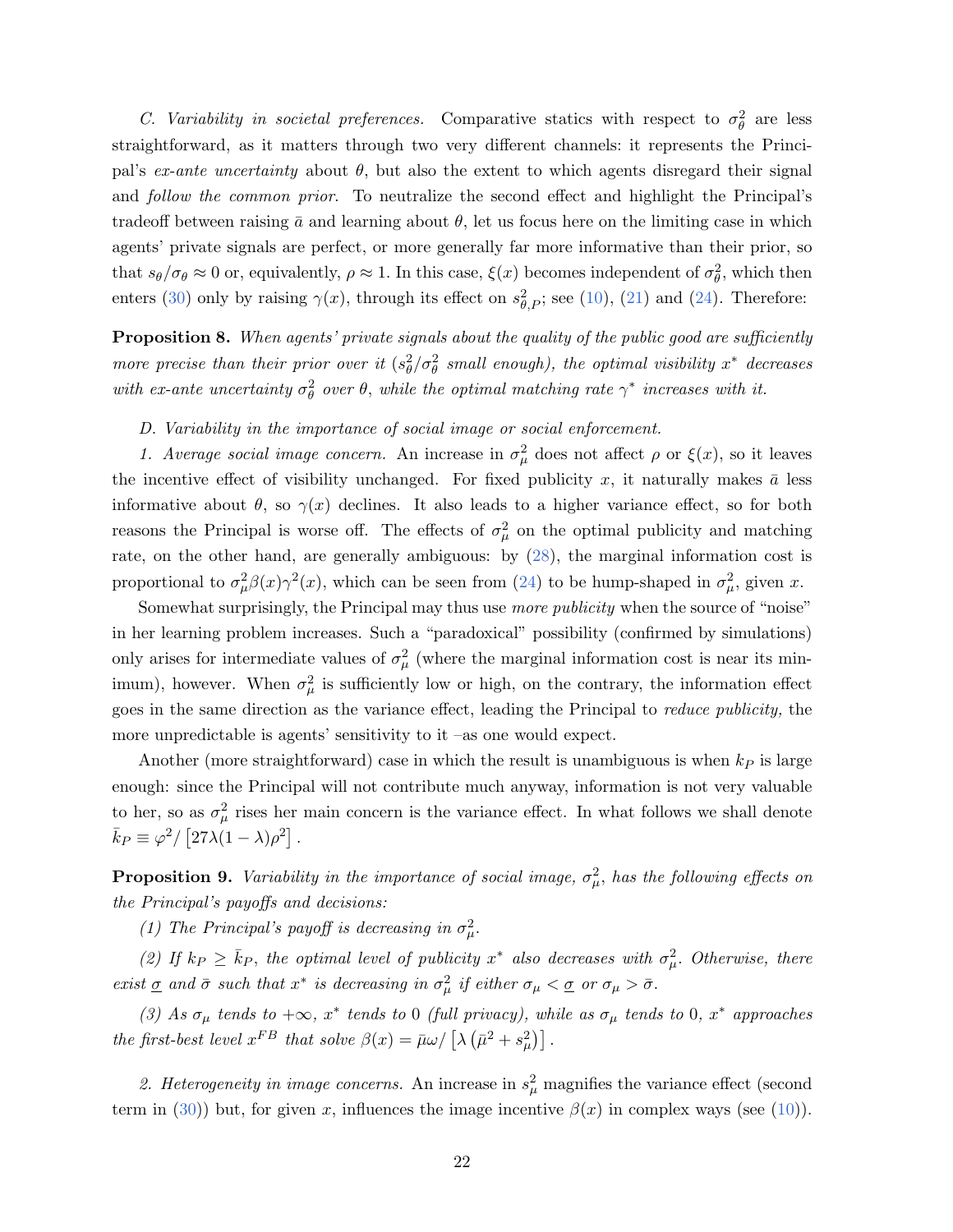As a result, its net effect on the optimal degree of publicity and matching rate is ambiguous. Due to an envelope-theorem result, however, it is always the case that:

<span id="page-25-0"></span>**Proposition 10.** The Principal's expected payoff is strictly decreasing in  $s_{\mu}^2$ .

#### E. Precision of private signals

1. Principal's signal. When the noise  $s_{\theta,P}^2$  affecting her independent information increases, the Principal is naturally worse off. To see how she responds, note from [\(28\)](#page-21-5) that  $s_{\theta,P}^2$  appears only in the information-distortion effect, through  $\gamma(x)$ ; thus, from [\(24\)](#page-20-3), we have  $\partial^2 EV(x)/\partial x \partial s_{\theta,P}^2 < 0$ . This is again intuitive: as the Principal becomes less well-informed about agents' preferences, she reduces publicity so as to learn more from their behavior. Since  $\gamma$  increases with  $s_{\theta,P}$  and decreases with x, it follows that so does the optimal matching rate: a Principal with access to less independent information relies more on agents' behavior as a guide for her own actions.

**Proposition 11.** The Principal's payoff and optimal publicity choice  $x^*$  decrease with the variance of her information,  $s_{\theta,P}^2$ , whereas her optimal matching rate  $m^*$  increases with it.

2. Agents' signals. The quality of agents' private information has more ambiguous effects. At a given level of x, greater idiosyncratic noise  $s_{\theta}^2$  reduces everyone's responsiveness to their private signal, and thereby also the informativeness of aggregate contributions. At the same time, recall from [Proposition 2](#page-17-1) that the reputational return  $\xi$  is U-shaped in  $s_{\theta}^2$ : the level, variance and informativeness of agents' contributions are thus non-monotonic in  $s_{\theta}^2$ , and therefore so are the Principal's optimal level of publicity and matching rate.

We can again say more when agents' common prior over  $\theta$  is far less informative than their private signal: as  $s_{\theta}/\sigma_{\theta} \rightarrow 0$ ,  $\rho$  approaches 1 and the Principal's optimality condition [\(30\)](#page-22-3) involves x and  $\xi$  only through their product  $\beta(x) = x\xi(x)$ , while  $s_\theta^2$  enters it only through  $\xi(x)$ . It follows that the optimal value of  $\beta$  is independent of  $s_{\theta}$ , while the associated x must rise with it so as to maintain that constancy. Therefore, we have:

<span id="page-25-1"></span>**Proposition 12.** When agents' private signals about the quality of the public good are far more precise than their prior over it  $(s^2_\theta/\sigma^2_\theta$  sufficiently small), the Principal's payoff is decreasing in the variance of their signals,  $s_{\theta}^2$ . Her optimal choice of publicity is increasing in  $s_{\theta}^2$ , and her optimal matching rate is independent of it.

|                     | Optimal publicity $x^*$                                           | Optimal matching rate $m^*$                                                         |
|---------------------|-------------------------------------------------------------------|-------------------------------------------------------------------------------------|
| $s_n^2$             | Decreasing                                                        | Invariant                                                                           |
| $\sigma_{\theta}^2$ | Decreasing, for $s_{\theta}/\sigma_{\theta}$ sufficiently small   | Increasing, for $s_{\theta}/\sigma_{\theta}$ sufficiently small                     |
| $\sigma^2_\mu$      | Decreasing outside $[\sigma, \bar{\sigma}],$ or if $k_P \geq k_P$ | Increasing outside $[\underline{\sigma}, \overline{\sigma}]$ , or if $k_P \geq k_P$ |
| $s_{\theta,P}^2$    | Decreasing                                                        | Increasing                                                                          |
| $s^2_\theta$        | Increasing, for $s_{\theta}/\sigma_{\theta}$ sufficiently small   | Invariant                                                                           |

Table II summarizes the results from the preceding propositions.

Table II: Comparative-Statics Effects of Second-Moment Parameters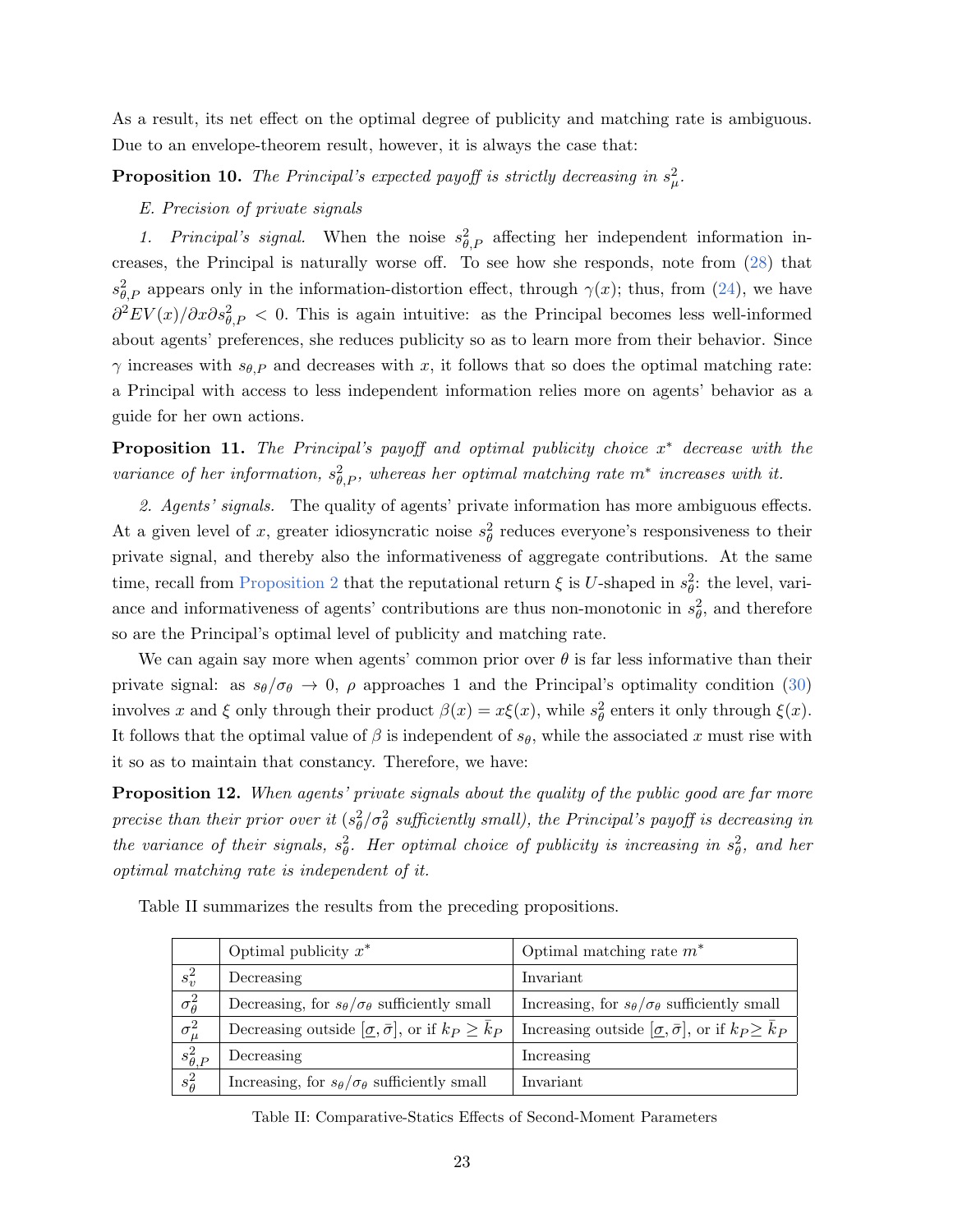# 6 Conclusion

We studied the tradeoff between the incentive benefit of publicizing individual behaviors that constitute public-goods (or bads) and the costs which reduced privacy imposes on society (or any other Principal) when the overall distribution of preferences is subject to unpredictable shifts and evolutions.

First, such imperfect knowledge renders publicity hard to fine-tune, generating inefficient variations in both individual and aggregate behavior. Second, leveraging social-image concerns makes it even harder to infer from prevailing norms the true social value of the public good or conduct in question. Among other results, we thus showed that where societal attitudes (what behaviors agents regard as socially desirable or undesirable) and/or technologies for monitoring and norms enforcement (means of communication and coordination, e.g., social media) are prone to significant change, a higher degree of privacy is optimal: policy-makers can then better learn, by observing overall compliance, how taxes and subsidies, the law or other institutions should be adapted. When preferences over public goods and reputation remain or have become relatively stable, conversely, visibility should be raised.

There are several directions in which the analysis could be further developed. A first one is an overlapping-generations environment in which the value of the public good, and possibly also the strength of reputational concerns, evolve stochastically over time. Compared to our current setup, such an explicitly dynamic analysis will introduce interesting lifecyle effects. First, older agents are less responsive to publicity (and more to fundamental information), since their past record is already indicative of their type, whereas younger agents are more keen to signal their motivation through their actions. Second, older agents may be better informed than young ones (provided they observe signals in both periods of life), which as we saw has a U-shaped effect on reputational incentives.

A second extension would be to examine mechanisms by which principals may alleviate the informational problem we identify. This could for instance involve a two-stage procedure, in which agents first choose their participation levels anonymously –thereby revealing the state– then, in a second stage, are asked to contribute. Such dynamic procedures may lead to efficiency gains because: (a) information is better revealed in the first stage; (b) in the second stage, image is even more responsive to contributions than before, as the informational effect (rationalizing a low contribution as possibly reflecting a low private signal) is eliminated. Of course, such mechanisms may not be feasible in all contexts.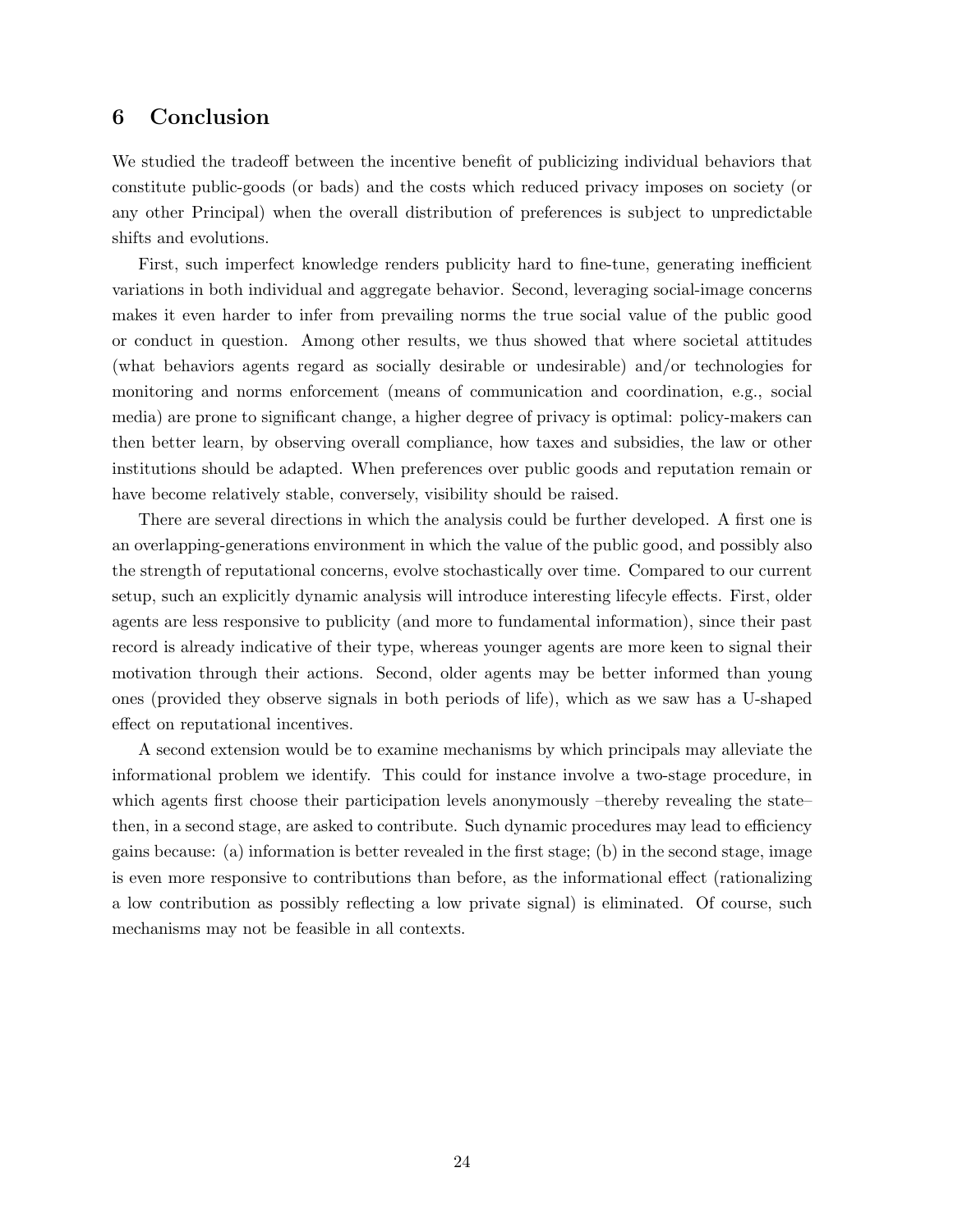# 7 Appendix

Proofs of [Proposition 1](#page-15-4) on p. [13](#page-15-4) and [Proposition 2](#page-17-1) on p. [14](#page-17-1)

Consider linear strategies of the form  $a_i = A\mu_i + Bv_i + C\theta_i + D$ , implying that  $\bar{a} = A\mu +$  $B\bar{v} + C\theta + D$ . We first establish the following result.

**Claim 1** (Benchmarking). The expectation  $E[v_i|\theta_j, \mu_j, \bar{a}, a_i]$  is independent of  $(\theta_j, \mu_j)$  and equal to:

<span id="page-27-0"></span>
$$
E[v_i|\theta_j, \mu_j, \bar{a}, a_i] = \bar{v} + \frac{Bs_v^2}{B^2s_v^2 + C^2s_\theta^2 + A^2s_\mu^2}(a_i - \bar{a}).\tag{A.1}
$$

*Proof.* Subtracting  $\bar{a}$  from  $a_i$ , and re-arranging, we obtain  $Bv_i = B\bar{v} + (a_i - \bar{a}) - (C\varepsilon_i^{\theta} + A\varepsilon_i^{\mu})$ , where  $\varepsilon_i^{\theta}$  and let  $\varepsilon_i^{\mu}$ <sup> $\mu$ </sup> denote  $\theta_i - \theta$  and  $\mu_i - \mu$  respectively. Observe that  $(Bv_i, a_i - \bar{a}, \bar{a}, \theta_j, \mu_j, C \varepsilon_i^{\theta} + \bar{a}, \bar{a}, \bar{a}, \bar{a}, \bar{a}, \bar{a} \cdot \bar{a}$  $A\varepsilon_i^{\mu}$  is jointly normally distributed: every linear combination of these components is a linear combination of a set of independent normal random variables, and therefore has a univariate normal distribution. Because  $\bar{a}$ ,  $\theta_j$ , and  $\mu_j$  are uncorrelated to both  $C\varepsilon_i^{\theta} + A\varepsilon_i^{\mu}$  and  $a_i - \bar{a}$ , and these variables are jointly normally distributed, it follows from independence that

$$
E[C\varepsilon_i^{\theta} + A\varepsilon_i^{\mu}|a_i, \bar{a}, \theta_j, \mu_j] = E[C\varepsilon_i^{\theta} + A\varepsilon_i^{\mu}|a_i - \bar{a}].
$$

Observe that

$$
\begin{pmatrix} v_i \\ a_i - \bar{a} \end{pmatrix} \sim N \left( \begin{pmatrix} \bar{v} \\ 0 \end{pmatrix}, \begin{pmatrix} s_v^2 & B s_v^2 \\ B s_v^2 & B^2 s_v^2 + B^2 s_\theta^2 + A^2 s_\mu^2 \end{pmatrix} \right), \tag{A.2}
$$

and therefore,  $E[v_i|\theta_j, \mu_j, \bar{a}-a_i]$  equals the expression in [\(A.1\)](#page-27-0).

From Claim 1 it follows that

$$
R(a_i, \theta_i, \mu_i) = E \left[ E \left[ v_i | a_i, \bar{a} \right] | \theta_i, \mu_i \right]
$$
  
= 
$$
E \left[ \left( \bar{v} + \frac{B s_v^2}{A^2 s_\mu^2 + B^2 s_v^2 + C^2 s_\theta^2} (a_i - \bar{a}) \right) | \theta_i, \mu_i \right]
$$
  
= 
$$
\bar{v} + \frac{B s_v^2}{A^2 s_\mu^2 + B^2 s_v^2 + C^2 s_\theta^2} [a_i - A \{\nu \mu_i + (1 - \nu) \bar{\mu}\} - B \bar{v} - C \{\rho \theta_i + (1 - \rho) \bar{\theta}\} - D],
$$

where  $\nu \equiv \sigma_{\mu}^2 / (\sigma_{\mu}^2 + s_{\mu}^2)$ . Utility maximization then yields the first-order condition:

$$
a_i = v_i + \rho \theta_i + (1 - \rho)\bar{\theta} + x\mu_i \left(\frac{Bs_v^2}{A^2 s_\mu^2 + B^2 s_v^2 + C^2 s_\theta^2}\right). \tag{A.3}
$$

Therefore,  $B = 1$ ,  $C = \rho$ ,  $D = (1 - \rho)\bar{\theta}$ , and  $A = xs_v^2 / (A^2 s_\mu^2 + s_v^2 + \rho^2 s_\theta^2)$ . Substituting  $A = x\xi(x)$  yields

<span id="page-27-1"></span>
$$
\xi(x) = \frac{s_v^2}{x^2 \xi(x)^2 s_\mu^2 + s_v^2 + \rho^2 s_\theta^2}.
$$
\n(A.4)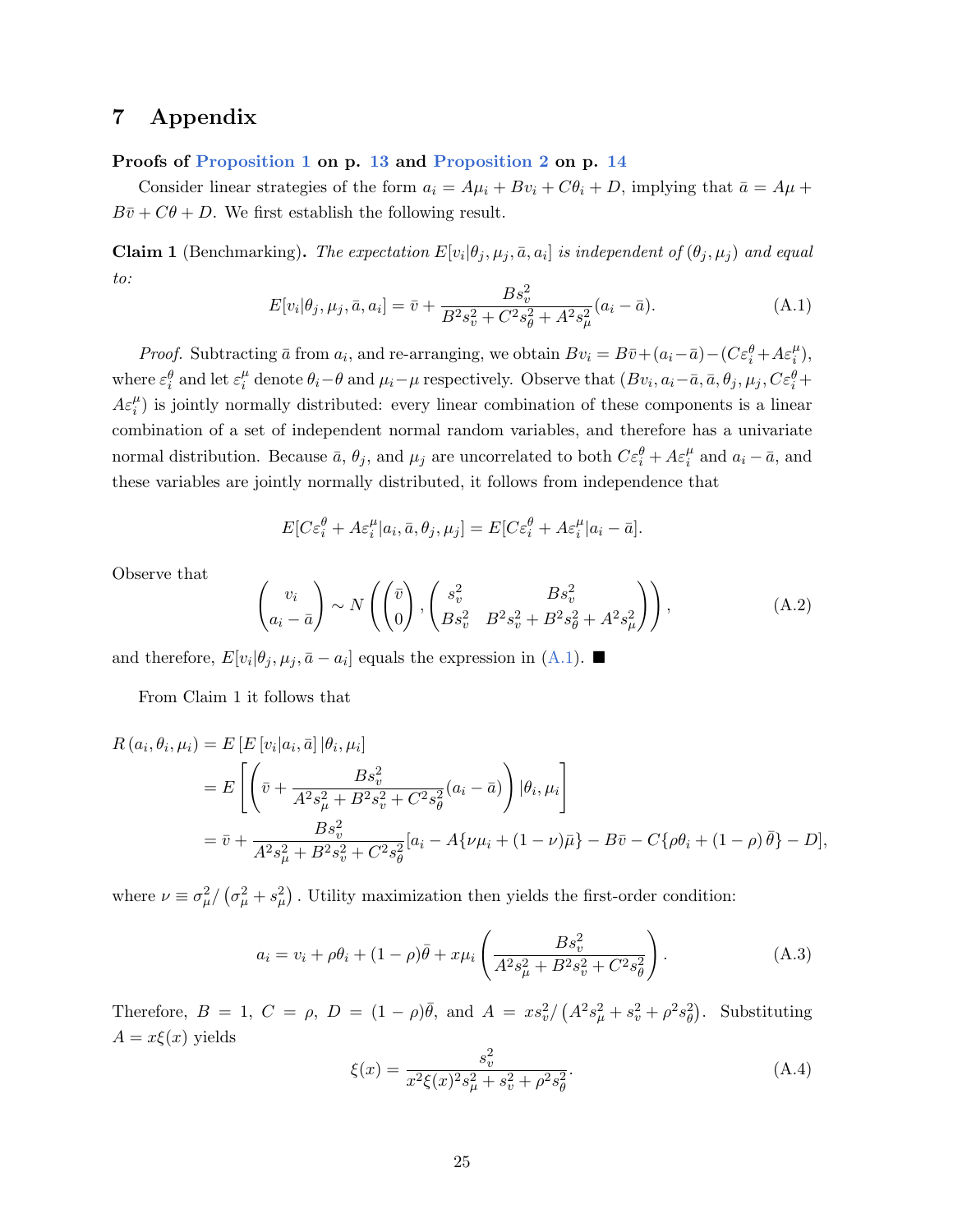It remains to show that for each choice of x,  $\xi(x)$  is unique. Given x,  $\xi(x)$  solves the equation

$$
\xi = \frac{s_v^2}{x^2 \xi^2 s_\mu^2 + s_v^2 + \rho^2 s_\theta^2}.
$$

The right-hand side is continuous and decreasing in  $\xi$ , clearly cutting the diagonal at a unique solution  $\xi(x)$ . Furthermore,  $\xi(x)$  must be strictly decreasing in x, strictly increasing in  $s_v^2$ , strictly decreasing in  $s_\mu^2$  and in  $\sigma_\theta^2$  and U-shaped in  $s_\theta$  (noting that  $\rho s_\theta = \sigma_\theta^2/[s_\theta + \sigma_\theta^2/s_\theta]$ ).

To derive comparative statics, note that  $\beta(x) = x\xi(x)$  solves the implicit equation

$$
x = \beta \left[\beta^2 (s_{\mu}^2/s_v^2) + \rho^2 s_{\theta}^2/s_v^2 + 1\right],\tag{A.5}
$$

which makes clear that  $\beta(x)$  is strictly increasing in x, with  $\lim_{x\to\infty} \beta(x) = +\infty$ .

#### Proof of [Proposition 3](#page-20-0) on p. [18](#page-20-0)

For each agent  $i, a_i = x\xi\mu + v_i + \rho\theta_i + (1 - \rho)\bar{\theta}$ , and therefore  $\bar{a}(\theta, \mu) \equiv x\xi\mu + \bar{v} + \bar{\theta} + \rho(\theta - \bar{\theta})$ . Let  $\bar{\bar{a}} \equiv x \xi \bar{\mu} + \bar{v} + \bar{\theta}$  represent the expected aggregate contribution.

Since the Principal observes  $\mu$ , she an infer  $\theta$  perfectly from  $\bar{a}$  and so will set  $a_P = (w +$  $\theta$ ) $\varphi/(1 - \lambda)k_P$ , independently of x (recall that  $\varphi \equiv \lambda + b(1 - \lambda)$ ). Let us define  $\bar{a}_P \equiv (w + \lambda)k_P$  $\bar{\theta}$ ) $\varphi/(1-\lambda)k_P$  as the expected Principal's contribution.

Integrating over  $\theta$  and  $\mu$ , we obtain from [\(4\)](#page-12-3):

$$
E\tilde{V}(x) = \lambda \left[ \alpha \left( s_v^2 + \rho \sigma_\theta^2 + (\bar{v} + \bar{\theta})(\bar{\bar{a}}) \right) + (w + \bar{\theta})(\bar{\bar{a}} + \bar{a}_P) + \rho \sigma_\theta^2 + \frac{\sigma_\theta^2 \varphi}{(1 - \lambda)k_P} \right]
$$
  
+  $(1 - \lambda)b \left[ (w + \bar{\theta})(\bar{\bar{a}} + \bar{a}_P) + \rho \sigma_\theta^2 + \frac{\sigma_\theta^2 \varphi}{(1 - \lambda)k_P} \right]$   
-  $\frac{\lambda}{2} [\bar{\bar{a}}^2 + \rho^2 (\sigma_\theta^2 + s_\theta^2) + s_v^2 + x^2 \xi^2 \sigma_\mu^2] - \frac{(1 - \lambda)k_P}{2} \left[ \bar{a}_P^2 + \sigma_\theta^2 \left( \frac{\varphi}{(1 - \lambda)k_P} \right)^2 \right].$  (A.7)

2

 $(1 - \lambda)k_F$ 

<span id="page-28-1"></span><span id="page-28-0"></span> $(A.7)$ 

Differentiating yields:

$$
\frac{dE\tilde{V}(x)}{dx} = \{\lambda \left[ \alpha(\bar{v} + \bar{\theta}) + (w + \bar{\theta}) \right] + (1 - \lambda)b(w + \bar{\theta})\}\xi\bar{\mu} - \lambda \left[ \xi\bar{\mu} \left( x\xi\bar{\mu} + \bar{v} + \bar{\theta} \right) + x\xi^2\sigma_{\mu}^2 \right]
$$

$$
= \omega\xi\bar{\mu} - \lambda x\xi^2(\bar{\mu}^2 + \sigma_{\mu}^2). \tag{A.8}
$$

For all  $\lambda > 0$ , the expression is strictly concave in x, therefore the first-order condition described in  $(18)$  characterizes the unique optimum. Equating the right-hand-side to zero yields  $(19)$ , which simplifies to [\(16\)](#page-19-1) when  $\sigma_{\mu}^2 = 0$ .

#### Proof of [Proposition 4](#page-21-6) on p. [19](#page-21-6)

The formula for  $m(x)$  follows directly from the reasoning in the text. As to the baseline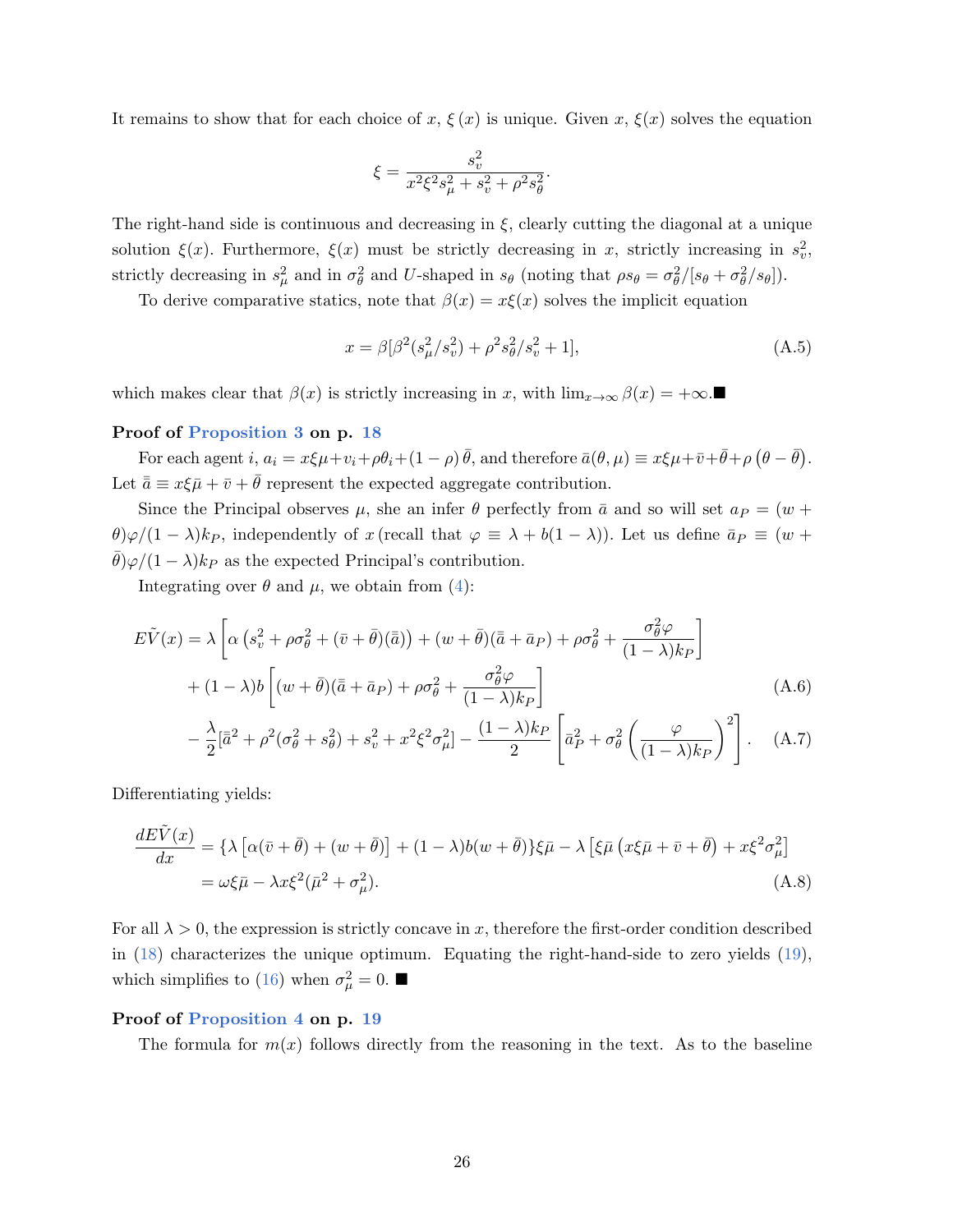investment,

$$
\underline{a}_P(x,\theta_P) = \frac{\varphi(w + (1 - \gamma(x))E[\theta|\theta_P] - \frac{\gamma(x)}{\rho}(\bar{v} + x\xi\bar{\mu} + (1 - \rho)\bar{\theta}))}{(1 - \lambda)k_P},\tag{A.9}
$$

it follows from the same equations, together with  $(21)$ .

#### Proof of [Proposition 5](#page-21-4) on p. [19](#page-21-4)

For every  $\theta$ , were the Principal to observe  $\theta$  or the realization of  $\mu$ , recall that she would choose a contribution level of  $(w+\theta)\varphi/(1-\lambda)k_P$ . When she is unable to observe  $\theta$  or  $\mu$ , she sets  $a_P = (w + E[\theta|\bar{a}, \theta_P])\varphi)/(1-\lambda)k_P$ , which makes clear how the forecast error  $\Delta \equiv E[\theta|\bar{a}, \theta_P]-\theta$ , derived in [\(26\)](#page-21-7), generates inefficient deviations from full-information optimality. Note that

$$
E\left[\Delta^2\right] = (1 - \gamma)^2 \sigma_{\theta, P}^2 + (\gamma \xi x/\rho)^2 \sigma_{\mu}^2 = \sigma_{\theta, P}^2 \left[ (1 - \gamma)^2 + \gamma^2 (1/\gamma - 1) \right] = \sigma_{\theta, P}^2 (1 - \gamma), \text{ (A.10)}
$$

where we abbreviated  $\gamma(x)$  as  $\gamma$  and used the fact that  $x^2 \xi^2 \sigma_\mu^2 / \rho^2 = \sigma_{\theta, P}^2 (1 - \gamma) / \gamma$ .

Therefore, in a state  $\theta$ , the distribution of the Principal's contribution is

$$
N\left(\frac{(w+\theta)\varphi}{(1-\lambda)k_P}, \left(\frac{\varphi}{(1-\lambda)k_P}\right)^2 \sigma_{\theta, P}^2 (1-\gamma)\right),\,
$$

and its variance effectively increases the Principal's expected cost by

<span id="page-29-0"></span>
$$
\frac{(1-\lambda)k_P}{2}\left[\left(\frac{\varphi}{(1-\lambda)k_P}\right)^2\sigma_{\theta,P}^2(1-\gamma)\right] = \frac{\varphi^2\sigma_{\theta,P}^2}{2(1-\lambda)k_P}(1-\gamma). \tag{A.11}
$$

For given x and for every realization of  $\theta$ , note that  $E[\theta\Delta|\theta] = 0$ . Therefore, it follows by inspection that all the other terms in the Principal's payoff  $(A.7)$  remain unchanged from the case where she knows  $\mu$ , and [\(27\)](#page-21-3) thus characterizes the change in payoffs. Note also that

$$
\frac{\sigma_{\theta,P}^2}{2} \frac{d\gamma}{dx} = -\frac{\sigma_{\theta,P}^2}{2} \left( \frac{2\rho^2 \sigma_{\theta,P}^2 \xi^2 \sigma_{\mu}^2}{\left(\rho^2 \sigma_{\theta,P}^2 + x^2 \xi^2 \sigma_{\mu}^2\right)^2} x \right) = -\frac{\sigma_{\theta,P}^2 \gamma (1-\gamma)}{x}
$$

$$
= -\sigma_{\theta,P}^2 \left( \frac{\gamma^2 \xi^2 \sigma_{\mu}^2}{\rho^2 \sigma_{\theta,P}^2} x \right) = -\frac{\sigma_{\mu}^2 \gamma^2 \xi^2 x}{\rho^2}.
$$

Therefore

$$
\frac{\partial EV}{\partial x} = \frac{\partial E\tilde{V}}{\partial x} - \frac{\varphi^2}{(1-\lambda)k_P} \left( \frac{\sigma_\mu^2 \gamma^2 \xi^2 x}{\rho^2} \right)
$$
  
=  $(\xi \bar{\mu}) \left[ (w + \bar{\theta})\varphi - (\bar{v} + \bar{\theta})(1-\alpha)\lambda \right] - \lambda x \xi^2 \left( \bar{\mu}^2 + \sigma_\mu^2 \right) - \frac{\varphi^2}{(1-\lambda)k_P} \left( \frac{\sigma_\mu^2 \gamma^2 \xi^2 x}{\rho^2} \right),$  (A.12)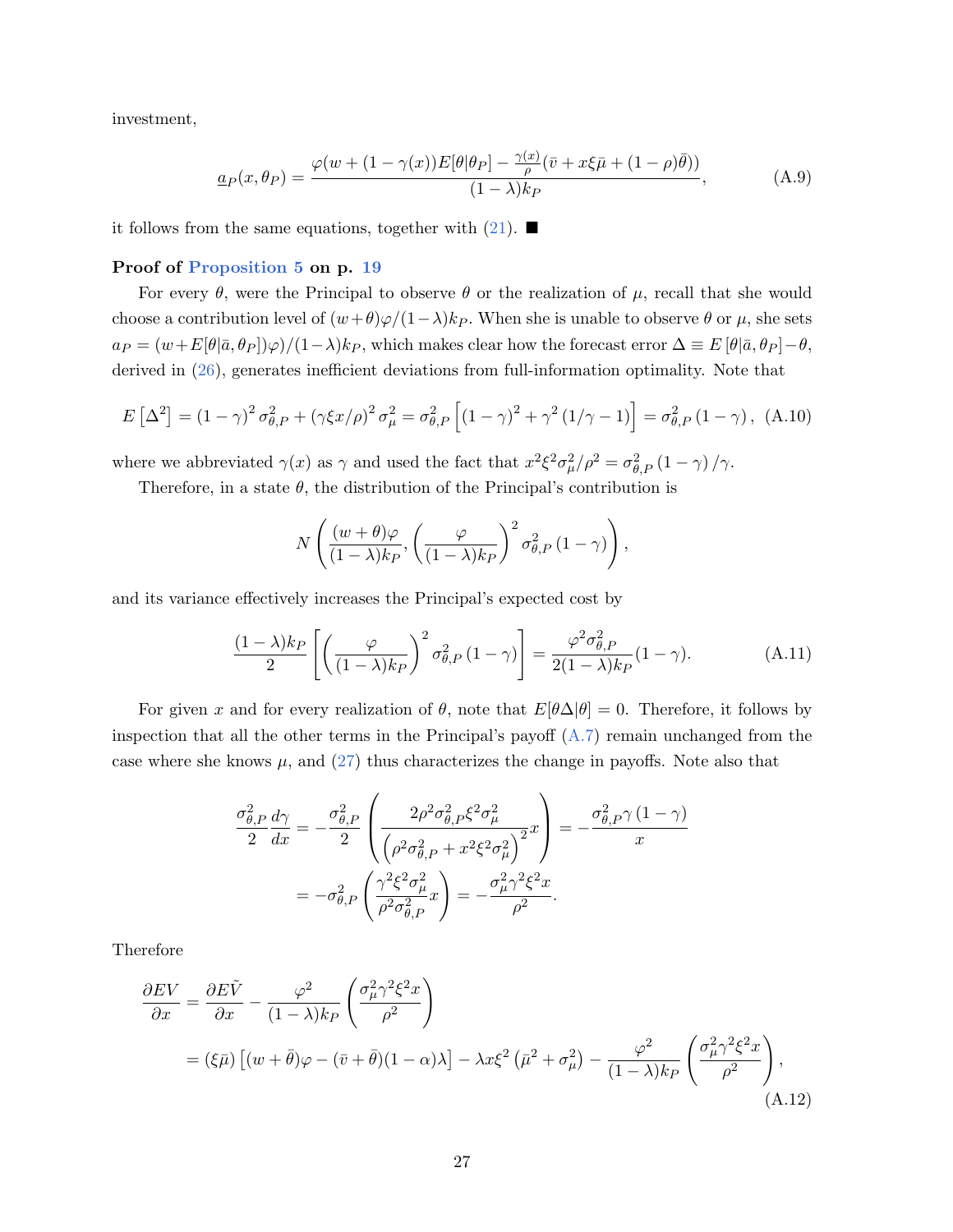which corresponds to [\(29\)](#page-21-1). Recall now that  $E\tilde{V}(x)$  is strictly concave in x and maximized at  $\tilde{x} > 0$ . Therefore,  $\partial EV/\partial x < \partial E\tilde{V}/\partial x < 0$  for all  $x \geq \tilde{x}$ , and at  $x = 0$ ,  $\partial EV/\partial x = 0$  $\partial E \tilde{V}/\partial x > 0$ . Consequently, the global maximum of EV on R is reached at some  $x^* \in (0, \tilde{x})$ where  $\partial EV/\partial x = 0$ .

#### Proof of [Proposition 6](#page-22-4) on p. [20](#page-22-4)

We proceed again in two stages, starting with the benchmark of "symmetric uncertainty" where the Principal, like the agents, learns the realization of (the average)  $\mu$  after x has been set. Then, we incorporate the information-distortion effect.

Claim 2. When the Principal faces no ex-post uncertainty about  $\mu$  and observes it perfectly, she sets a publicity level  $\tilde{x}^{SI}$  given by the unique solution to

<span id="page-30-0"></span>
$$
\tilde{x}^{SI} = \frac{\bar{\mu}\omega}{\lambda\xi \left(x^{SI}\right) \left(\bar{\mu}^2 + \sigma_{\mu}^2 + s_{\mu}^2\right)},\tag{A.13}
$$

which is lower than  $x^{FB}$  and strictly decreasing in  $s_{\mu}^2$ . The aggregate contribution is

$$
\bar{a}(\theta,\mu) = \bar{v} + \rho\theta + (1-\rho)\bar{\theta} + \frac{\mu}{\bar{\mu}} \left[ \frac{\omega/\lambda}{1 + \left(\sigma_{\mu}^2 + s_{\mu}^2\right)/\bar{\mu}^2} \right],
$$
\n(A.14)

which decreases with  $s_{\mu}^2$  for all  $\mu > 0$ . The Principal's utility is decreasing in  $s_{\mu}^2$ .

*Proof.* [Proposition 1](#page-15-4) shows that, given any x, the equilibrium among agents is the same as in the case where  $s_{\mu}^2 = 0$ , except that  $\xi$  is replaced everywhere by  $\xi(x)$ , or equivalently  $x\xi$ by  $\beta(x) = x\xi(x)$  in all type-independent expressions (first and second moments), while at the individual level  $\mu x \xi$  is replaced by  $\mu_i \beta(x)$ .

Let us denote by  $a_i^0 \equiv v_i + \rho \theta_i + (1 - \rho) \bar{\theta} + \mu x \xi(x)$  the value of  $a_i$  corresponding to the mean value of  $\mu_i = \mu$ , or equivalently the value of  $a_i$  in the original (homogeneous- $\mu$ ) model where we simply replace  $\xi$  by  $\xi(x)$ . Similarly, let  $\tilde{V}^0(x)$  (respectively,  $V^0(x)$ ) be the utility level the Principal would achieve if agents behaved according to  $a_i^0$  and she observes (respectively, does not observe) the realization of the average  $\mu$ .

We can obtain  $E\tilde{V}^0(x)$  directly by replacing  $\xi$  with  $\xi(x)$  in the expression [\(A.7\)](#page-28-0) giving  $EV(x)$ , and similarly  $dEV^{0}(x)/dx$  by replacing  $x\xi$  with  $\beta(x)$  and  $\xi$  with  $\beta'(x)$  in the expression  $(A.8)$  for  $dEV(x)/dx$ :

$$
\frac{dE\tilde{V}^{0}(x)}{dx} = \omega\bar{\mu}\beta'(x) - \lambda\beta'(x)\beta(x)\left[\bar{\mu}^{2} + \sigma_{\mu}^{2}\right] = 0.
$$

In the Principal's actual loss function  $(4)$ , however, the heterogeneity in agents'  $\mu_i$ 's generates an additional loss due to inefficient cost variations, equal to  $(\lambda/2)E[(a_i)^2 - (a_i^0)^2] =$  $(\lambda/2)\beta(x)^2 s_\mu^2$ . Therefore, when the Principal observes the realization of  $\mu$ , the optimal (symmetric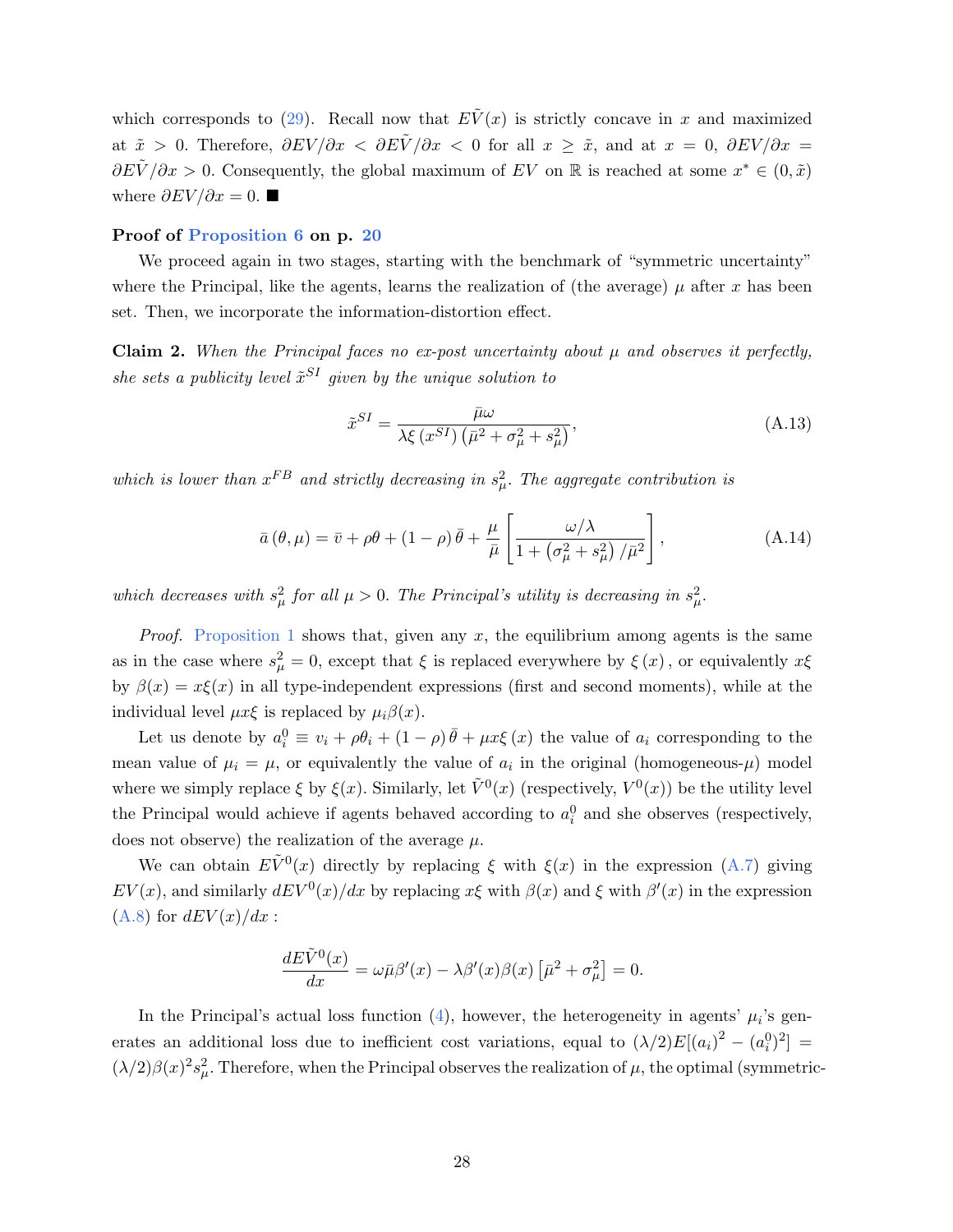information) value of  $x$  is given by the first-order condition

<span id="page-31-0"></span>
$$
\frac{dE\tilde{V}}{dx} = \omega\bar{\mu}\beta'(x) - \lambda\beta'(x)\beta(x)\left(\bar{\mu}^2 + \sigma_{\mu}^2 + s_{\mu}^2\right) = 0,
$$
\n(A.15)

or

$$
\beta\left(\tilde{x}^{SI}\right) = \frac{\bar{\mu}\omega}{\lambda\left(\bar{\mu}^2 + \sigma_{\mu}^2 + s_{\mu}^2\right)},\tag{A.16}
$$

which is equivalent to [\(A.13\)](#page-30-0). Furthermore, the right-hand side is strictly decreasing in  $s_{\mu}^2$  and  $\beta(x)$  was shown to be strictly increasing in x, so  $\tilde{x}^{SI}$  must be decreasing in  $s^2_\mu$ . Since  $\bar{a}(\theta,\mu)$  is strictly increasing in  $\beta(x_*)$  as long as  $\mu > 0$ ,  $\bar{a}$  is then decreasing in  $s_\mu^2$  for every  $\theta$  and  $\mu > 0$ .

We now extend the results to the case where the Principal does not know the mean image concern  $\mu$  when setting her contribution. Corollary 1 allows us to simply combine [\(A.15\)](#page-31-0) and [\(27\)](#page-21-3) to obtain the relevant version of her first-order condition:

$$
\frac{dEV}{dx} = \bar{\mu}\beta'(x)\,\omega - \lambda\beta'(x)\,\beta(x)\left(\bar{\mu}^2 + \sigma_{\mu}^2 + s_{\mu}^2\right) + \frac{\varphi^2\sigma_{\theta,P}^2}{2(1-\lambda)k_P}\gamma'(x) = 0.
$$

Recalling that

$$
\gamma(x) \equiv \frac{\rho^2 \sigma_{\theta, P}^2}{\rho^2 \sigma_{\theta, P}^2 + \beta(x)^2 \sigma_{\mu}^2} \quad \Rightarrow \quad \gamma'(x) = -\frac{2\sigma_{\mu}^2}{\rho^2 \sigma_{\theta, P}^2} \beta(x) \beta'(x) \gamma(x)^2,
$$

this yields

$$
\beta(x^*) = \frac{\bar{\mu}\omega}{\lambda(\bar{\mu}^2 + \sigma_{\mu}^2 + s_{\mu}^2) + \frac{1}{(1-\lambda)k_P} \left(\frac{\varphi\sigma_{\mu}\gamma(x)}{\rho}\right)^2},\tag{A.17}
$$

which is equivalent to  $(31)$ .

#### Proof of [Proposition 7](#page-23-2) on p. [21](#page-23-2)

Denote  $x\xi(x)$  by z and note that  $EV(x)$  can be reformulated as

<span id="page-31-1"></span>
$$
\mathcal{V}(z) = s_v^2 \left(\lambda \alpha - \frac{\lambda}{2}\right) + z\bar{\mu}\omega - \frac{\lambda}{2}z^2(\bar{\mu}^2 + \sigma_{\mu}^2 + s_{\mu}^2) - \frac{\varphi^2 \sigma_{\theta, P}^2}{2(1 - \lambda)k_P} \left[1 - \tilde{\gamma}(z)\right] + C,\tag{A.18}
$$

in which

$$
\tilde{\gamma}(z) \equiv \frac{\rho^2 \sigma_{\theta, P}^2}{\rho^2 \sigma_{\theta, P}^2 + z^2 \sigma_{\mu}^2},\tag{A.19}
$$

and C is a constant that is independent of  $s_v^2$  and z. Therefore, the optimal z solves the first-order condition

$$
\bar{\mu}\omega - \lambda z(\bar{\mu}^2 + \sigma_{\mu}^2 + s_{\mu}^2) + \frac{\varphi^2 \sigma_{\theta, P}^2}{2(1 - \lambda)k_P} \tilde{\gamma}'(z) = 0.
$$
\n(A.20)

Notice that none of these terms depend on  $s_v^2$ , and so the optimal z is independent of  $s_v^2$ .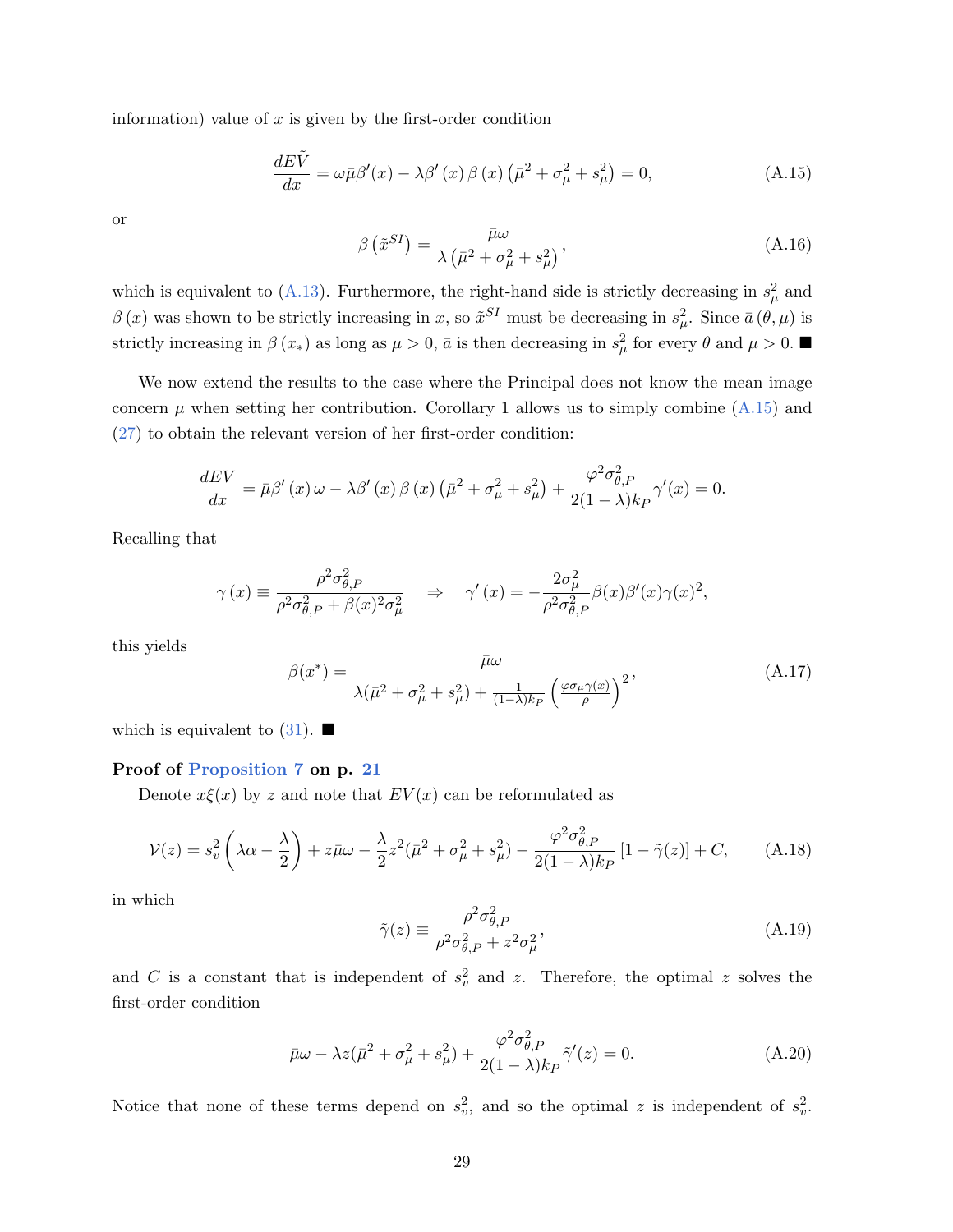Therefore, for each  $s_v$ , the optimal  $x^*(s_v) \xi(x^*(s_v), s_v)$  is constant. This fact automatically implies that in equilibrium, changes in  $s_v^2$  do not influence  $\gamma$  or the matching rate.

Because the Principal maintains constancy of  $x^*(s_v) \xi(x^*(s_v), s_v)$ , it follows from [\(A.4\)](#page-27-1) that increases in  $s_v$  must strictly increase  $\xi(x^*(s_v), s_v)$ . Therefore,  $x^*(s_v)\xi(x^*(s_v), s_v)$  remains unchanged only if  $x^*(s_v)$  is decreasing in  $s_v$ . Finally, it follows from  $(A.18)$  that  $d[EV(x^*(s_v^2); s_v^2)]/ds_v^2 =$  $\lambda (\alpha - 1/2)$ .

#### Proof of [Proposition 8](#page-24-0) on p. [22](#page-24-0)

Setting  $\rho = 1$  in [\(30\)](#page-22-3),  $\partial^2 EV / \partial x \partial \sigma_{\theta} < 0$  implies that  $x^*$  is decreasing in  $\sigma_{\theta}^2$ . Decreasing x decreases  $\beta(x)$  (recall that in this limiting case,  $\beta(x)$  is independent of  $\sigma_{\theta}^2$ ), so if  $\gamma(x^*; \sigma_{\theta})$  did not increase with  $\sigma_{\theta}$  the right-hand-side of [\(30\)](#page-22-3) could not remain equal to zero. Thus, at the optimal  $x^*$ ,  $\gamma(x^*; \sigma_\theta)$  must increase with  $\sigma_\theta$ .

#### Proof of [Proposition 9](#page-24-1) on p. [22](#page-24-1)

The negative impact of increasing  $\sigma_\mu^2$  on payoffs is clear: for every  $\theta$  and x, changes in  $\sigma_\mu^2$ have no effect on  $\bar{a}$  but increase the variance of aggregate contributions and the information cost. To consider their impact on optimal publicity, observe from [\(30\)](#page-22-3) that

$$
\frac{\partial^2 EV}{\partial x \partial \sigma_\mu^2} = -\lambda \beta'(x)\beta(x) - \frac{\varphi^2 \beta'(x)\beta(x)}{\rho^2 (1-\lambda)k_P} \left(\gamma^2 + 2\gamma \sigma_\mu^2 \frac{d\gamma}{d\sigma_\mu^2}\right),\tag{A.21}
$$

in which

$$
\frac{\partial \gamma}{\partial \sigma_{\mu}^2} = -\frac{\rho^2 \sigma_{\theta}^2 \beta(x)^2}{\left(\rho^2 \sigma_{\theta}^2 + \beta(x)^2 \sigma_{\mu}^2\right)^2} = -\frac{\gamma \beta(x)^2}{\rho^2 \sigma_{\theta}^2 + \beta(x)^2 \sigma_{\mu}^2} = -\frac{\gamma (1 - \gamma)}{\sigma_{\mu}^2}.
$$
\n(A.22)

Thus,

$$
\frac{\partial^2 EV}{\partial x \partial \sigma_\mu^2} = -\beta'(x)\beta(x) \left[ \lambda - \frac{\varphi^2 \gamma^2}{\rho^2 (1 - \lambda) k_P} (2\gamma - 1) \right]. \tag{A.23}
$$

This expression is non-positive if and only if

<span id="page-32-0"></span>
$$
\frac{\lambda(1-\lambda)\rho^2 k_P}{\varphi^2} \ge \gamma^2(1-2\gamma). \tag{A.24}
$$

Because  $\gamma^2(1-2\gamma)$  takes on a maximum value of 1/27, a sufficient condition is that the lefthand side of the equation above exceeds 1/27. In this case,  $\partial x/\partial \sigma_{\mu}^2 < 0$  for all values of  $\sigma_{\mu}$ . Intuitively, when  $k_P$  is large enough the value of information for the Principal is small (she does not have much of a decision to make), so whether a higher  $\sigma_\mu^2$  improves or worsens the information effect, it is dominated by its worsening of the variance effect.

If the condition is not satisfied, then monotonicity generally does not hold everywhere, but: (a) As  $\sigma_{\mu}^2$  tends to 0,  $\gamma(x^*(\sigma_{\mu}^2); \sigma_{\mu}^2)$  approaches 1, because by [Proposition 5,](#page-21-4)  $x^*(\sigma_{\mu}^2)$  remains bounded above:  $x^*(\sigma_\mu^2) < \bar{x}$ . Therefore, [\(A.24\)](#page-32-0) holds for  $\sigma_\mu$  small enough.

(b) As  $\sigma_\mu^2$  tends to  $\infty$ ,  $x^*(\sigma_\mu^2)$  must tend to 0 fast enough that the product  $\sigma_\mu^2 x^*(\sigma_\mu^2)$  remains bounded above. Otherwise, equation [\(28\)](#page-21-5) shows that the first-order condition  $\partial EV/\partial x = 0$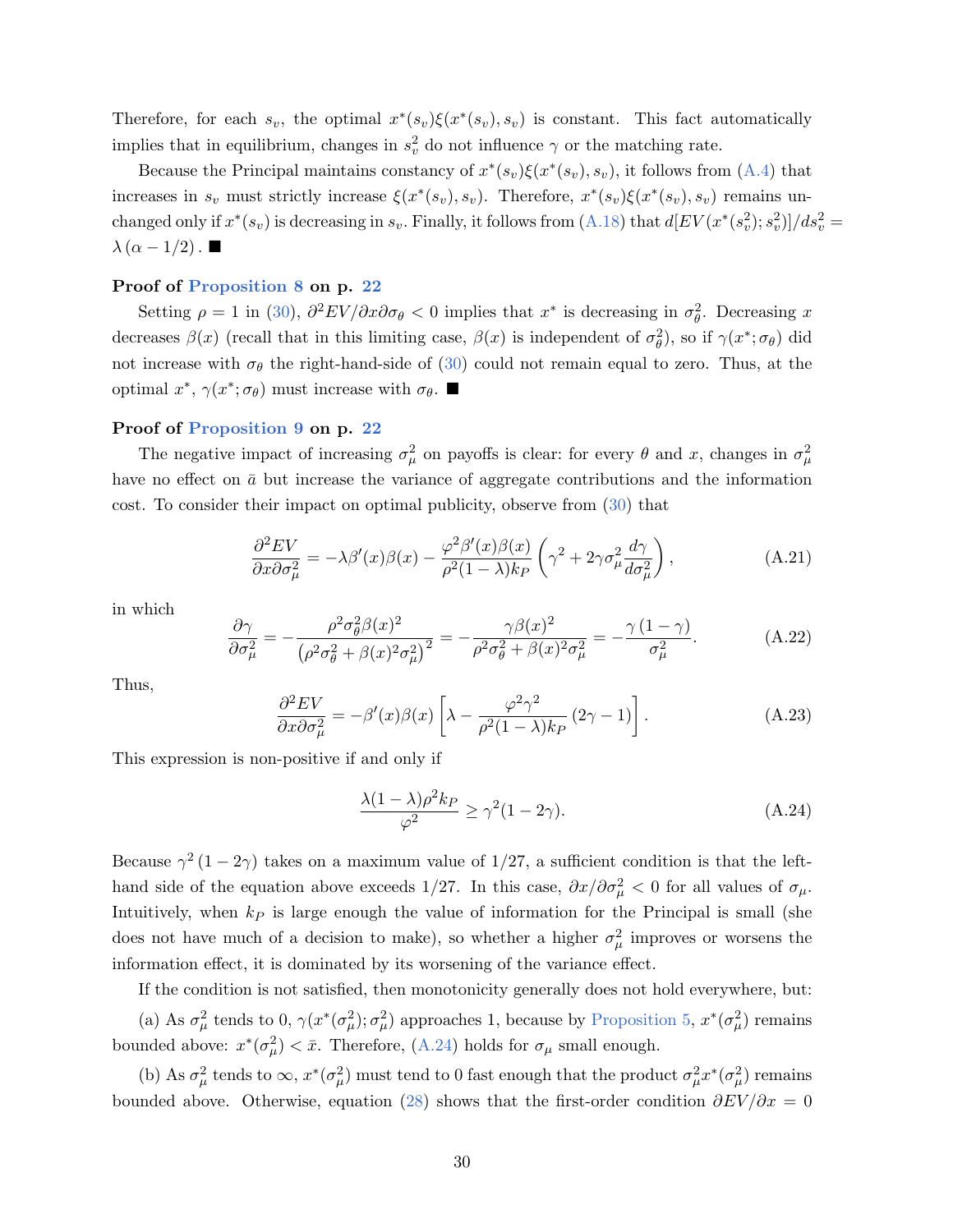cannot hold, as the marginal variance effect and the marginal information-distortion effects both become arbitrarily large. It then follows that that  $\sigma_{\mu}^{2} [\bar{x}^{*}(\sigma_{\mu}^{2})]^{2}$  tends to 0, and therefore  $\gamma(x^*(\sigma_\mu^2); \sigma_\mu^2)$  tends to 1. Thus, for  $\sigma_\mu^2$  large enough [\(A.24\)](#page-32-0) holds, and  $x^*(\sigma_\mu^2)$  decreases to 0.

#### Proof of [Proposition 10](#page-25-0) on p. [23](#page-25-0)

Since x enters EV only through  $\beta(x) = x\xi(x)$ , the Principal's problem is again equivalent to optimizing over the value of  $\beta$ , so the indirect effects of  $s_{\mu}^2$  on the optimized objective function  $EV(x^*(s_\mu^2), s_\mu^2)$  cancel out at the first order, leaving only the direct (variance) effect  $(-\lambda/2)\beta(x)^2 < 0$ . ■

### Proof of [Proposition 12](#page-25-1) on p. [23](#page-25-1)

As  $\sigma_{\theta} \to \infty$ ,  $\rho$  converges to 1 and therefore,  $\xi(x, s_{\theta})$  converges to a solution to the equation

<span id="page-33-7"></span>
$$
\xi = \frac{s_v^2}{x^2 \xi^2 s_\mu^2 + s_v^2 + s_\theta^2},\tag{A.25}
$$

for each x. Note that this must be strictly decreasing in  $s_\theta^2$ . By inspection, x and  $\xi(x)$  enter all terms in [\(30\)](#page-22-3) only through their product  $\beta(x)$ . Therefore, to study how the optimal  $x^*(s_{\theta})$ and the Principal's welfare depend on  $s_{\theta}^2$ , we can follow the same steps as in he proof of [Proposition 7,](#page-23-2) leading to  $d[EV(x^*(s_{\theta}); s_{\theta})]/ds_{\theta} = -\lambda s_{\theta}^2/2 < 0$ . Finally, since the Principal keeps  $x^*(s_\theta)\xi(x^*(s_\theta), s_\theta)$  constant as  $s_\theta$  increases, it follows from  $(A.25)$  that  $\xi(x^*(s_\theta), s_\theta)$  must decrease in  $s_{\theta}$ . To compensate,  $x^*(s_{\theta})$  must then be increasing in  $s_{\theta}$ .

### References

- <span id="page-33-6"></span>Acemoglu, Daron and Matthew O. Jackson. 2016. "Social Norms and the Enforcement of Laws." NBER Working Paper 20369.
- <span id="page-33-5"></span>Acquisti, Alessandro, Curis Taylor, and Liad Wagman. 2016. "The Economics of Privacy." Journal of Economic Literature (forthcoming).
- <span id="page-33-1"></span>Algan, Yann, Yochai Benkler, Mayo Fuster Morell, and Jérôme Hergueux. 2013. "Cooperation in a Peer Production Economy: Experimental Evidence from Wikipedia." In Workshop on Information Systems and Economics. 1–31.
- <span id="page-33-4"></span>Ali, S Nageeb. 2011. "Learning Self-Control." Quarterly Journal of Economics 126 (2):857–893.
- <span id="page-33-2"></span>Andreoni, James. 2006. "Leadership Giving in Charitable Fund-Raising." Journal of Public Economic Theory 8 (1):1–22.
- <span id="page-33-3"></span>Andreoni, James and B. Douglas Bernheim. 2009. "Social Image and the 50–50 Norm: A Theoretical and Experimental Analysis of Audience Effects." Econometrica 77 (5):1607–1636.
- <span id="page-33-0"></span>Ariely, Dan, Anat Bracha, and Stephan Meier. 2009. "Doing Good or Doing Well? Image Motivation and Monetary Incentives in Behaving Prosocially." American Economic Review 99 (1):544–555.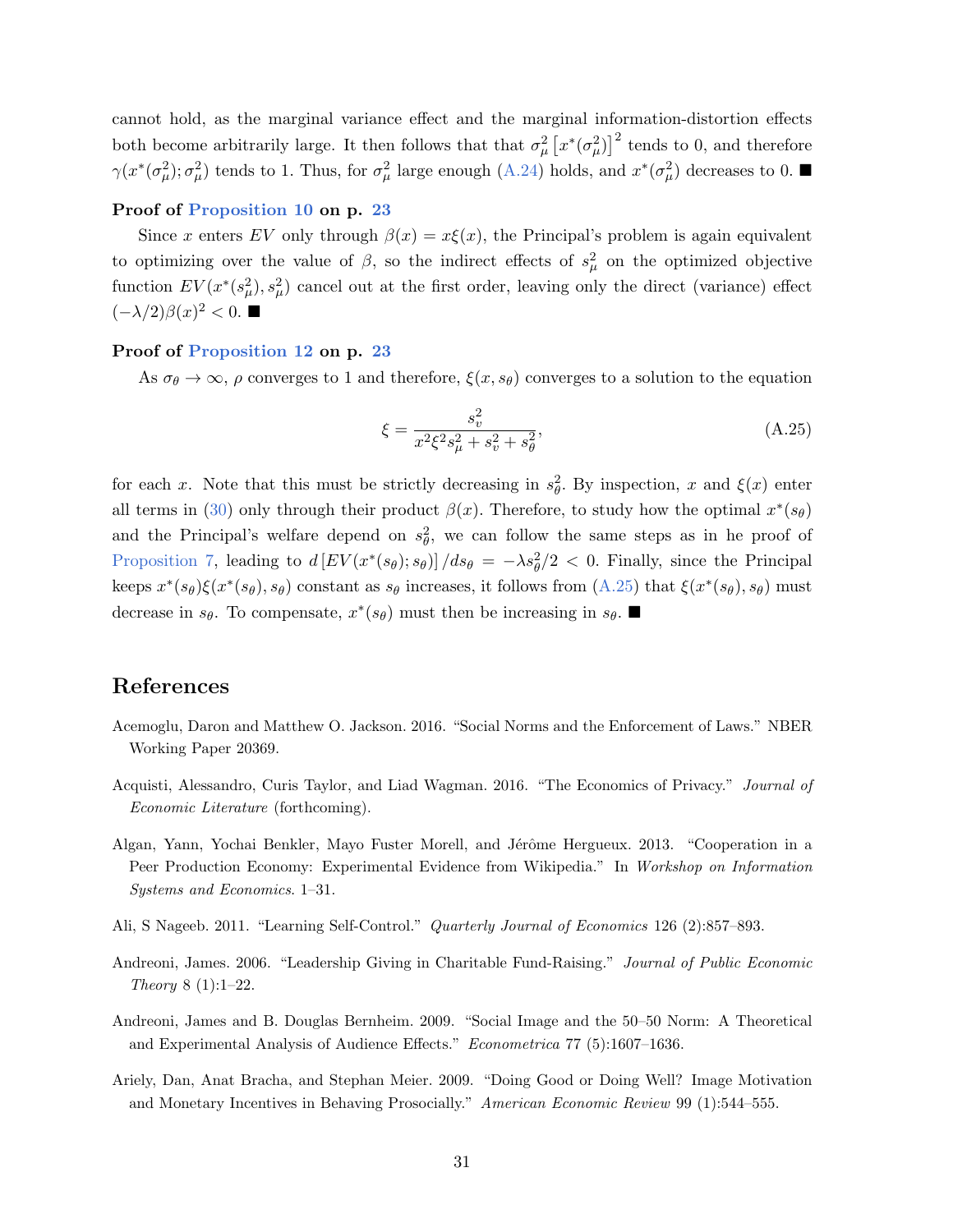- <span id="page-34-1"></span>Ashraf, Nava, Oriana Bandiera, and Kelsey Jack. 2012. "No margin, No mission." A Field Experiment on Incentives for Pro-Social Tasks, CEPR Discussion Papers 8834.
- <span id="page-34-18"></span>Auriol, Emmanuelle and Robert J. Gary-Bobo. 2012. "On the Optimal Number of Representatives." Public Choice 153 (3-4):419–445.
- <span id="page-34-9"></span>Bar-Isaac, Heski. 2012. "Transparency, Career Concerns, and Incentives for Acquiring Expertise." BE Journal of Theoretical Economics 12 (1):1–15.
- <span id="page-34-19"></span>Bénabou, Roland and Jean Tirole. 2003. "Intrinsic and Extrinsic Motivation." Review of Economic Studies 70 (3):489–520.
- <span id="page-34-13"></span>—. 2004. "Willpower and Personal Rules." *Journal of Political Economy* 112 (4):848–886.
- <span id="page-34-7"></span>———. 2006. "Incentives and Prosocial Behavior." American Economic Review 96 (5):1652–1678.
- <span id="page-34-14"></span>———. 2011. "Laws and Norms." NBER Working Paper 17579.
- <span id="page-34-10"></span>Bernheim, B. Douglas. 1994. "A Theory of Conformity." Journal of Political Economy 102 (5):841–877.
- <span id="page-34-16"></span>Besley, Tomothy, Anders Jensen, and Torsten Persson. 2014. "Norms, Enforcement, and Tax Evasion." IIES mimeo .
- <span id="page-34-6"></span>Bolton, Patrick, Markus K Brunnermeier, and Laura Veldkamp. 2013. "Leadership, Coordination, and Corporate Culture." Review of Economic Studies 80 (2):512–537.
- <span id="page-34-4"></span>Brennan, Geoffrey and Philip Pettit. 1990. "Unveiling the Vote." British Journal of Political Science 20 (3):311–333.
- <span id="page-34-3"></span>——. 2004. *The Economy of Esteem*. Oxford University Press New York.
- <span id="page-34-2"></span>Cooter, Robert D. 2003. "The Donation Registry." Fordham Law Review 72 (5):1981–1989.
- <span id="page-34-11"></span>Corneo, Giacomo G. 1997. "The Theory of the Open Shop Trade Union Reconsidered." Labour Economics 4 (1):71–84.
- <span id="page-34-8"></span>Daughety, Andrew F. and Jennifer F. Reinganum. 2010. "Public Goods, Social Pressure, and the Choice Between Privacy and Publicity." American Economic Journal: Microeconomics 2 (2):191–221.
- <span id="page-34-5"></span>Del Carpio, Lucia. 2014. "Are The Neighbors Cheating? Evidence from a Social Norm Experiment on Property Taxes in Peru." INSEAD.
- <span id="page-34-0"></span>DellaVigna, Stefano, John List, and Ulrike Malmendier. 2012. "Testing for Altruism and Social Pressure in Charitable Giving." Quarterly Journal of Economics 127 (1):1–56.
- <span id="page-34-12"></span>Ellingsen, Tore and Magnus Johannesson. 2008. "Pride and Prejudice: The Human Side of Incentive Theory." American Economic Review 98 (3):990–1008.
- <span id="page-34-15"></span>Fehrler, Sebastian and Niall Hughes. 2015. "How Transparency Kills Information Aggregation." IZA Discussion Paper No. 9027.
- <span id="page-34-17"></span>Fischer, Paul E. and Robert E. Verrecchia. 2000. "Reporting Bias." Accounting Review 75 (2):229–245.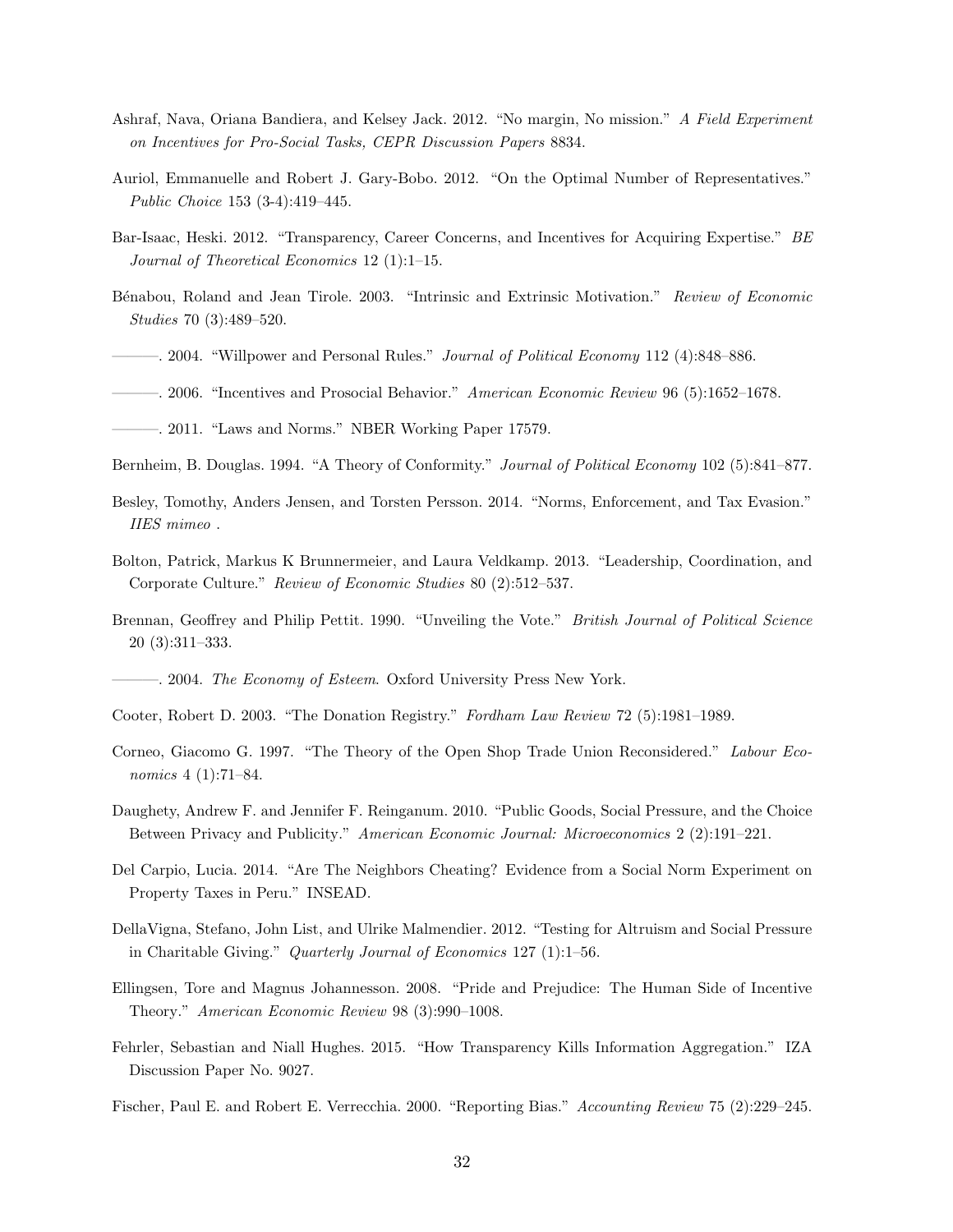- <span id="page-35-12"></span>Fox, Justin and Richard Van Weelden. 2012. "Costly Transparency." Journal of Public Economics 96 (1):142–150.
- <span id="page-35-14"></span>Frankel, Alex and Navin Kartik. 2014. "Muddled Information." Columbia University.
- <span id="page-35-2"></span>Frey, Bruno S. 2007. "Awards As Compensation." European Management Review 4 (1):6–14.
- <span id="page-35-0"></span>Gerber, Alan S., Donald P. Green, and Christopher W. Larimer. 2008. "Social Pressure and Voter Turnout: Evidence from a Large-Scale Field Experiment." American Political Science Review 102 (1):33–48.
- <span id="page-35-10"></span>Harbaugh, William T. 1998. "What do Donations Buy? A Model of Philanthropy Based on Prestige and Warm Glow." Journal of Public Economics 67 (2):269–284.
- <span id="page-35-16"></span>Harbaugh, William T., Ulrich Mayr, and Daniel R. Burghart. 2007. "Neural Responses to Taxation and Voluntary Giving Reveal Motives for Charitable Donations." Science 316 (5831):1622–1625.
- <span id="page-35-9"></span>Hermalin, Benjamin E. and Michael L. Katz. 2006. "Privacy, Property Rights and Efficiency: The Economics of Privacy as Secrecy." Quantitative Marketing and Economics 4 (3):209–239.
- <span id="page-35-15"></span>Hummel, Patrick, John Morgan, and Phillip C. Stocken. 2013. "A Model of Flops." RAND Journal of Economics 44 (4):585–609.
- <span id="page-35-11"></span>Ichino, Andrea and Gerd Muehlheusser. 2008. "How Often Should you Open the Door?: Optimal Monitoring to Screen Heterogeneous Agents." Journal of Economic Behavior & Organization 67 (3):820 – 831.
- <span id="page-35-5"></span>Jacquet, Jennifer. 2015. Is Shame Necessary? New Uses for an Old Tool. Pantheon Books, Random House.
- <span id="page-35-13"></span>Jia, Ruexie and Torsten Persson. 2013. "Individual vs. Social Motives in Identity Choice: Theory and Evidence from China." IIES and UCSD mimeo .
- <span id="page-35-3"></span>Kahan, Dan M. 1996. "Between Economics and Sociology: The New Path of Deterrence." Michigan Law Review 95 (5):2477–2497.
- <span id="page-35-4"></span>Kahan, Dan M. and Eric A. Posner. 1999. "Shaming White-Collar Criminals: A Proposal for Reform of the Federal Sentencing Guidelines." Journal of Law and Economics 42 (1):365–392.
- <span id="page-35-8"></span>Kreps, David M. 1990. "Corporate Culture and Economic Theory." In Perspectives on Positive Political Economy, edited by James E. Alt and Kenneth A. Shelpsle. Cambridge Univ Press, 90–143.
- <span id="page-35-6"></span>Kuran, Timur. 1997. Private Truths, Public Lies: The Social Consequences of Preference Falsification. Harvard University Press.
- <span id="page-35-1"></span>Lacetera, Nicola and Mario Macis. 2010. "Social Image Concerns and Prosocial Behavior: Field Evidence from a Nonlinear Incentive Scheme." Journal of Economic Behavior & Organization 76 (2):225–237.
- <span id="page-35-7"></span>Larkin, Ian. 2011. "Paying 30K for a Gold Star: An Empirical Investigation Into the Value of Peer Recognition to Software Salespeople." Harvard Business School.